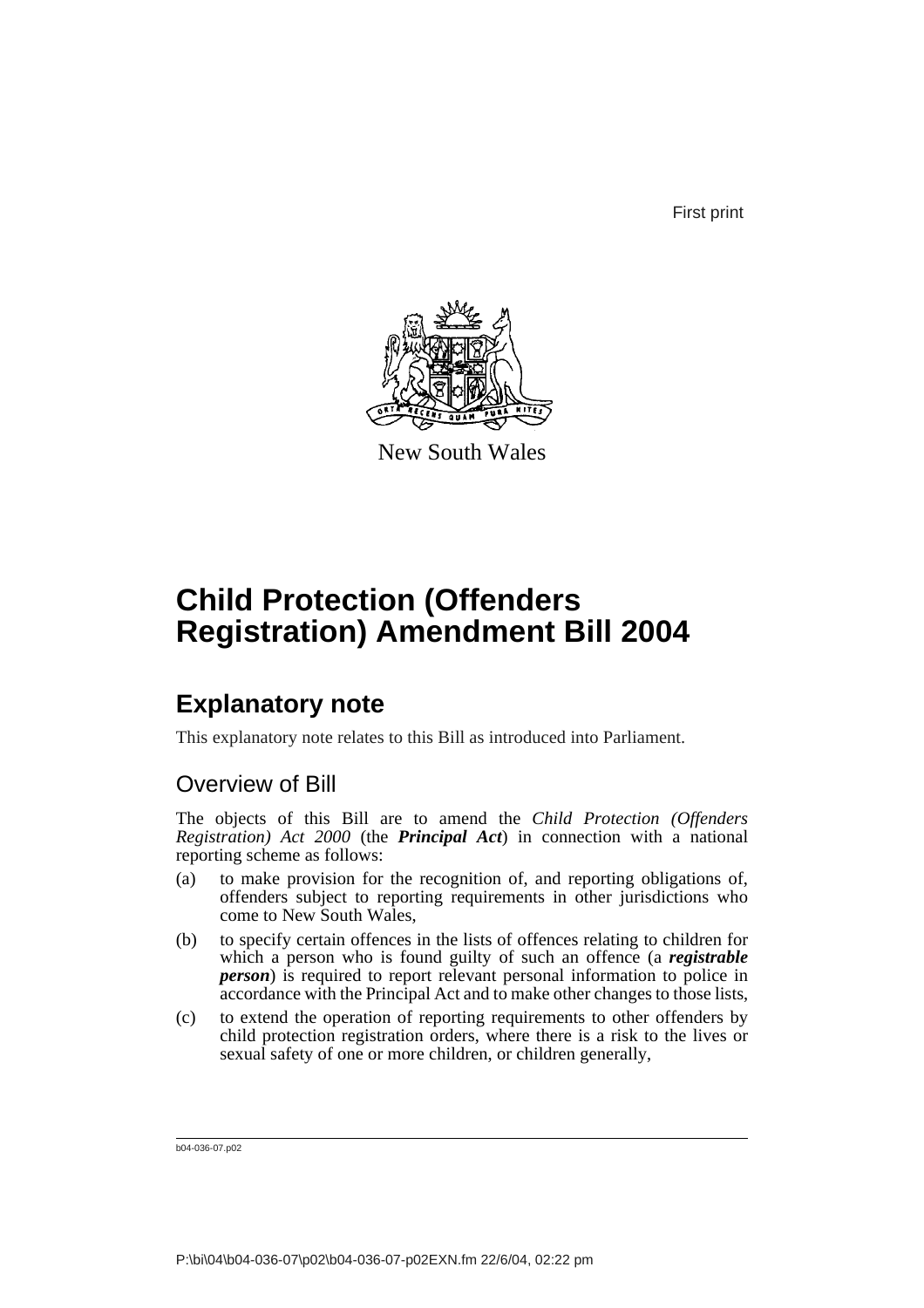Explanatory note

- (d) to extend the kind of information that must be reported by registrable persons subject to reporting requirements and to enable certain changes in information to be reported other than in person,
- (e) to provide for annual reports of relevant personal information to be made by registrable persons,
- (f) to require the Commissioner of Police to inform the Commissioner of the Australian Federal Police of a registrable person's intentions in relation to travel out of Australia,
- (g) to provide for interpreters to be made available when reports are being made and to provide for fingerprints and photographs to be taken when reports are made,
- (h) to make additional provision with respect to giving notice of reporting obligations and to enable police officers to detain persons for the purpose of giving notice of reporting obligations,
- (i) to enable special arrangements to be made for reports where a registrable person resides more than 100 kilometres from a police station at which a report may be made,
- (j) to extend certain obligations to participants in the witness protection program who reside outside New South Wales,
- (k) to enable the application of modified reporting procedures for registrable persons who are participants in the witness protection program to offenders protected under witness protection laws in other jurisdictions and to make other provision with respect to such persons,
- (l) to lengthen some reporting periods that currently apply in respect of registrable persons,
- (m) to remove the power of the Administrative Decisions Tribunal to suspend life-time reporting obligations pending determination of an application for suspension and to make other amendments relating to such orders in respect of corresponding legislation in other jurisdictions,
- (n) to bar prosecutions of registrable persons who breach travel notification requirements but who are found guilty in another jurisdiction of failing to report their presence in that jurisdiction,
- (o) to rename the Register established under the Principal Act the Child Protection Register and to provide for its form and content in a way that will support the creation of equivalent registers on a national basis,
- (p) to confer an express right for a registrable person to be provided with a copy of certain information held in relation to the person on the Child Protection Register,

Explanatory note page 2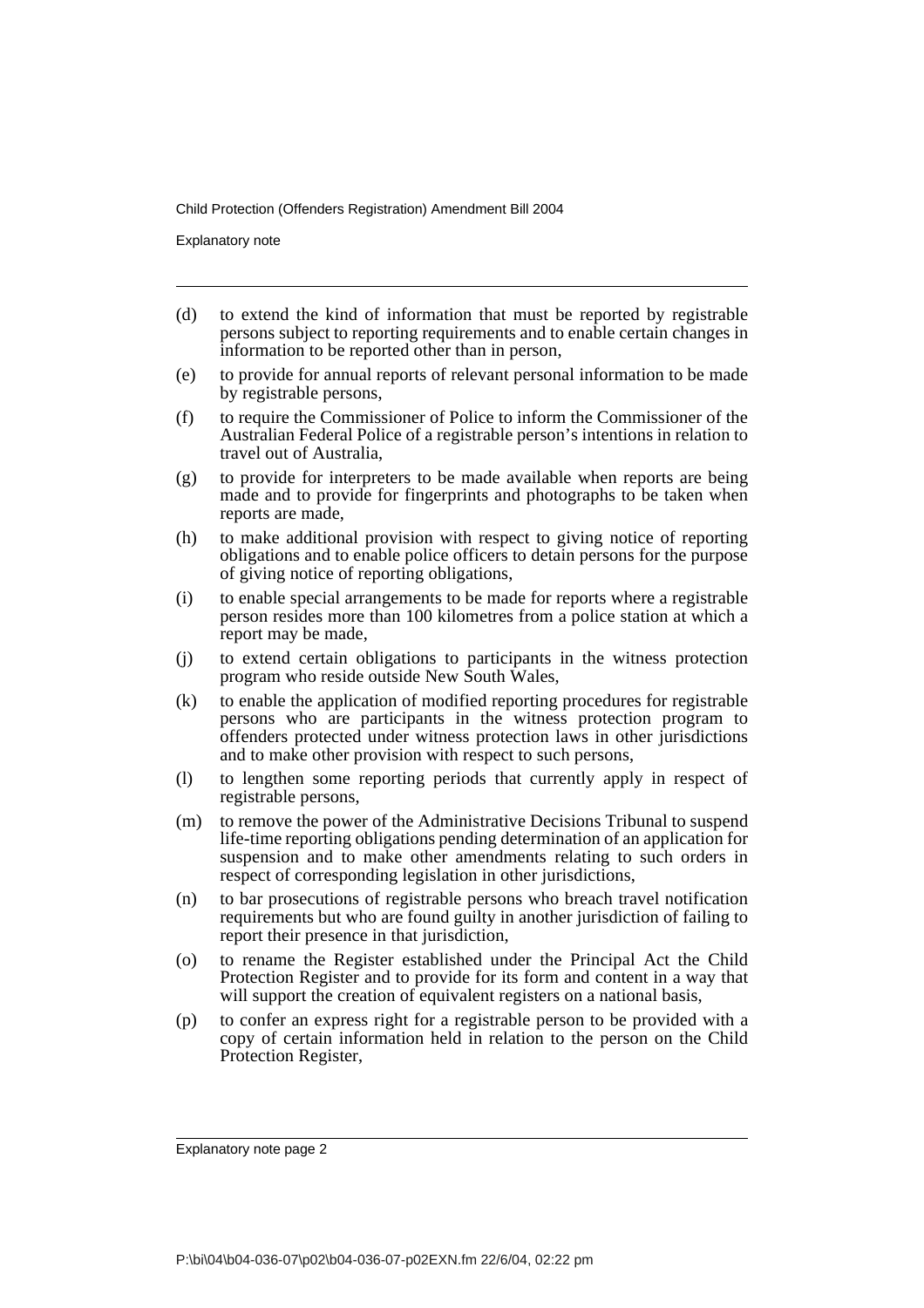Explanatory note

- (q) to remove the limitation period for taking proceedings for offences under the Principal Act,
- (r) to enable a government agency to disclose information about registrable persons to the Commissioner of Police or a supervising authority,
- (s) to insert supplementary regulation-making powers,
- (t) to make other minor and consequential amendments and to enact savings and transitional provisions.

The proposed Act also makes consequential amendments to other Acts.

### Outline of provisions

**Clause 1** sets out the name (also called the short title) of the proposed Act.

**Clause 2** provides for the commencement of the proposed Act on a day or days to be appointed by proclamation.

**Clause 3** is a formal provision that gives effect to the amendments to the Principal Act set out in Schedule 1.

**Clause 4** is a formal provision that gives effect to the amendments to other Acts set out in Schedule 2.

### **Schedule 1 Amendment of Child Protection (Offenders Registration) Act 2000**

### **Registrable persons**

**Schedule 1 [3]** expressly provides for the Class 1 offences for which a person becomes a registrable person to include additional specified Commonwealth offences relating to sexual intercourse with children overseas. Previously they were covered by general words. It also enables regulations to be made to include additional offences of a foreign jurisdiction that do not have a New South Wales equivalent.

**Schedule 1 [4]** expressly provides for the Class 2 offences for which a person becomes a registrable person to include specified Commonwealth offences relating to children. Previously they were covered by general words. It also enables regulations to be made to include additional offences of a foreign jurisdiction that do not have a New South Wales equivalent.

**Schedule 1 [5]** omits matter that is dealt with in the new definition of *registrable person*.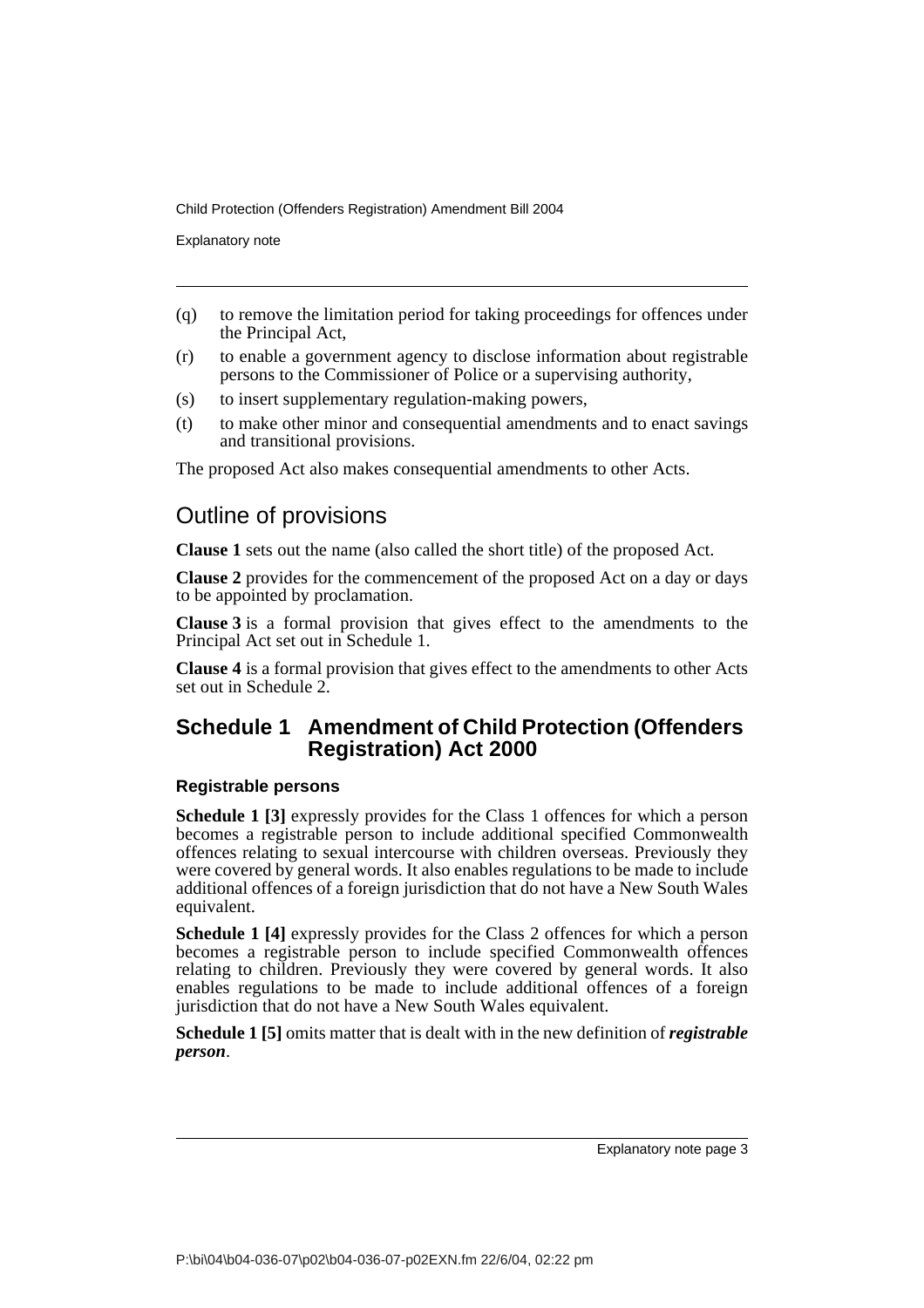Explanatory note

**Schedule 1 [6]** recognises as existing licensees persons subject to licences granted under the laws of a foreign jurisdiction.

**Schedule 1 [10]** defines a *registrable offence* to include a Class 1 offence, a Class 2 offence and an offence that results in the making of a child protection registration order.

**Schedule 1 [11]** makes an amendment consequential on the insertion of proposed section 3A.

**Schedule 1 [14]** defines the circumstances when a registrable person has a *special need*. It also makes it clear that an offence involving only indecent exposure is not taken to be an act of indecency for the purposes of what is a registrable offence. The amendment also sets out the requirements for doing things "in person".

**Schedule 1 [15]** inserts proposed Part 2 (sections 3A–3E). Proposed section 3A defines *registrable person* for the purposes of the Principal Act. The definition reflects the current definition, except that it includes corresponding registrable persons ie persons from other jurisdictions who are still subject to reporting obligations in the other jurisdiction concerned but are not subject to obligations in New South Wales. It also differs from the current definition by excluding children who have committed a single offence under section 21G (1) of the *Summary Offences Act 1988* and also by excluding persons receiving protection under foreign witness protection laws specified by the regulations. The exclusions relating to persons who committed offences as children are also extended in other ways.

Proposed section 3B provides that a person ceases to be a registrable person when the finding of guilt for the only offence that makes the person a registrable person is quashed or set aside by a court, or a sentence imposed is reduced or altered so that the person would not originally have been a registrable person or, in the case of a person subject to a child protection registration order, the order is quashed on appeal.

Proposed section 3C defines *corresponding registrable person*.

Proposed section 3D enables child protection registration orders to be made to provide that a court may order a person found guilty of an offence (not being a Class 1 or Class 2 offence) to comply with the reporting obligations of the Principal Act if the court is satisfied that the person poses a risk to the lives or sexual safety of one or more children, or of children generally. The order may only be made on the application of the prosecution and may only be made concurrently with a sentence imposed in relation to an offence.

Explanatory note page 4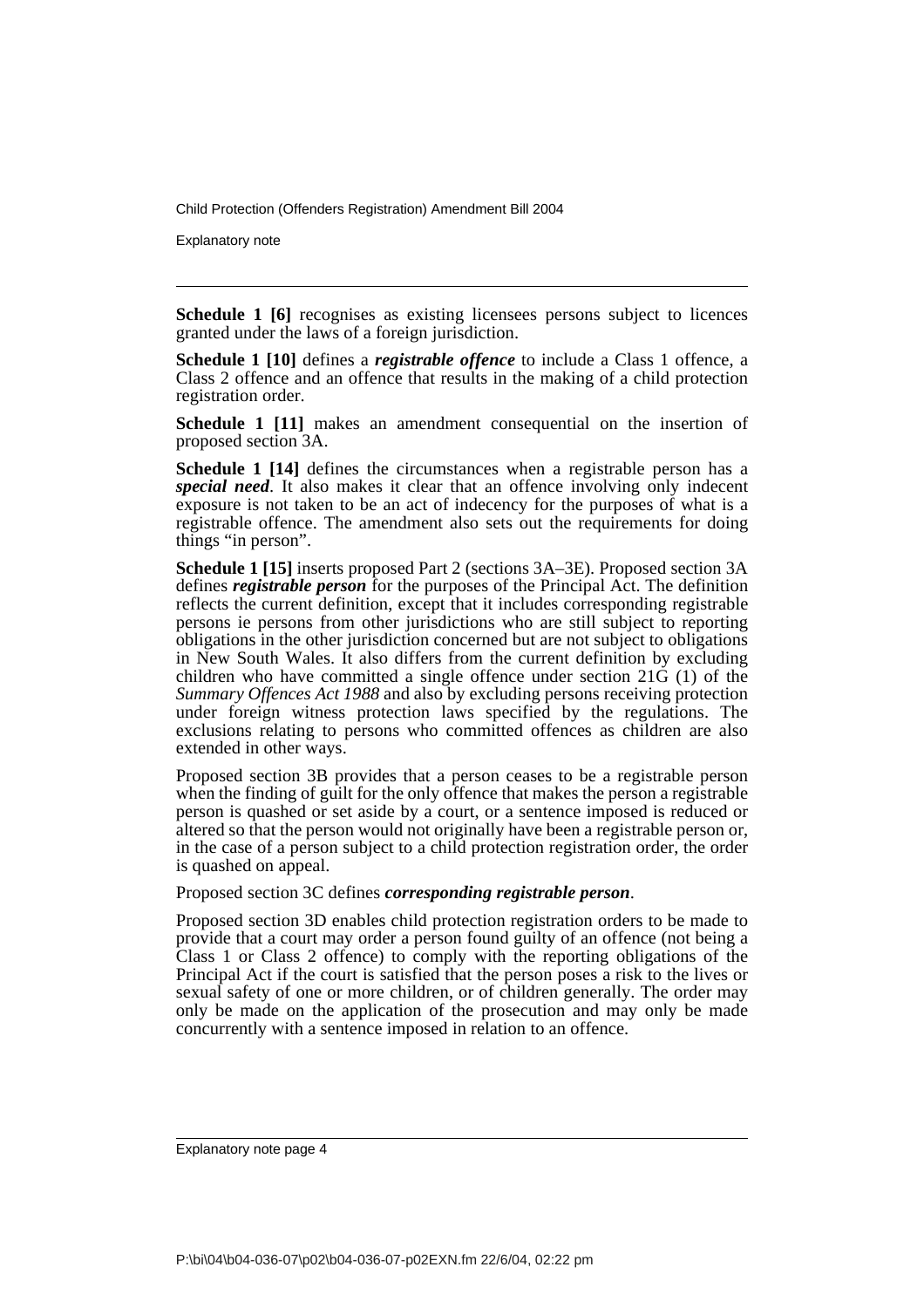Explanatory note

Proposed section 3E provides for the Minister to review proposed section 3D as soon as possible after the expiration of 2 years after the commencement of the proposed section.

### **Notice of reporting obligations**

**Schedule 1 [17]** makes it clear that written notice of reporting obligations under the Principal Act is only required to be given by a supervising authority to a registrable person if the registrable person commences a supervised sentence for a registrable offence.

**Schedule 1 [18]** makes it clear that the supervising authority for a registrable person who ceases to be in custody or subject to supervision by the supervising authority must give notice of that fact to the Commissioner of Police, regardless of whether the custody or supervision was in respect of a registrable offence or otherwise.

**Schedule 1 [19]** makes it clear that the obligation to give a notice of reporting obligations does not apply in respect of a person who is in government custody for less than 14 days.

**Schedule 1 [20]** makes it clear that the supervising authority for a registrable person who ceases to be in government custody must give notice of the person's reporting obligations whether the custody was in respect of a registrable offence or otherwise.

**Schedule 1 [21]** inserts proposed sections 7A–7C. Proposed section 7A requires the Commissioner of Police to notify a registrable person who enters New South Wales of the person's reporting obligations, and of the consequences of failing to comply with them, if the person has not been previously notified and also to give notice to a person in New South Wales who becomes a corresponding registrable person.

Proposed section 7B requires the Commissioner of Police to notify a registrable person as soon as practicable after a change to the person's reporting obligations since the person was last notified of the period in New South Wales.

Proposed section 7C confers on a police officer power to detain a person if it is reasonably necessary to do so to determine whether or not the person is a registrable person or has been notified of the person's reporting obligations, or to enable a person to be given notice of the person's reporting obligations. The proposed section requires that any detention not be longer than is reasonably necessary to fulfil the purpose of the detention and imposes other obligations on police officers.

Explanatory note page 5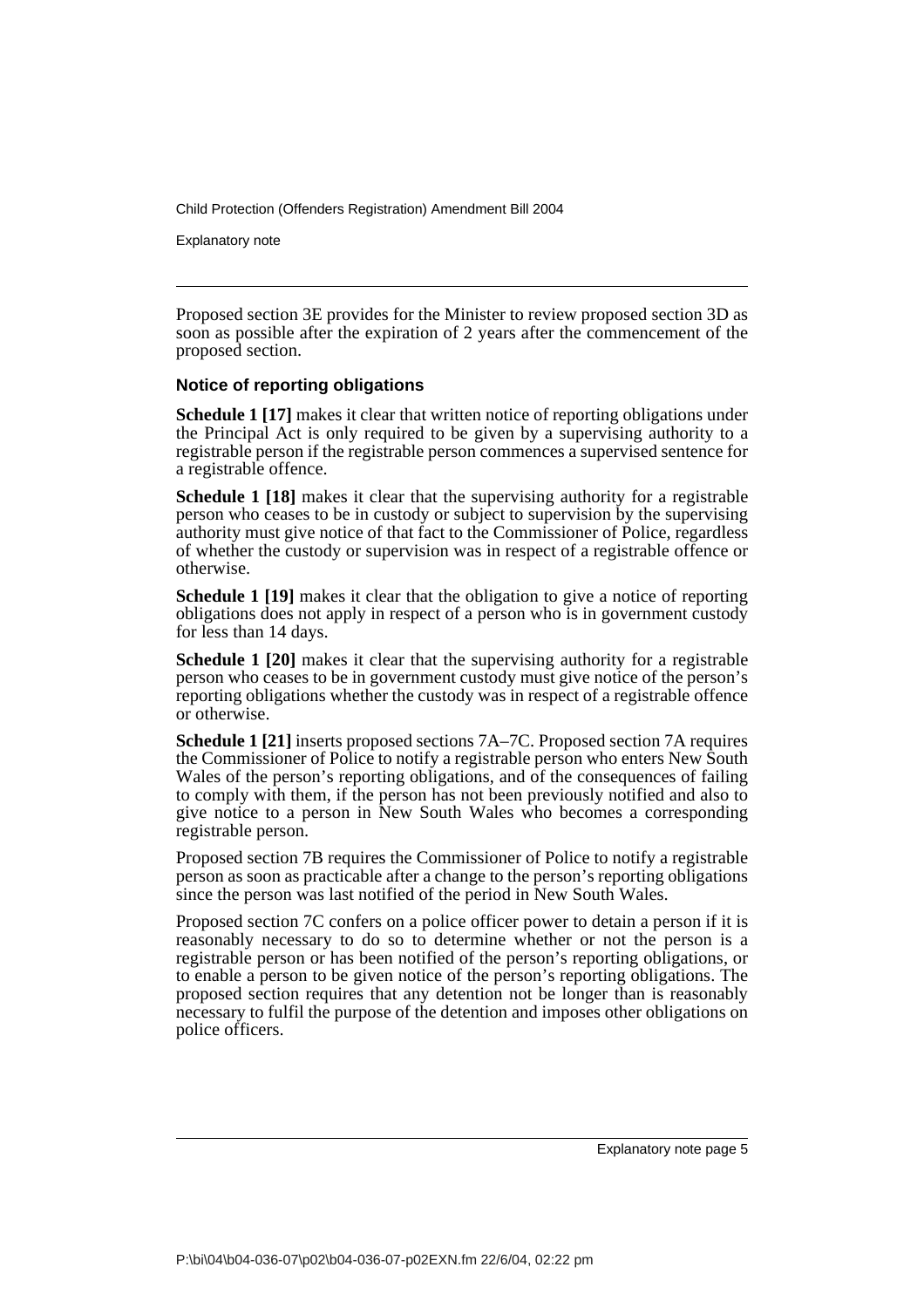Explanatory note

### **Reporting obligations**

**Schedule 1 [22]** omits the provisions of the Principal Act relating to the obligations of registrable persons to report information to the Commissioner of Police and inserts instead proposed sections 9–12I. The proposed sections re-enact the existing provisions with additional matters.

Proposed section 9 contains a list of relevant personal information that is to be reported by a registrable person to the Commissioner of Police. In addition to the information currently required to be reported, a registrable person must also report the periods during which the person has been known by any other name, the names and ages of any children who generally reside in the same household as the registrable person or with whom the person has unsupervised contact, details of affiliation with any club or organisation that has child membership or child participation in activities, details of tattoos or other distinguishing marks, whether the person has been found guilty in a foreign jurisdiction of a registrable offence, details of any other government custody since sentence or release and of any regular travel outside New South Wales. A registrable person will no longer be required to give information about the registrable offences.

Proposed section 9A sets out the circumstances and times within which the initial report of relevant personal information must be made by a registrable person. The periods are the same as the current periods except that the period for a person who enters New South Wales to report is reduced to 14 days from 28 days. The proposed section also provides for reports by corresponding registrable persons and for a report to be made before leaving New South Wales.

Proposed section 9B sets out the circumstances and times within which a registrable person whose reporting period has expired but who becomes subject to new reporting obligations must report the person's relevant personal information to the Commissioner of Police. It also provides for corresponding registrable persons and obligations on an order suspending reporting obligations ceasing to have effect.

Proposed section 9C imposes an obligation on a person who is required to report to a corresponding registrar in a foreign jurisdiction to contact a person nominated by the Commissioner of Police for information about any applicable New South Wales reporting obligations. It also prevents a person from being guilty of an offence of failing to comply with reporting obligations in certain specified circumstances.

Proposed section 10 provides for a new obligation for registrable persons to report relevant personal information annually to the Commissioner of Police.

Explanatory note page 6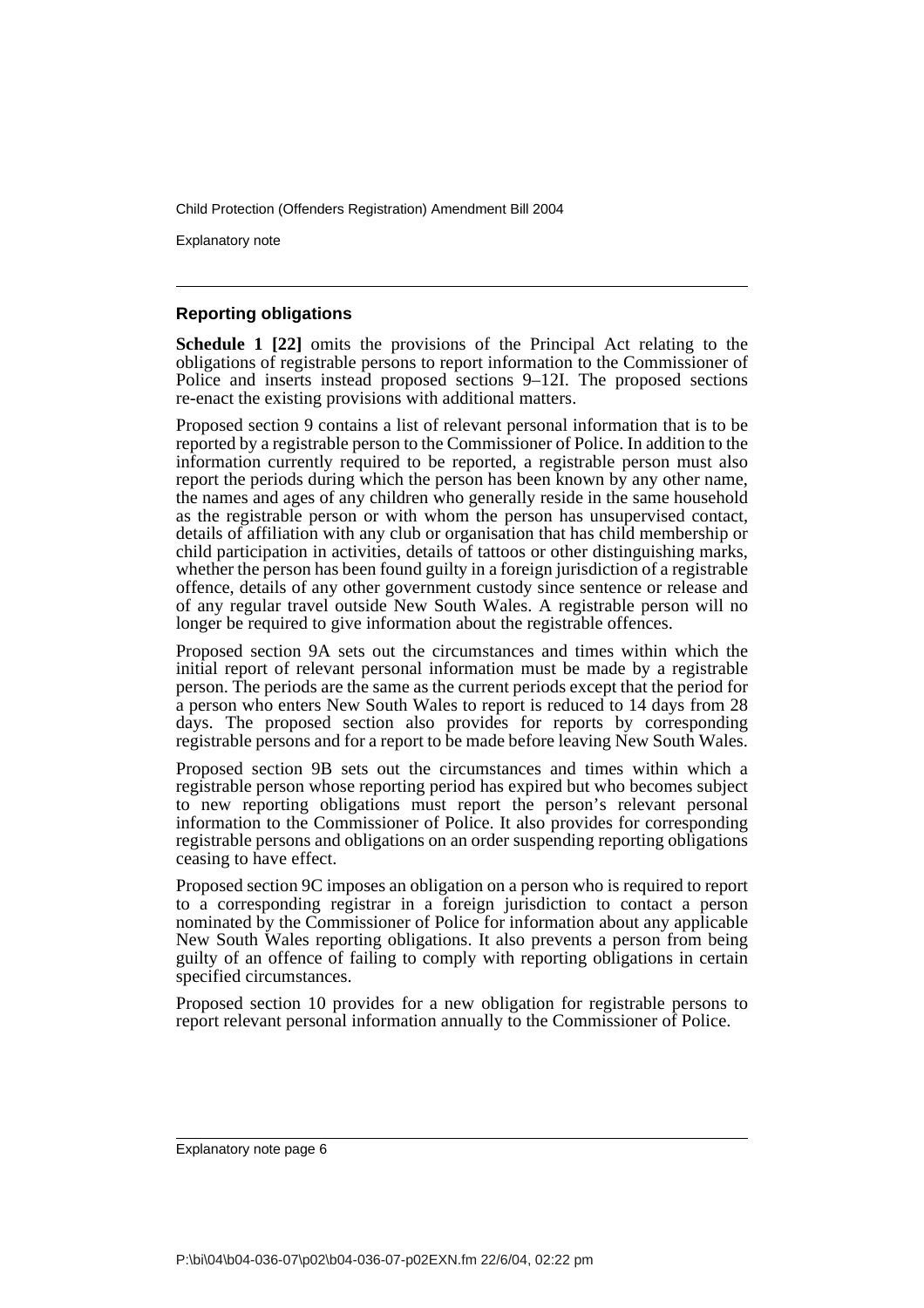Explanatory note

Proposed section 11 re-enacts the current provision for reporting changes in relevant personal information but also clarifies when certain information will be taken to have changed. The proposed section also places additional obligations to report changes within 14 days of returning to New South Wales.

Proposed section 11A expands the current requirements to report to the Commissioner of Police when leaving New South Wales. A report must be made if a registrable person intends to leave for 14 or more consecutive days. Details are to be provided of places and dates of travel and residence, as well as details of proposed return or otherwise.

Proposed section 11B imposes a new requirement on a registrable person who decides to extend a stay outside New South Wales in Australia beyond 13 days, or to change details reported under proposed section 11A, to report the details to the Commissioner of Police.

Proposed section 11C re-enacts the existing requirement on a registrable person to report the person's return to New South Wales within 14 days after entering and remaining in New South Wales.

Proposed section 11D imposes a new requirement on a registrable person to report to the Commissioner of Police frequent absences from New South Wales.

Proposed section 11E requires the Commissioner of Police to provide to the Commissioner of the Australian Federal Police a copy of reports received relating to registrable persons' intentions in relation to travel outside Australia.

Proposed section 12 re-enacts the requirement for a registrable person to report relevant personal information at a police station or other approved place but provides that some police stations may not be available for that purpose.

Proposed section 12A re-enacts the requirement for a registrable person to report in person and, in relation to persons with a disability, enables an accompanying person to make the report instead. The proposed section also makes it clear that only a police officer may receive a report that must be made in person. It also enables reports (other than initial and annual reports and reports about residence and physical characteristics) to be made in other ways and to other persons.

Proposed section 12B re-enacts the right of a registrable person to make a report out of hearing of members of the public and with support while also providing for police or other persons receiving reports to use an interpreter.

Proposed section 12C provides for a person receiving a report to provide an acknowledgment of the report.

Explanatory note page 7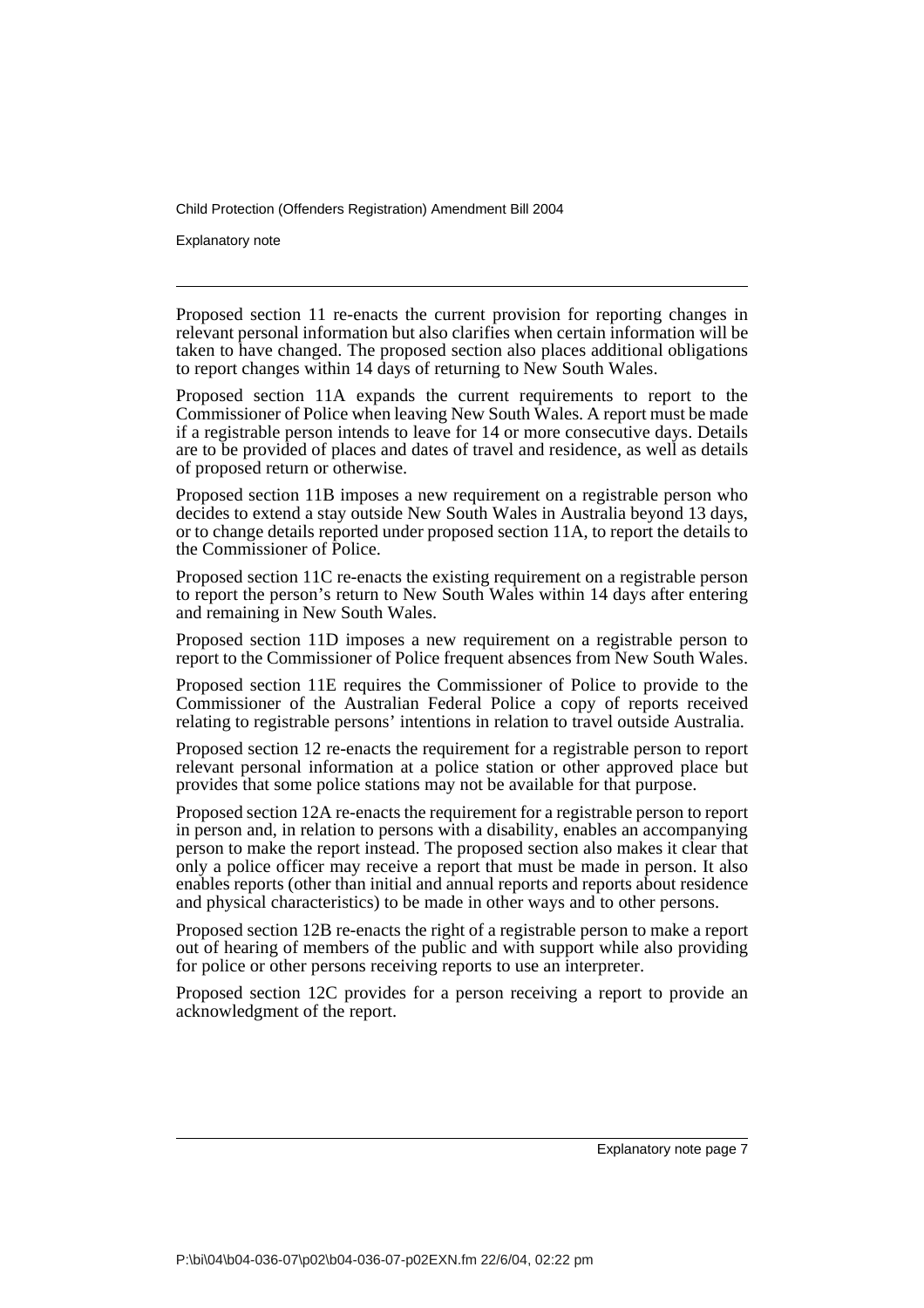Explanatory note

Proposed section 12D sets out the matters that a person making a report must present as proof of identity. These requirements may be waived if the person permits his or her fingerprints to be taken or the relevant police officer is otherwise satisfied as to identity.

Proposed section 12E empowers a police officer to take the fingerprints of a registrable person if the police officer is not reasonably satisfied as to the identity of the person after examining all the material provided or if there are no fingerprints of the person held by NSW Police.

Proposed section 12F confers on a police officer a new power to require a registrable person to be photographed.

Proposed section 12G sets out information that a police officer must give to a registrable person before exercising a power to take fingerprints or photographs.

Proposed section 12H enables the Commissioner of Police to retain documents, fingerprints or photographs provided for identification when reports are given for other purposes of identification, law enforcement or child protection. It also makes it an offence to use documents, fingerprints or photographs so provided for any other purposes. The proposed section also makes it clear that fingerprints may be retained during the reporting period, despite any other law that would require their destruction.

Proposed section 12I inserts a new provision enabling a registrable person who resides more than 100 kilometres from the nearest police station not to have to comply with time limits for reporting in person if an agreement about a later time is made with the Commissioner of Police and the relevant personal information is provided within time by other means.

**Schedule 1 [24]** extends the current modified reporting procedures for protected witnesses to registrable persons receiving protection under foreign witness protection laws. It also makes it clear that copies of documents may be provided by a protected witness and provides that information authorised by the Commissioner of Police is required to be provided.

**Schedule 1 [25]** reduces from 28 days to 14 days the period within which a registrable person may appeal for a review of a decision of the Commissioner of Police to make an order declaring that the person is or is not a person to whom the modified reporting requirements apply.

**Schedule 1 [26] and [27]** clarify when such orders take effect.

**Schedule 1 [29]** applies provisions relating to reporting of travel plans and protection against prosecution to registrable persons who are subject to the witness protection program in New South Wales but generally reside outside New South Wales.

Explanatory note page 8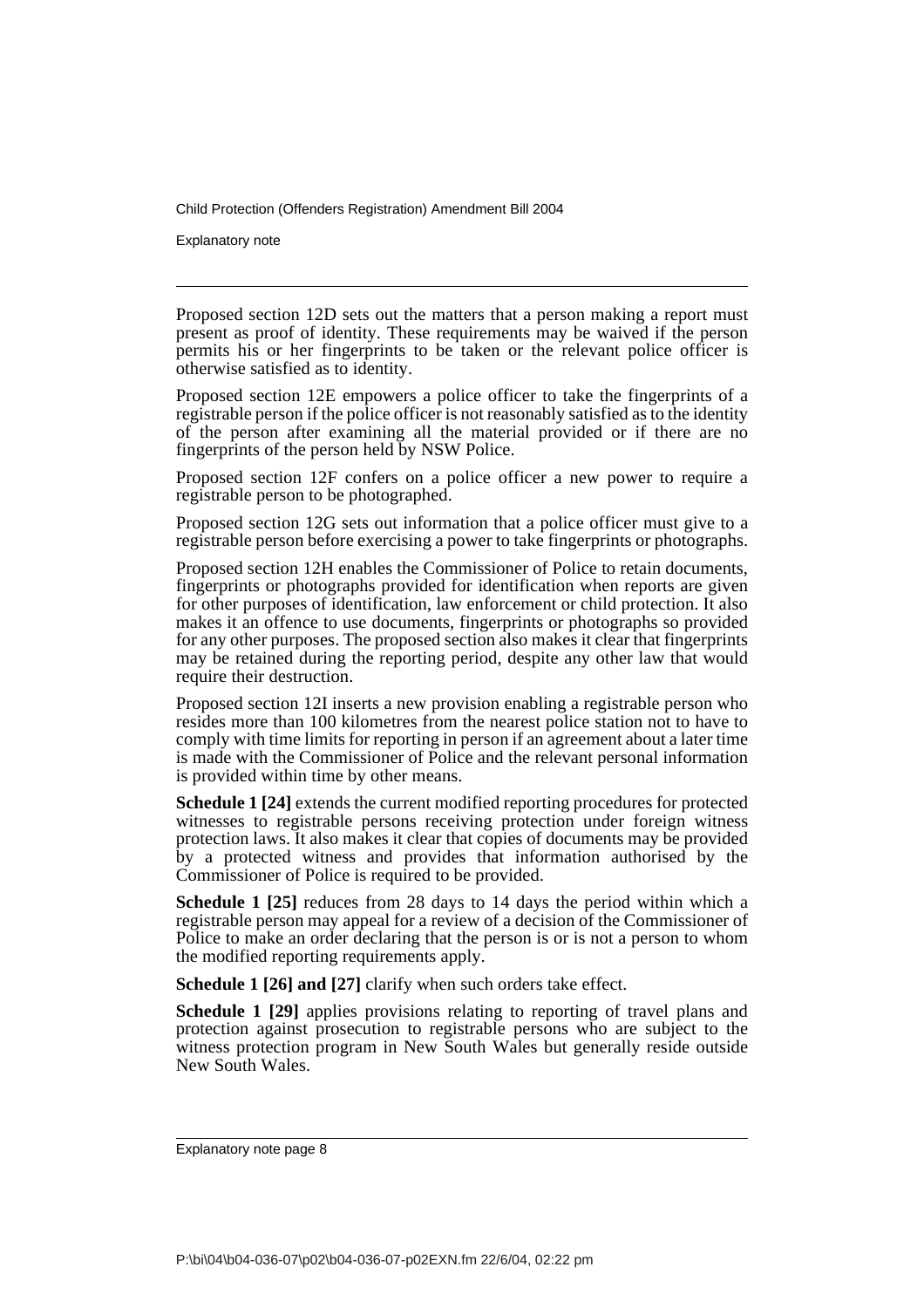Explanatory note

### **Reporting periods**

**Schedule 1 [30]** omits the provisions of the Principal Act relating to the periods for which registrable persons are to report information to the Commissioner of Police and inserts instead proposed sections 14–14D. The proposed sections reenact the existing provisions with additional matters.

Proposed section 14 re-enacts the provision which sets out when a registrable person's reporting obligations commence ie on the later of sentencing or ceasing to be in government custody.

Proposed section 14A sets out the reporting periods for registrable persons. The new period for a person who has been found guilty of a single Class 1 offence is 15 years (previously 10 years). A registrable person in respect of a Class 1 offence who subsequently commits another registrable offence must report for life (previously 15 years or life, depending on the offence). A person who commits a Class 2 offence subsequent to one or more earlier Class 2 offences is to report for 15 years (previously 12 years). A registrable person in respect of a Class 2 offence who subsequently commits a Class 1 offence is to report for life (previously 15 years). A registrable person in respect of a Class 2 offence who subsequently commits a Class 2 offence and who has ever been found guilty of 3 or more Class 2 offences is to report for life (previously 12 years). The life time reporting obligation does not apply unless the registrable person was given notice of reporting obligations before committing the subsequent offences. The reporting period for persons who have committed a single Class 2 offence remains 8 years.

Proposed section 14B retains the halving of reporting periods for registrable persons who were children when they committed the registrable offences.

Proposed section 14C retains the current extension of reporting periods until the end of relevant parole or licence periods.

Proposed section 14D inserts a new provision requiring corresponding registrable persons to continue to report for the corresponding foreign reporting period.

### **Suspension and extension of reporting obligations**

**Schedule 1 [32]** makes it clear that reporting obligations are suspended during government custody.

**Schedule 1 [33]** makes it clear that the suspension of reporting obligations while a person is outside New South Wales does not apply to protected witnesses or a person required to report a change of travel plans.

**Schedule 1 [34]** suspends a person's reporting obligations if a suspension order is in force in a foreign jurisdiction.

Explanatory note page 9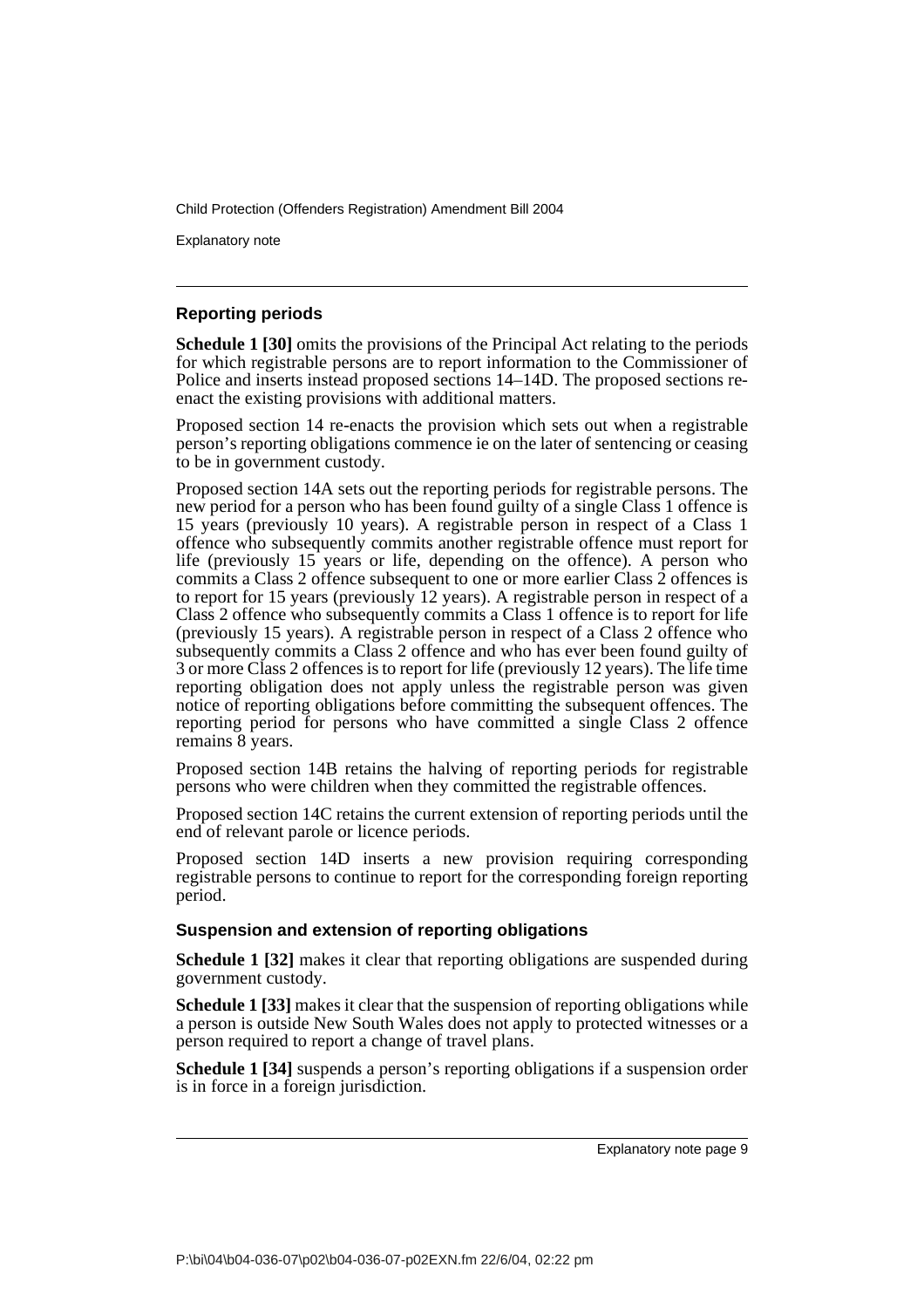Explanatory note

**Schedule 1 [35]** generally re-enacts the provisions enabling the Administrative Decisions Tribunal to exempt registrable persons who would otherwise be subject to life time reporting obligations from having to report. An additional requirement that the registrar of the Tribunal notify the Commissioner of the Commission for Children and Young People of proceedings for an exemption order is included (the Commission is already entitled to be a party to such proceedings). The power of the Tribunal to suspend obligations pending a determination has been removed. It also inserts proposed section 16A which provides for an exemption order to cease to have effect if the registrable person is made subject to a child protection registration order, is found guilty of a registrable offence or becomes a corresponding registrable person subject to reporting obligations. Proposed section 16B is a new provision enabling a registrable person to apply for a further exemption order if an order ceases to have effect.

### **Offences**

**Schedule 1 [37]** inserts a requirement for a court to consider, in determining whether a person has a reasonable excuse for failing to comply with the person's reporting obligations, whether the form of notification was adequate having regard to the person's circumstances.

**Schedule 1 [38]** bars a registrable person who leaves New South Wales and is found guilty of failing to report his or her presence in a foreign jurisdiction from being also prosecuted for a failure to comply with a requirement to report in respect of the travel outside New South Wales.

**Schedule 1 [43]** inserts additional provisions relating to offences and other matters. Proposed section 21B removes the general time limit for taking proceedings for offences that would otherwise apply in respect of offences under the Principal Act.

Proposed section 21C makes it clear that the fact that a conviction for a registrable offence becomes spent does not affect the status of the offence as a registrable offence or any reporting obligations under the Principal Act.

Proposed section 21D enables a government agency to disclose information concerning a registrable person to the Commissioner of Police or a supervising authority.

### **Child Protection Register**

**Schedule 1 [39]** omits the provisions of the Principal Act relating to the Register of Offenders and inserts instead proposed sections 19–19B. The proposed sections re-enact the existing provisions with additional matters.

Explanatory note page 10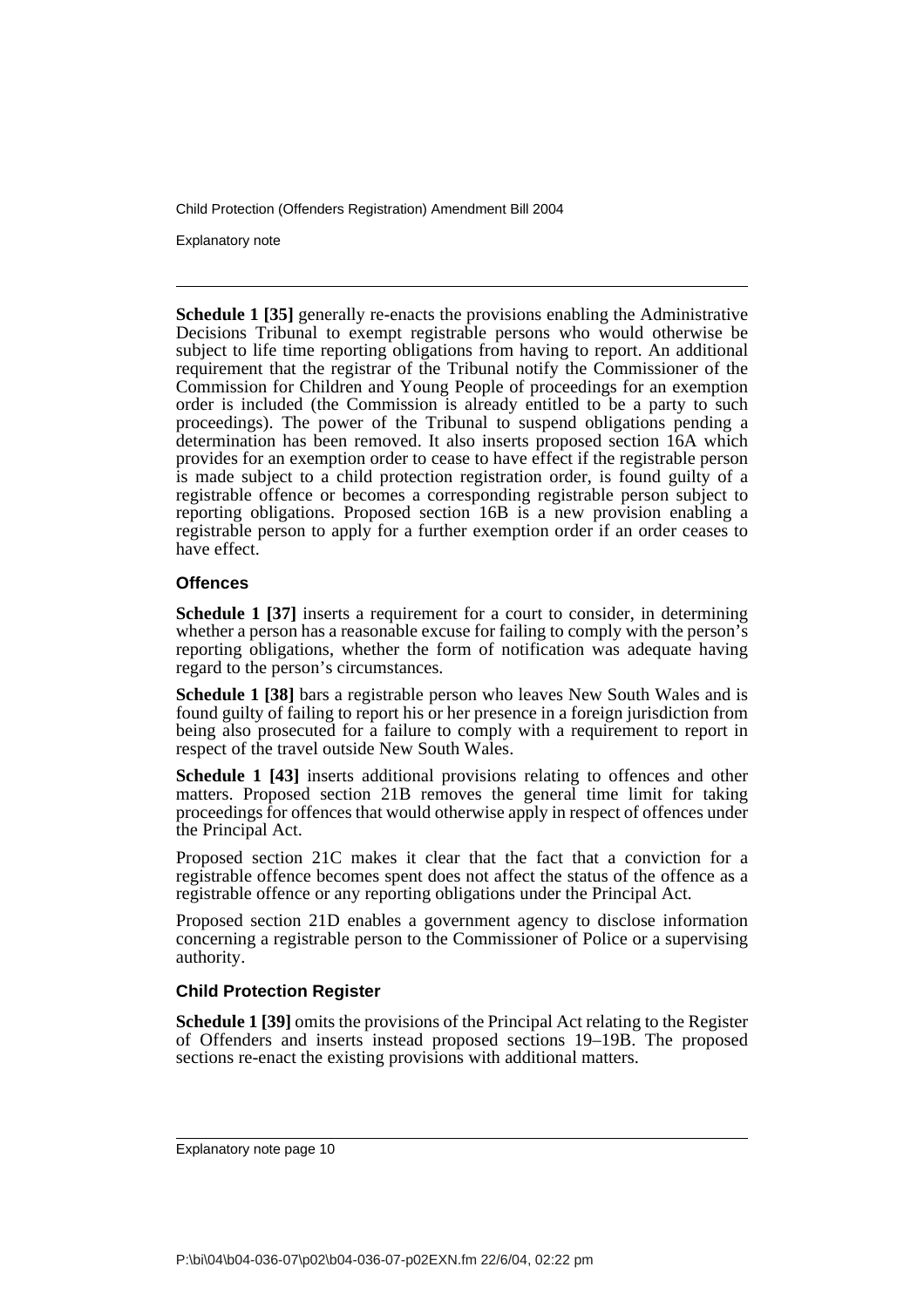Explanatory note

Proposed section 19 requires the Commissioner of Police to establish a Child Protection Register and enables the Commissioner to arrange with another person or body for its establishment and maintenance. The proposed section also includes additional matters to be included in the Register, including details of offences and special needs or disabilities.

Proposed section 19A inserts a new restriction on access to personal information on the Register relating to protected witnesses by anyone other than the officer responsible for the day to day operation of the witness protection program.

Proposed section 19B enables a registrable person to request a copy of all reportable information held in the Register with respect to the person and to request that incorrect information be amended.

**Schedule 1 [9]** defines the Register.

**Schedule 1 [41]** makes an amendment consequential on the change of name of the Register.

### **Other amendments**

**Schedule 1 [1]** amends the long title of the Principal Act to better reflect its provisions.

**Schedule 1 [2]** inserts new definitions, including terms relating to the recognition of child protection registration orders and registrable persons in other jurisdictions. **Schedule 1 [28]** makes a consequential amendment.

**Schedule 1 [7]** makes it clear that the meaning of *foreign jurisdiction* in the Principal Act includes jurisdictions outside Australia, as well as other jurisdictions within Australia.

**Schedule 1 [8]** extends the meaning of government custody in the Principal Act to include custody of the same kind under a law of a foreign jurisdiction.

**Schedule 1 [13]** makes it clear that the Principal Act does not extend to findings of guilt that are quashed or set aside by a court.

**Schedule 1 [12], [16], [23], [31], [36] and [40]** renumber Parts and Divisions of the Principal Act.

**Schedule 1 [42]** is an evidentiary provision enabling a certificate that a person was required to report to a corresponding registrar to be used as evidence of the facts stated in it.

**Schedule 1 [44]** inserts regulation-making powers for the purposes of the Principal Act as amended by the proposed Act.

**Schedule 1 [46]** enables regulations of a savings or transitional nature to be made as a consequence of the enactment of the proposed Act.

Explanatory note page 11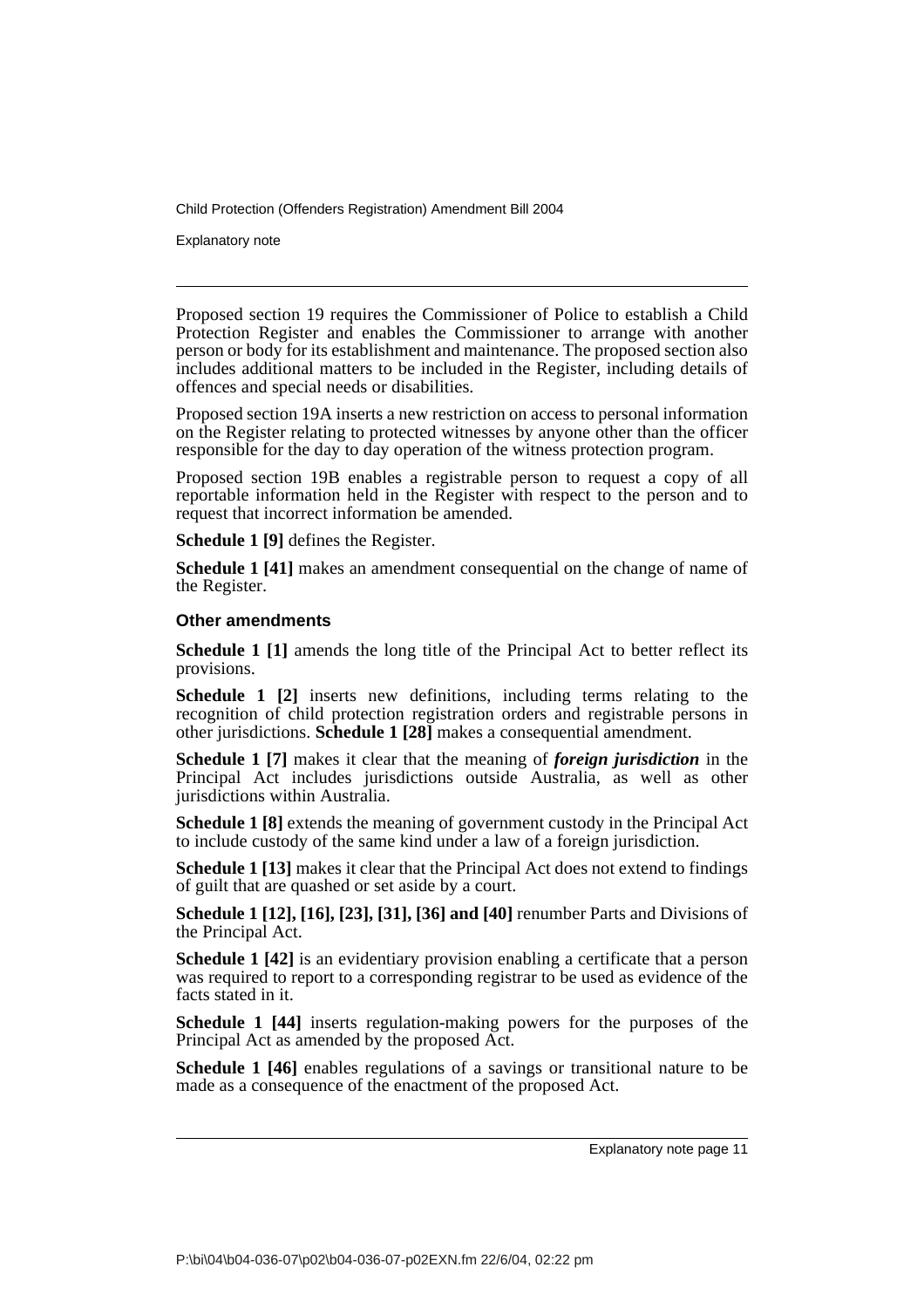Explanatory note

**Schedule 1 [48]** inserts savings and transitional provisions consequent on the enactment of the proposed Act. Among these provisions is a regulation-making power enabling the retrospective application of new reporting periods so that they fit in with complementary legislation of other jurisdictions that may commence before the proposed Act. **Schedule 1 [45] and [47]** make consequential amendments.

### **Schedule 2 Amendment of other Acts**

**Schedule 2.1** amends the *Crimes (Local Courts Appeal and Review Act) 2001* to enable a child protection registration order made by a Local Court to be appealed against in the same way as other sentences imposed by a Local Court.

**Schedule 2.2** amends the *Criminal Appeal Act 1912* to enable a child protection registration order made by the District Court or the Supreme Court to be appealed against in the same way as other sentences imposed by those Courts.

Explanatory note page 12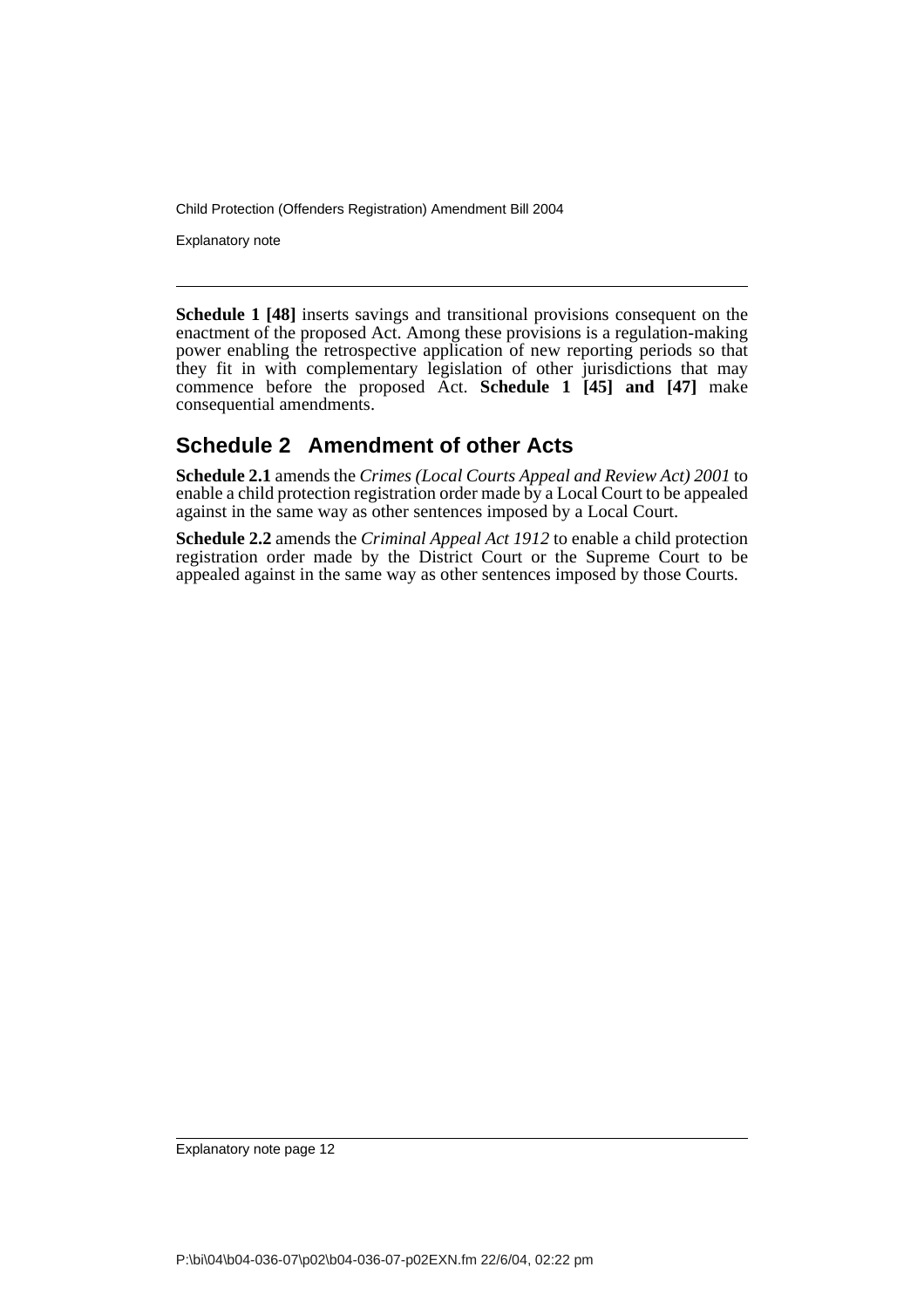First print



New South Wales

# **Child Protection (Offenders Registration) Amendment Bill 2004**

## **Contents**

|            |                                                                          | Page          |
|------------|--------------------------------------------------------------------------|---------------|
|            | Name of Act                                                              |               |
|            | Commencement                                                             | 2             |
| 3          | Amendment of Child Protection (Offenders Registration) Act<br>2000 No 42 | $\mathcal{P}$ |
| 4          | Amendment of other Acts                                                  | 2             |
| Schedule 1 | Amendment of Child Protection (Offenders Registration)<br>Act 2000       | 3             |
| Schedule 2 | Amendment of other Acts                                                  | 48            |

b04-036-07.p02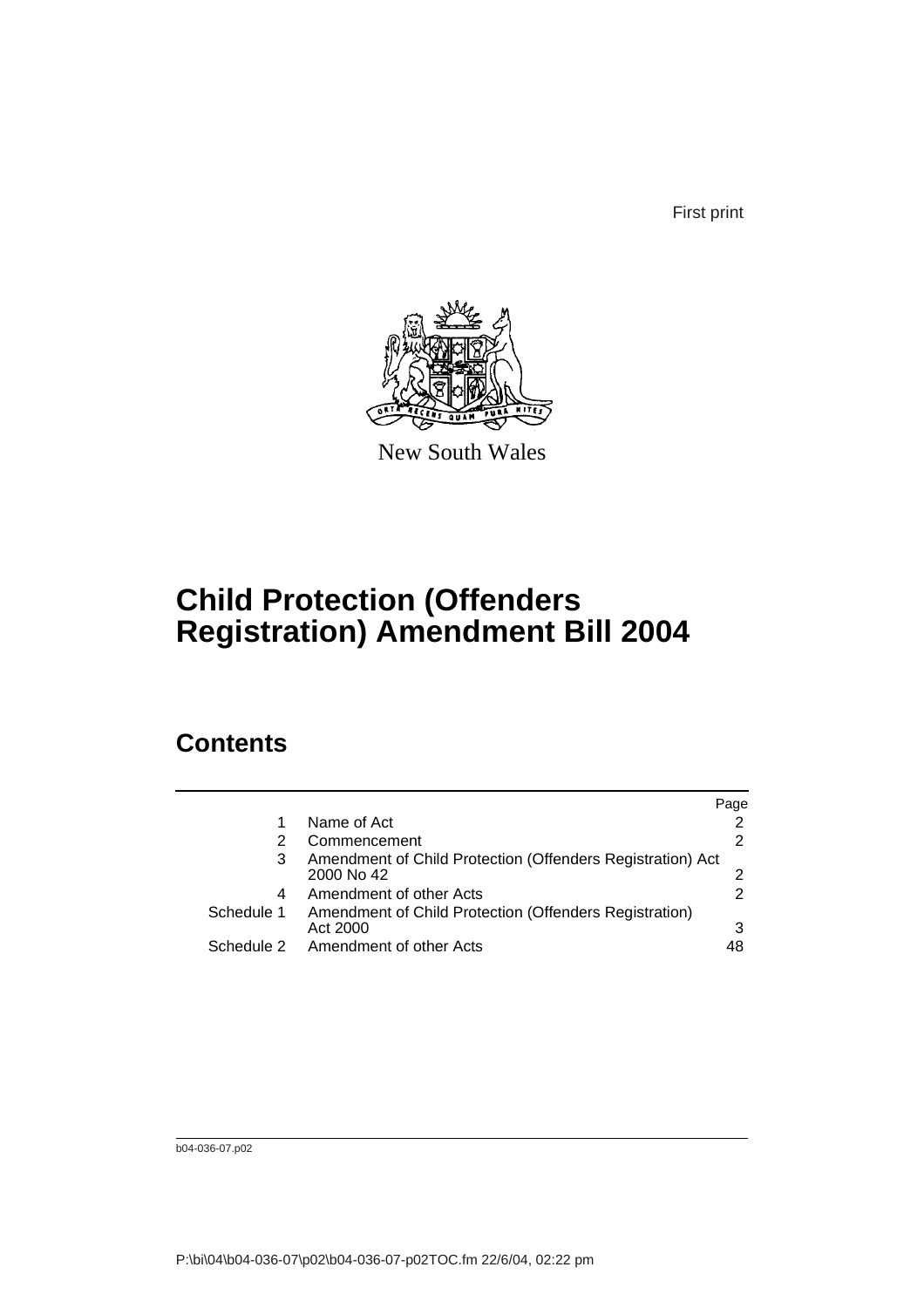**Contents** 

Page

Contents page 2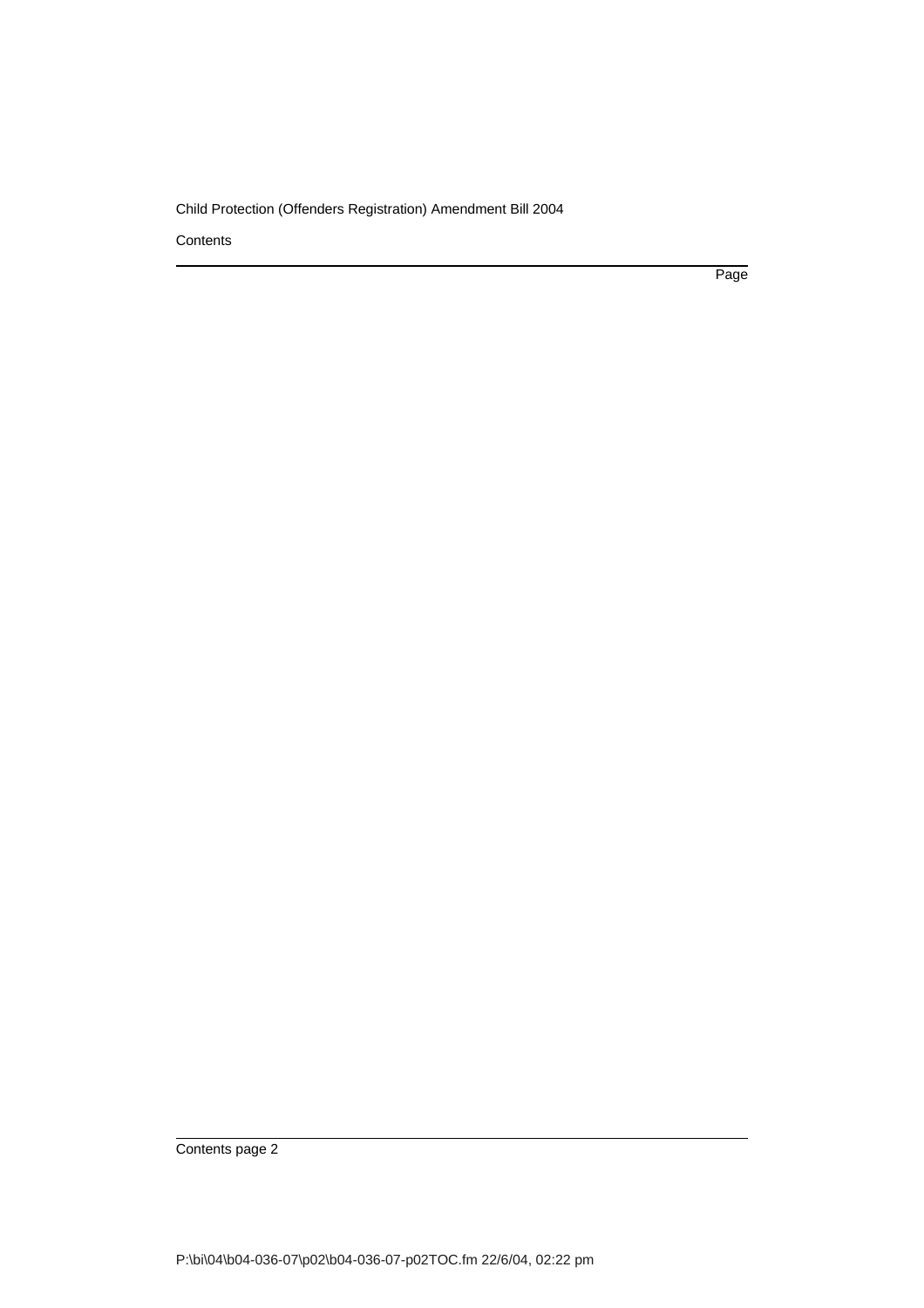

New South Wales

# **Child Protection (Offenders Registration) Amendment Bill 2004**

No , 2004

### **A Bill for**

An Act to amend the *Child Protection (Offenders Registration) Act 2000*, in connection with a national reporting scheme, with respect to reporting obligations and other requirements for offenders who commit certain childrelated offences; and for other purposes.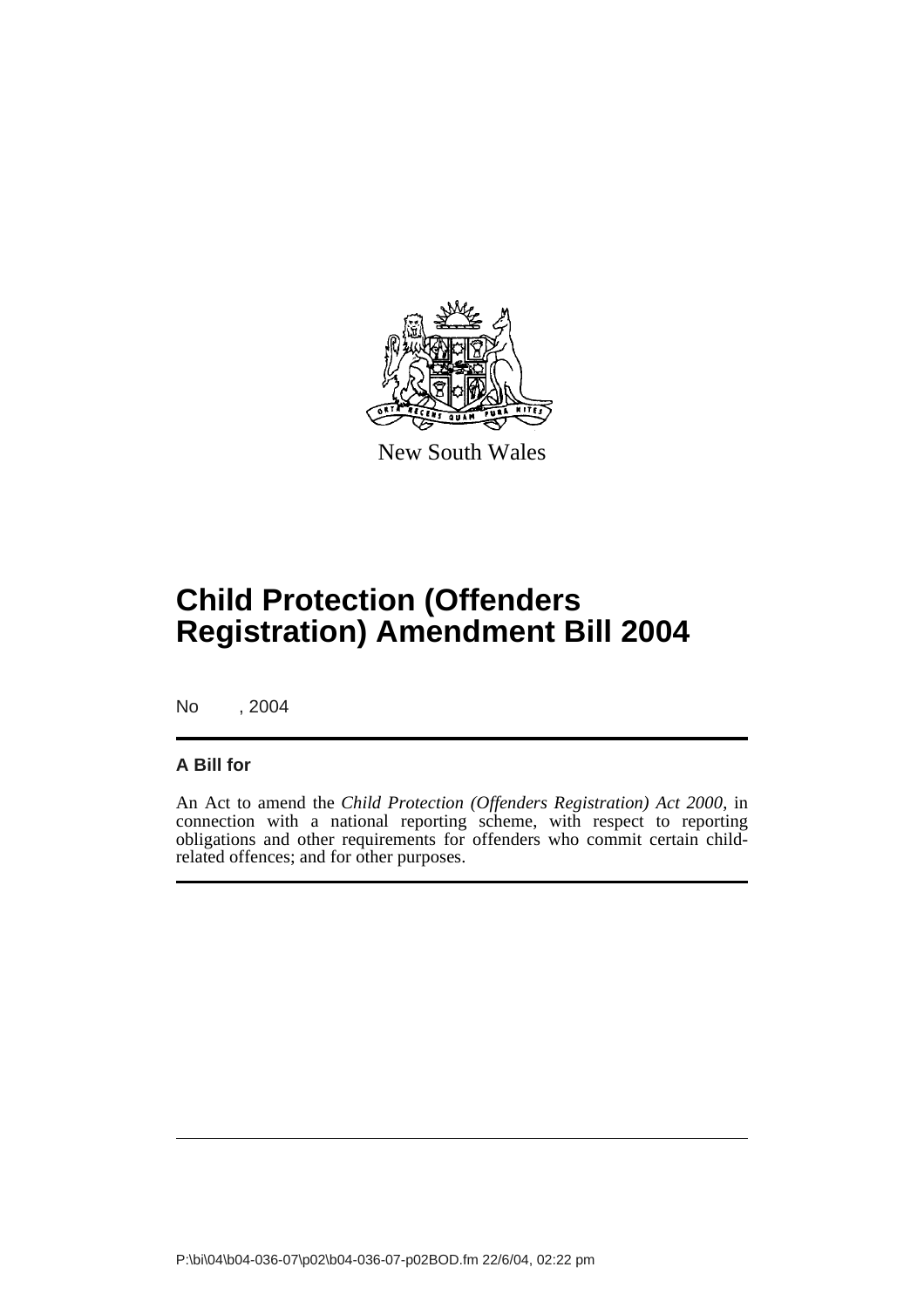<span id="page-15-3"></span><span id="page-15-2"></span><span id="page-15-1"></span><span id="page-15-0"></span>

|   | The Legislature of New South Wales enacts:                                                     | 1                   |
|---|------------------------------------------------------------------------------------------------|---------------------|
| 1 | Name of Act                                                                                    | 2                   |
|   | This Act is the <i>Child Protection (Offenders Registration)</i><br>Amendment Act 2004.        | 3<br>4              |
| 2 | <b>Commencement</b>                                                                            | 5                   |
|   | This Act commences on a day or days to be appointed by<br>proclamation.                        | 6<br>$\overline{7}$ |
| 3 | Amendment of Child Protection (Offenders Registration) Act 2000<br><b>No 42</b>                | 8<br>9              |
|   | The Child Protection (Offenders Registration) Act 2000 is amended<br>as set out in Schedule 1. | 10<br>11            |
| 4 | <b>Amendment of other Acts</b>                                                                 | 12                  |
|   | The Acts specified in Schedule 2 are amended as set out in that<br>Schedule.                   | 13<br>14            |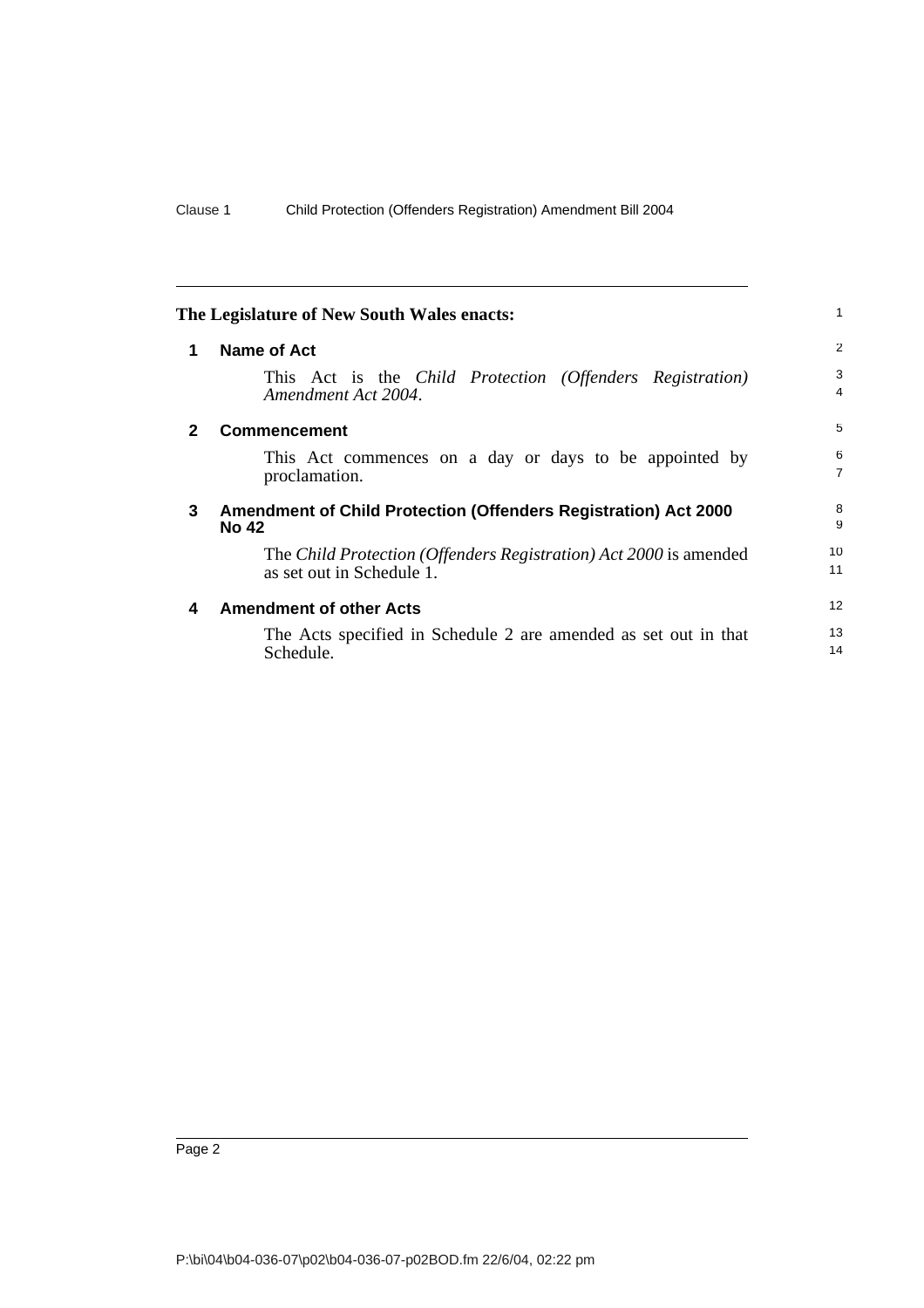$\bar{z}$ 

Amendment of Child Protection (Offenders Registration) Act 2000 Schedule 1

<span id="page-16-0"></span>

|     | <b>Schedule 1</b><br><b>Amendment of Child Protection (Offenders</b><br><b>Registration</b> ) Act 2000                                                                                                                                                             | 1<br>2               |
|-----|--------------------------------------------------------------------------------------------------------------------------------------------------------------------------------------------------------------------------------------------------------------------|----------------------|
|     | (Section 3)                                                                                                                                                                                                                                                        | 3                    |
| [1] | Long title                                                                                                                                                                                                                                                         | 4                    |
|     | Omit "the registration of certain offenders".                                                                                                                                                                                                                      | 5                    |
|     | Insert instead "registration and reporting requirements for certain<br>offenders who commit sexual and other serious offences against children".                                                                                                                   | 6<br>7               |
| [2] | <b>Section 3 Definitions</b>                                                                                                                                                                                                                                       | 8                    |
|     | Insert in alphabetical order in section $3(1)$ :                                                                                                                                                                                                                   | 9                    |
|     | child protection registration order means an order made<br>under section 3D, and includes a corresponding child<br>protection registration order.                                                                                                                  | 10<br>11<br>12       |
|     | <i>corresponding Act</i> means a law of a foreign jurisdiction:                                                                                                                                                                                                    | 13                   |
|     | that provides for people who have committed specified<br>(a)<br>offences to report in that jurisdiction information about<br>themselves and to keep that information current for a<br>specified period, and                                                        | 14<br>15<br>16<br>17 |
|     | (b)<br>that the regulations state is a corresponding Act for the<br>purposes of this Act.                                                                                                                                                                          | 18<br>19             |
|     | <i>corresponding child protection registration order means an</i><br>order made under a corresponding Act that falls within a class<br>of order that the regulations state is a corresponding child<br>protection registration order for the purposes of this Act. | 20<br>21<br>22<br>23 |
|     | <i>corresponding registrable offence</i> means an offence that is a<br>registrable offence for the purposes of a corresponding Act<br>but is not a registrable offence within the meaning of this Act.                                                             | 24<br>25<br>26       |
|     | <i>corresponding registrable person—see section 3C.</i>                                                                                                                                                                                                            | 27                   |
|     | <i>corresponding registrar</i> means the person whose functions<br>under a corresponding Act most closely correspond to the<br>functions of the Commissioner of Police under this Act.                                                                             | 28<br>29<br>30       |
|     | <i>foreign witness protection law</i> means a law of a foreign<br>jurisdiction that provides for the protection of witnesses.                                                                                                                                      | 31<br>32             |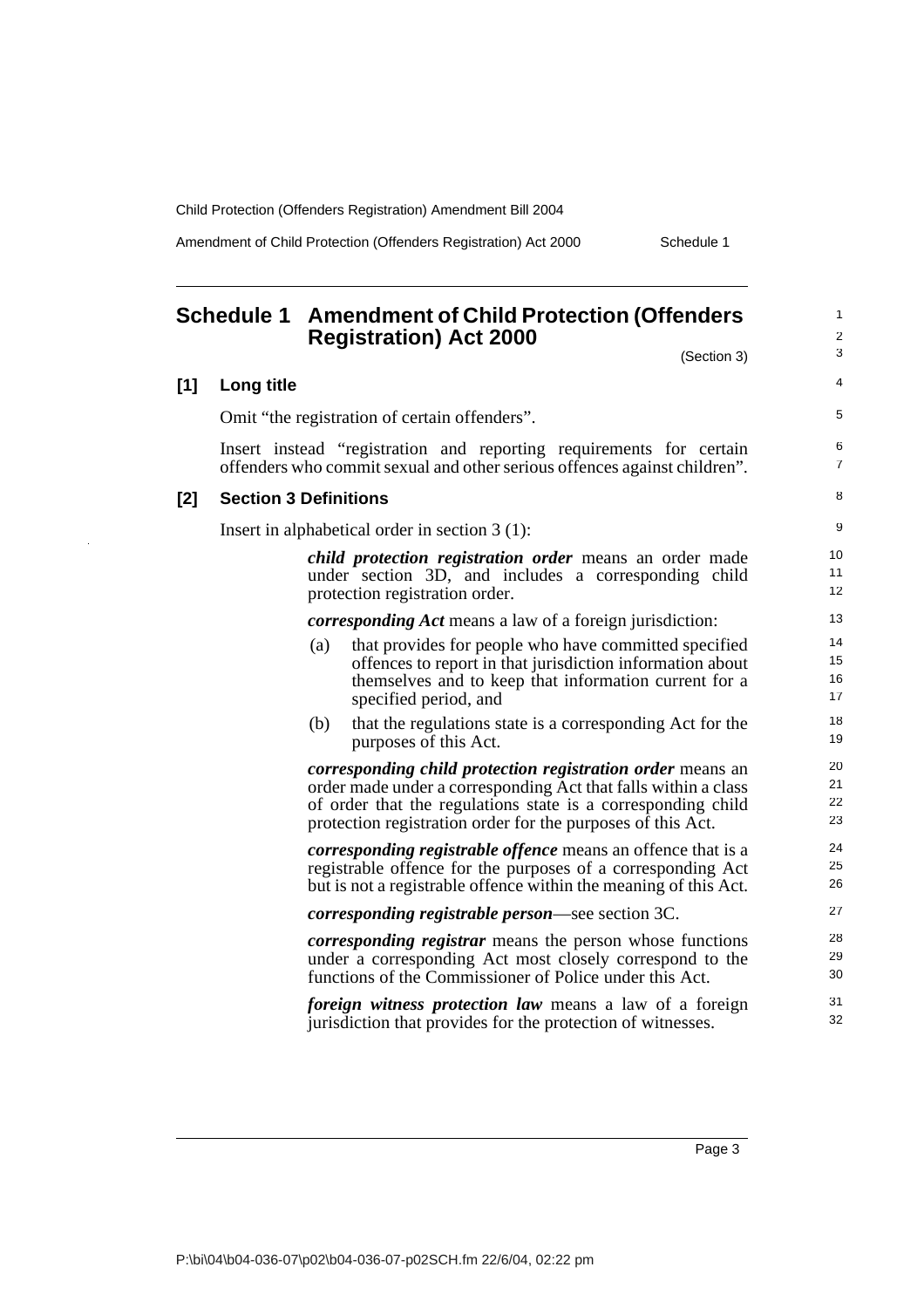Schedule 1 Amendment of Child Protection (Offenders Registration) Act 2000

*parole order* means a parole order within the meaning of the *Crimes (Administration of Sentences) Act 1999*, and includes any equivalent order made under the laws of a foreign jurisdiction. *reporting period* means the period, as determined under Division 6 of Part 3, during which a registrable person must comply with the person's reporting obligations. *witness protection program* has the same meaning as it has in the *Witness Protection Act 1995*. **[3] Section 3 (1), definition of "Class 1 offence"** Omit the definition. Insert instead: *Class 1 offence* means: (a) the offence of murder, where the person murdered is a child, or (b) an offence that involves sexual intercourse with a child (other than an offence that is a Class 2 offence), or (c) an offence against section 66EA of the *Crimes Act 1900*, or (d) an offence against section 50BA or 50BB of the *Crimes Act 1914* of the Commonwealth, or (e) any offence under a law of a foreign jurisdiction that, if it had been committed in New South Wales, would have constituted an offence of a kind listed in this definition, or (f) an offence under a law of a foreign jurisdiction that the regulations state is a Class 1 offence, or (g) an offence an element of which is an intention to commit an offence of a kind listed in this definition, or (h) an offence of attempting, or of conspiracy or incitement, to commit an offence of a kind listed in this definition, or (i) an offence that, at the time it was committed: (i) was a Class 1 offence for the purposes of this Act, or (ii) in the case of an offence occurring before the commencement of this definition, was an offence of a kind listed in this definition. 1  $\overline{2}$ 3 4 5 6 7 8 9 10 11 12 13 14 15 16 17 18 19 20 21 22 23 24 25 26 27 28 29 30 31 32 33 34 35 36 37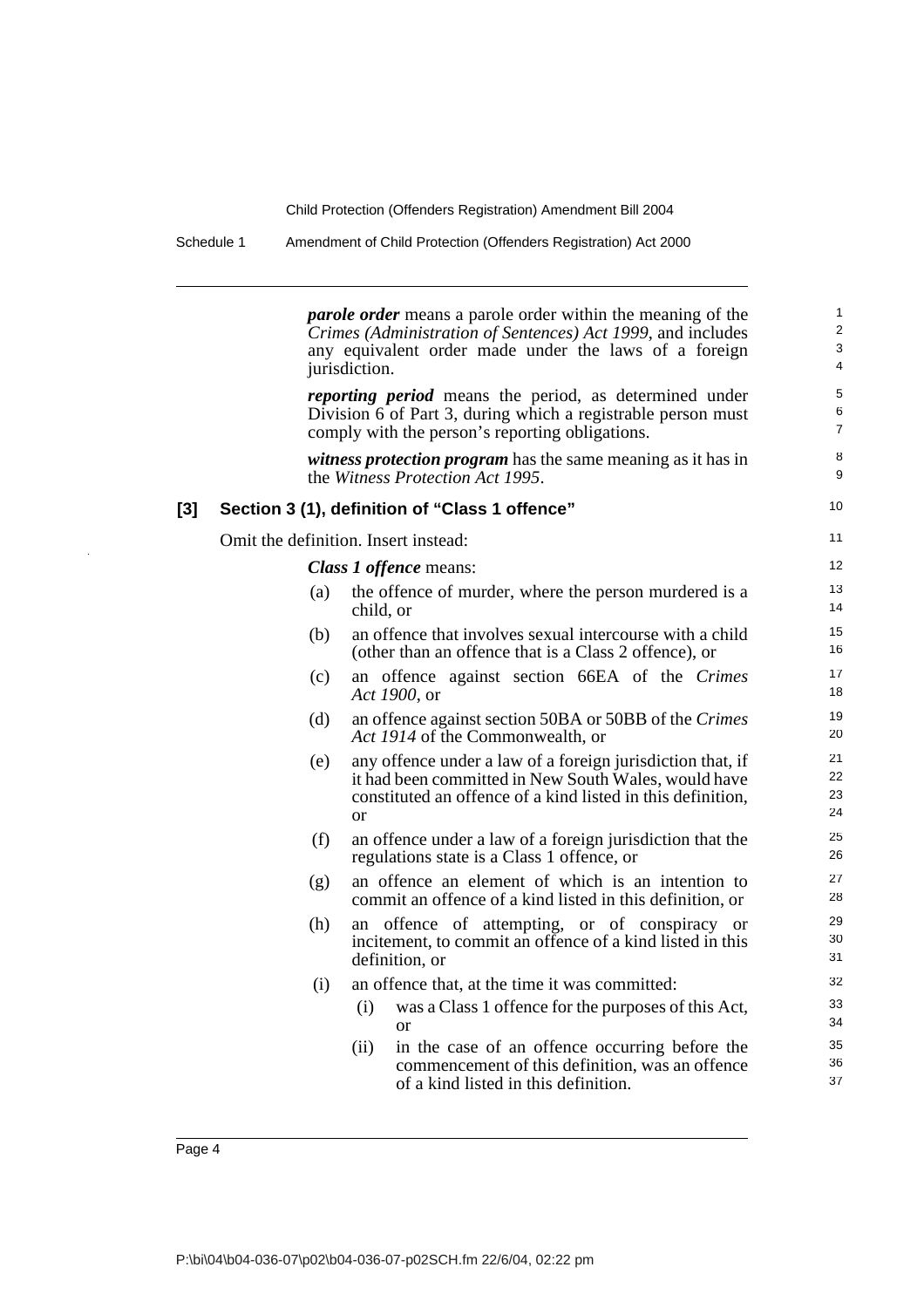Amendment of Child Protection (Offenders Registration) Act 2000 Schedule 1

| [4] |     | Section 3 (1), definition of "Class 2 offence"                                                                                                                                                                                                                                            | 1                                          |
|-----|-----|-------------------------------------------------------------------------------------------------------------------------------------------------------------------------------------------------------------------------------------------------------------------------------------------|--------------------------------------------|
|     |     | Omit the definition. Insert instead:                                                                                                                                                                                                                                                      | $\overline{2}$                             |
|     |     | Class 2 offence means:                                                                                                                                                                                                                                                                    | 3                                          |
|     | (a) | an offence that involves an act of indecency against or<br>in respect of a child, being an offence that is punishable<br>by imprisonment for 12 months or more, or                                                                                                                        | $\overline{4}$<br>5<br>6                   |
|     | (b) | an offence under section 86 of the Crimes Act 1900,<br>where the person against whom the offence is<br>committed is a child, except where the person found<br>guilty of the offence was, when the offence was<br>committed or at some earlier time, a parent or carer of<br>the child, or | $\overline{7}$<br>8<br>9<br>10<br>11<br>12 |
|     | (c) | an offence under section 80D or 80E of the Crimes Act<br>1900, where the person against whom the offence is<br>committed is a child, or                                                                                                                                                   | 13<br>14<br>15                             |
|     | (d) | an offence under section 91D–91G of the Crimes Act<br>1900 (other than an offence committed by a child<br>prostitute), or                                                                                                                                                                 | 16<br>17<br>18                             |
|     | (e) | an offence under section 578B or 578C (2A) of the<br>Crimes Act 1900, or                                                                                                                                                                                                                  | 19<br>20                                   |
|     | (f) | an offence under section 21G (1) of the Summary<br>Offences Act 1988, where the person who was being<br>filmed as referred to in that subsection was then a child,<br>or                                                                                                                  | 21<br>22<br>23<br>24                       |
|     | (g) | an offence against section 50BC, 50BD, 50DA or 50DB<br>of the <i>Crimes Act 1914</i> of the Commonwealth, or                                                                                                                                                                              | 25<br>26                                   |
|     | (h) | an offence against section 270.6 or 270.7 of the<br><i>Criminal Code</i> of the Commonwealth where the person<br>against whom the offence is committed is a child, or                                                                                                                     | 27<br>28<br>29                             |
|     | (i) | an offence against section 233BAB of the Customs Act<br>1901 of the Commonwealth involving items of child<br>pornography or of child abuse material, or                                                                                                                                   | 30<br>31<br>32                             |
|     | (j) | any offence under a law of a foreign jurisdiction that, if<br>it had been committed in New South Wales, would have<br>constituted an offence of a kind listed in this definition,<br><b>or</b>                                                                                            | 33<br>34<br>35<br>36                       |
|     | (k) | an offence under a law of a foreign jurisdiction that the<br>regulations state is a Class 2 offence, or                                                                                                                                                                                   | 37<br>38                                   |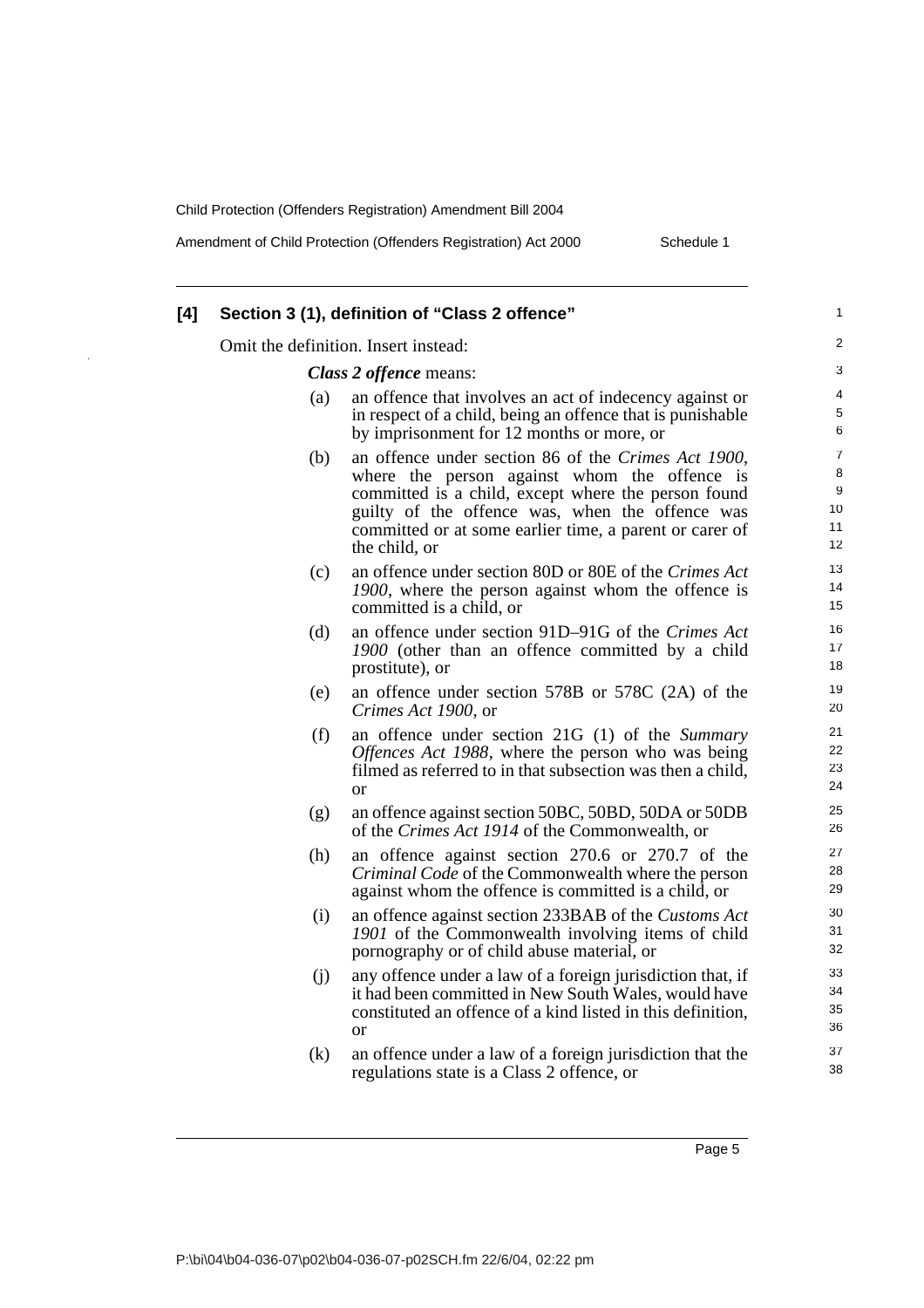|       | (1)                                 | an offence an element of which is an intention to<br>commit an offence of a kind listed in this definition, or                                                                                                                                                                        | $\mathbf{1}$<br>2          |
|-------|-------------------------------------|---------------------------------------------------------------------------------------------------------------------------------------------------------------------------------------------------------------------------------------------------------------------------------------|----------------------------|
|       | (m)                                 | an offence of attempting, or of conspiracy or<br>incitement, to commit an offence of a kind listed in this<br>definition, or                                                                                                                                                          | 3<br>$\overline{4}$<br>5   |
|       | (n)                                 | an offence that, at the time it was committed:                                                                                                                                                                                                                                        | 6                          |
|       |                                     | (i)<br>was a Class 2 offence for the purposes of this Act,<br><sub>or</sub>                                                                                                                                                                                                           | $\overline{7}$<br>8        |
|       |                                     | in the case of an offence occurring before the<br>(ii)<br>commencement of this definition, was an offence<br>of a kind listed in this definition.                                                                                                                                     | 9<br>10<br>11              |
| [5]   |                                     | Section 3 (1), definition of "existing controlled person"                                                                                                                                                                                                                             | 12                         |
|       |                                     | Omit "whether or not the person had lodged an appeal against the<br>conviction for the offence or the sentence imposed in respect of the<br>offence, or both," from paragraph (a).                                                                                                    | 13<br>14<br>15             |
| [6]   |                                     | Section 3 (1), definition of "existing licensee"                                                                                                                                                                                                                                      | 16                         |
|       | Insert at the end of paragraph (b): |                                                                                                                                                                                                                                                                                       | 17                         |
|       |                                     | or                                                                                                                                                                                                                                                                                    | 18                         |
|       | (c)                                 | the holder of any equivalent licence granted under the<br>laws of a foreign jurisdiction,                                                                                                                                                                                             | 19<br>20                   |
| $[7]$ |                                     | Section 3 (1), definition of "foreign jurisdiction"                                                                                                                                                                                                                                   | 21                         |
|       | Wales".                             | Insert "(including jurisdictions outside Australia)" after "New South                                                                                                                                                                                                                 | 22<br>23                   |
| [8]   |                                     | Section 3 (1), definition of "government custody"                                                                                                                                                                                                                                     | 24                         |
|       |                                     | Omit the definition. Insert instead:                                                                                                                                                                                                                                                  | 25                         |
|       |                                     | <i>government custody</i> means:                                                                                                                                                                                                                                                      | 26                         |
|       | (a)                                 | custody as an inmate or detainee, and includes custody<br>as a forensic patient where the order of detention under<br>section 27 or 39 of the Mental Health (Criminal<br>Procedure) Act 1990, as originally made, requires the<br>patient to be kept in strict government custody, or | 27<br>28<br>29<br>30<br>31 |
|       | (b)                                 | custody under a law of a foreign jurisdiction in the<br>nature of custody referred to in paragraph (a).                                                                                                                                                                               | 32<br>33                   |
|       |                                     |                                                                                                                                                                                                                                                                                       |                            |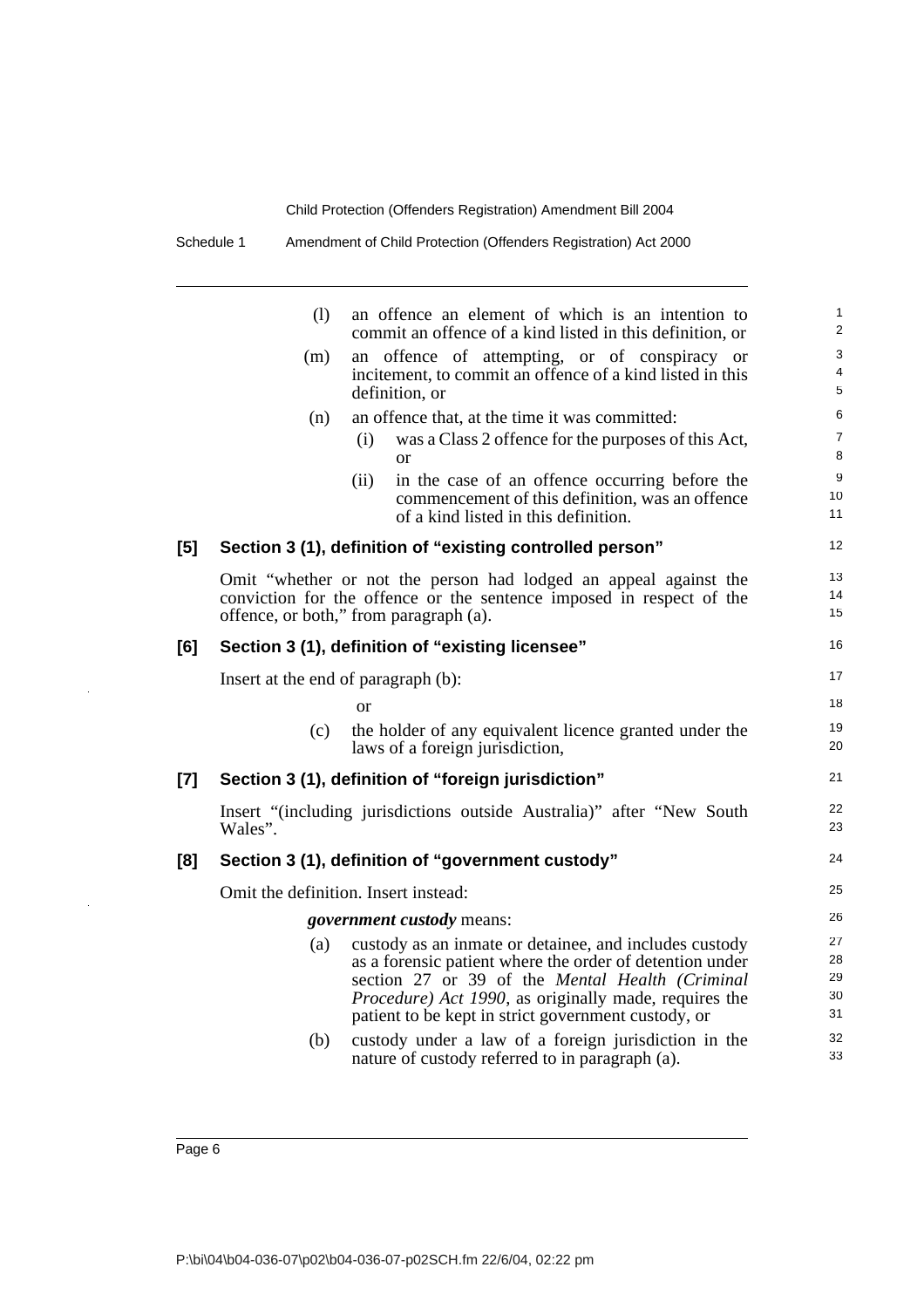$\frac{1}{2}$ 

 $\hat{\mathcal{A}}$ 

 $\hat{\mathcal{A}}$ 

 $\hat{\mathcal{A}}$ 

 $\sim$ 

| Amendment of Child Protection (Offenders Registration) Act 2000 |  |  |  |
|-----------------------------------------------------------------|--|--|--|
|                                                                 |  |  |  |

| [9]    | Section 3 (1), definition of "Register of Offenders"                                                                                                  | 1              |
|--------|-------------------------------------------------------------------------------------------------------------------------------------------------------|----------------|
|        | Omit the definition. Insert instead:                                                                                                                  | $\overline{2}$ |
|        | <b>Register</b> means the Child Protection Register established<br>under section 19.                                                                  | 3<br>4         |
| $[10]$ | Section 3 (1), definition of "registrable offence"                                                                                                    | 5              |
|        | Omit the definition. Insert instead:                                                                                                                  | 6              |
|        | <i>registrable offence</i> means an offence that is:                                                                                                  | $\overline{7}$ |
|        | a Class 1 offence, or<br>(a)                                                                                                                          | 8              |
|        | a Class 2 offence, or<br>(b)                                                                                                                          | 9              |
|        | an offence that results in the making of a child<br>(c)<br>protection registration order.                                                             | 10<br>11       |
| $[11]$ | Section 3 (1), definition of "registrable person"                                                                                                     | 12             |
|        | Omit the definition. Insert instead:                                                                                                                  | 13             |
|        | <i>registrable person</i> —see section 3A.                                                                                                            | 14             |
| $[12]$ | Section 3 (1), definition of "reporting obligations"                                                                                                  | 15             |
|        | Omit "Division 2 of Part 2". Insert instead "Part 3".                                                                                                 | 16             |
| $[13]$ | Section 3 (2A)                                                                                                                                        | 17             |
|        | Insert after section $3(2)$ :                                                                                                                         | 18             |
|        | A reference to a finding of guilt in this Act does not include a<br>(2A)<br>finding of guilt that is subsequently quashed or set aside by a<br>court. | 19<br>20<br>21 |
| $[14]$ | Section 3 (6)-(9)                                                                                                                                     | 22             |
|        | Insert after section $3(5)$ :                                                                                                                         | 23             |
|        | (6)<br>For the purposes of this Act, a registrable person has a <i>special</i><br><i>need</i> if:                                                     | 24<br>25       |
|        | the person has impaired intellectual functioning, that is,<br>(a)<br>the person has:                                                                  | 26<br>27       |
|        | (i)<br>total or partial loss of the person's mental<br>functions, or                                                                                  | 28<br>29       |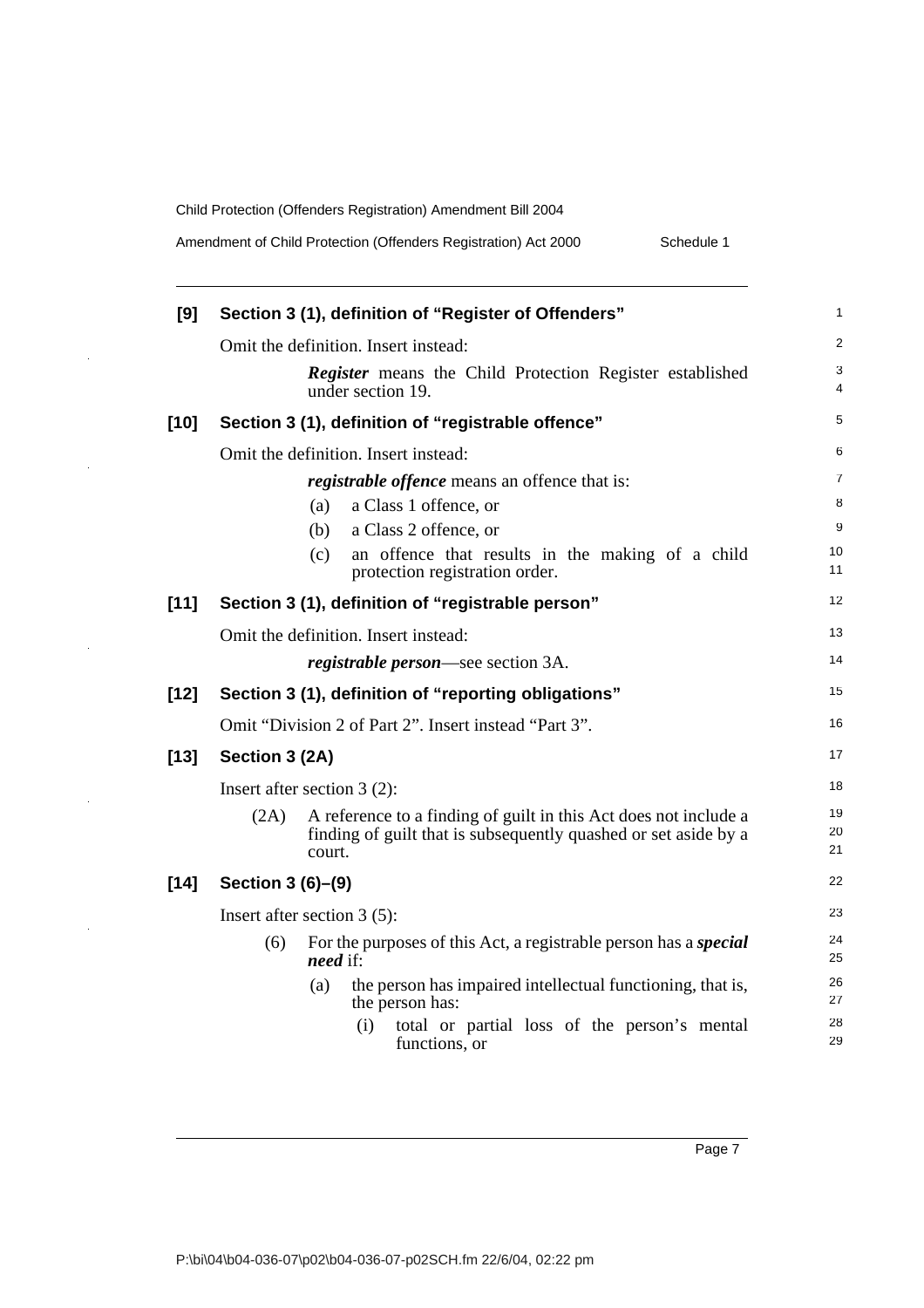Schedule 1 Amendment of Child Protection (Offenders Registration) Act 2000

| (ii)      | a disorder or malfunction that results in the<br>person learning differently from a person without<br>the disorder or malfunction, or                                            | $\mathbf 1$<br>$\overline{\mathbf{c}}$<br>3                                                                                                                                                                                                                                                                                                                                                                                                                                                                                                                                                                                                                                                                                                                                                                                                                                                                                                                                                                                                                                                                                                                                                                                                                                                                                           |
|-----------|----------------------------------------------------------------------------------------------------------------------------------------------------------------------------------|---------------------------------------------------------------------------------------------------------------------------------------------------------------------------------------------------------------------------------------------------------------------------------------------------------------------------------------------------------------------------------------------------------------------------------------------------------------------------------------------------------------------------------------------------------------------------------------------------------------------------------------------------------------------------------------------------------------------------------------------------------------------------------------------------------------------------------------------------------------------------------------------------------------------------------------------------------------------------------------------------------------------------------------------------------------------------------------------------------------------------------------------------------------------------------------------------------------------------------------------------------------------------------------------------------------------------------------|
| (iii)     | a disorder, illness or disease that affects the<br>person's thought processes, perceptions<br>of<br>reality, emotions or judgment, or that results in<br>disturbed behaviour, or | 4<br>5<br>6<br>7                                                                                                                                                                                                                                                                                                                                                                                                                                                                                                                                                                                                                                                                                                                                                                                                                                                                                                                                                                                                                                                                                                                                                                                                                                                                                                                      |
| (b)       |                                                                                                                                                                                  | 8<br>9                                                                                                                                                                                                                                                                                                                                                                                                                                                                                                                                                                                                                                                                                                                                                                                                                                                                                                                                                                                                                                                                                                                                                                                                                                                                                                                                |
| (c)       |                                                                                                                                                                                  | 10<br>11                                                                                                                                                                                                                                                                                                                                                                                                                                                                                                                                                                                                                                                                                                                                                                                                                                                                                                                                                                                                                                                                                                                                                                                                                                                                                                                              |
| (d)       |                                                                                                                                                                                  | 12<br>13                                                                                                                                                                                                                                                                                                                                                                                                                                                                                                                                                                                                                                                                                                                                                                                                                                                                                                                                                                                                                                                                                                                                                                                                                                                                                                                              |
| (e)       |                                                                                                                                                                                  | 14<br>15<br>16                                                                                                                                                                                                                                                                                                                                                                                                                                                                                                                                                                                                                                                                                                                                                                                                                                                                                                                                                                                                                                                                                                                                                                                                                                                                                                                        |
| exposure. |                                                                                                                                                                                  | 17<br>18<br>19                                                                                                                                                                                                                                                                                                                                                                                                                                                                                                                                                                                                                                                                                                                                                                                                                                                                                                                                                                                                                                                                                                                                                                                                                                                                                                                        |
|           |                                                                                                                                                                                  | 20<br>21<br>22<br>23                                                                                                                                                                                                                                                                                                                                                                                                                                                                                                                                                                                                                                                                                                                                                                                                                                                                                                                                                                                                                                                                                                                                                                                                                                                                                                                  |
|           |                                                                                                                                                                                  | 24                                                                                                                                                                                                                                                                                                                                                                                                                                                                                                                                                                                                                                                                                                                                                                                                                                                                                                                                                                                                                                                                                                                                                                                                                                                                                                                                    |
|           |                                                                                                                                                                                  | 25                                                                                                                                                                                                                                                                                                                                                                                                                                                                                                                                                                                                                                                                                                                                                                                                                                                                                                                                                                                                                                                                                                                                                                                                                                                                                                                                    |
|           |                                                                                                                                                                                  | 26                                                                                                                                                                                                                                                                                                                                                                                                                                                                                                                                                                                                                                                                                                                                                                                                                                                                                                                                                                                                                                                                                                                                                                                                                                                                                                                                    |
|           |                                                                                                                                                                                  | 27                                                                                                                                                                                                                                                                                                                                                                                                                                                                                                                                                                                                                                                                                                                                                                                                                                                                                                                                                                                                                                                                                                                                                                                                                                                                                                                                    |
|           |                                                                                                                                                                                  | 28                                                                                                                                                                                                                                                                                                                                                                                                                                                                                                                                                                                                                                                                                                                                                                                                                                                                                                                                                                                                                                                                                                                                                                                                                                                                                                                                    |
|           |                                                                                                                                                                                  | 29<br>30<br>31<br>32                                                                                                                                                                                                                                                                                                                                                                                                                                                                                                                                                                                                                                                                                                                                                                                                                                                                                                                                                                                                                                                                                                                                                                                                                                                                                                                  |
|           |                                                                                                                                                                                  | 33<br>34                                                                                                                                                                                                                                                                                                                                                                                                                                                                                                                                                                                                                                                                                                                                                                                                                                                                                                                                                                                                                                                                                                                                                                                                                                                                                                                              |
|           | <b>New Part 2</b>                                                                                                                                                                | the person is subject to a guardianship order (within the<br>meaning of the Guardianship Act 1987), or<br>the person is illiterate, or is not literate in the English<br>language, or<br>the person is visually impaired to the extent that the<br>person is unable to read a written notice, or<br>the person is subject to some other condition that may<br>prevent the person from being able to understand a<br>written notice.<br>A reference to an act of indecency in this Act does not include<br>a reference to an offence that only involves indecent<br>A reference to doing a thing "in person" in this Act is a<br>reference to doing the thing by personal attendance at a place,<br>it is not sufficient to attend the place by telephone or by any<br>other electronic means.<br>Notes included in this Act do not form part of this Act.<br>Insert at the end of Part 1:<br><b>Offenders to whom Act applies</b><br><b>Registrable persons</b><br>A registrable person is a person whom a court has at any time<br>(whether before, on or after the commencement of this<br>section) sentenced in respect of a registrable offence, and<br>includes a corresponding registrable person.<br>Unless a person is a corresponding registrable person, a<br>person is not a registrable person merely because the person: |

 $[15]$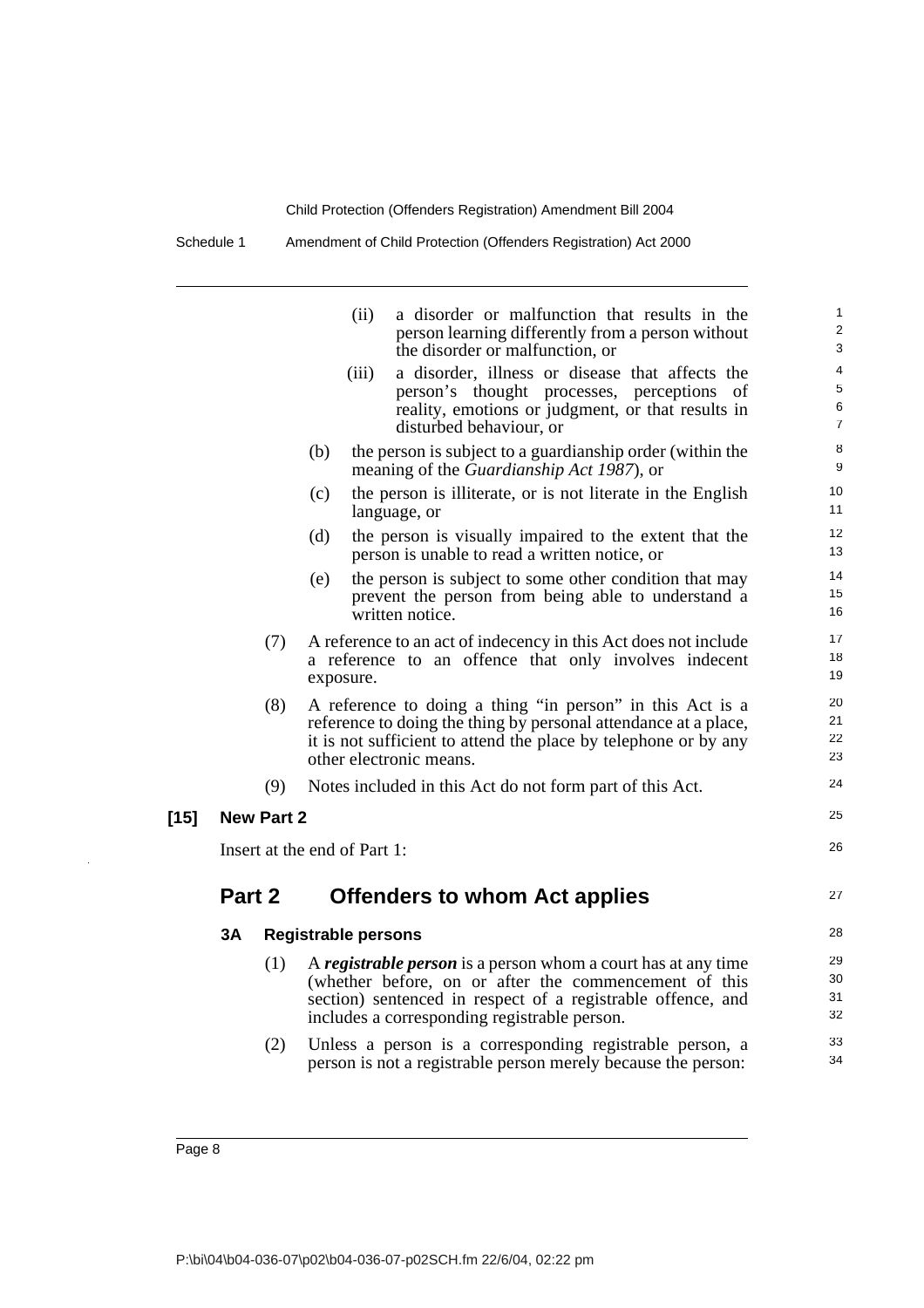Amendment of Child Protection (Offenders Registration) Act 2000 Schedule 1

- (a) is a person in respect of whom a court has made an order under section 10 of the *Crimes (Sentencing Procedure) Act 1999* or section 33 (1) (a) of the *Children (Criminal Proceedings) Act 1987* (or an equivalent order under the laws of a foreign jurisdiction) in respect of a Class 1 or Class 2 offence, or
- (b) is a person on whom a sentence has been imposed in respect of a single Class 2 offence, if the sentence did not include:
	- (i) a term of imprisonment, including a term of imprisonment the subject of a periodic detention order or home detention order, or an equivalent order under the laws of a foreign jurisdiction, or
	- (ii) a requirement that the person be under the supervision of a supervising authority or any other person or body, or
- (c) as a child committed:
	- (i) a single offence involving an act of indecency, or
	- (ii) a single offence under section 578B or 578C  $(2A)$ of the *Crimes Act 1900* or an offence of possessing or publishing child pornography (in whatever terms expressed) under the laws of a foreign jurisdiction, or
	- (iii) a single offence under section 21G (1) of the *Summary Offences Act 1988*, or
	- (iv) a single offence (including an offence committed under the laws of a foreign jurisdiction) that falls within a class of offence the regulations prescribe for the purposes of this subparagraph, or
	- (v) a single offence an element of which is an intention to commit an offence of a kind listed in this paragraph, or
	- (vi) a single offence of attempting, or of conspiracy or incitement, to commit an offence of a kind listed in this paragraph, or
- (d) is a person whom a court has found guilty of a registrable offence before 15 October 2001, unless the person is an existing controlled person.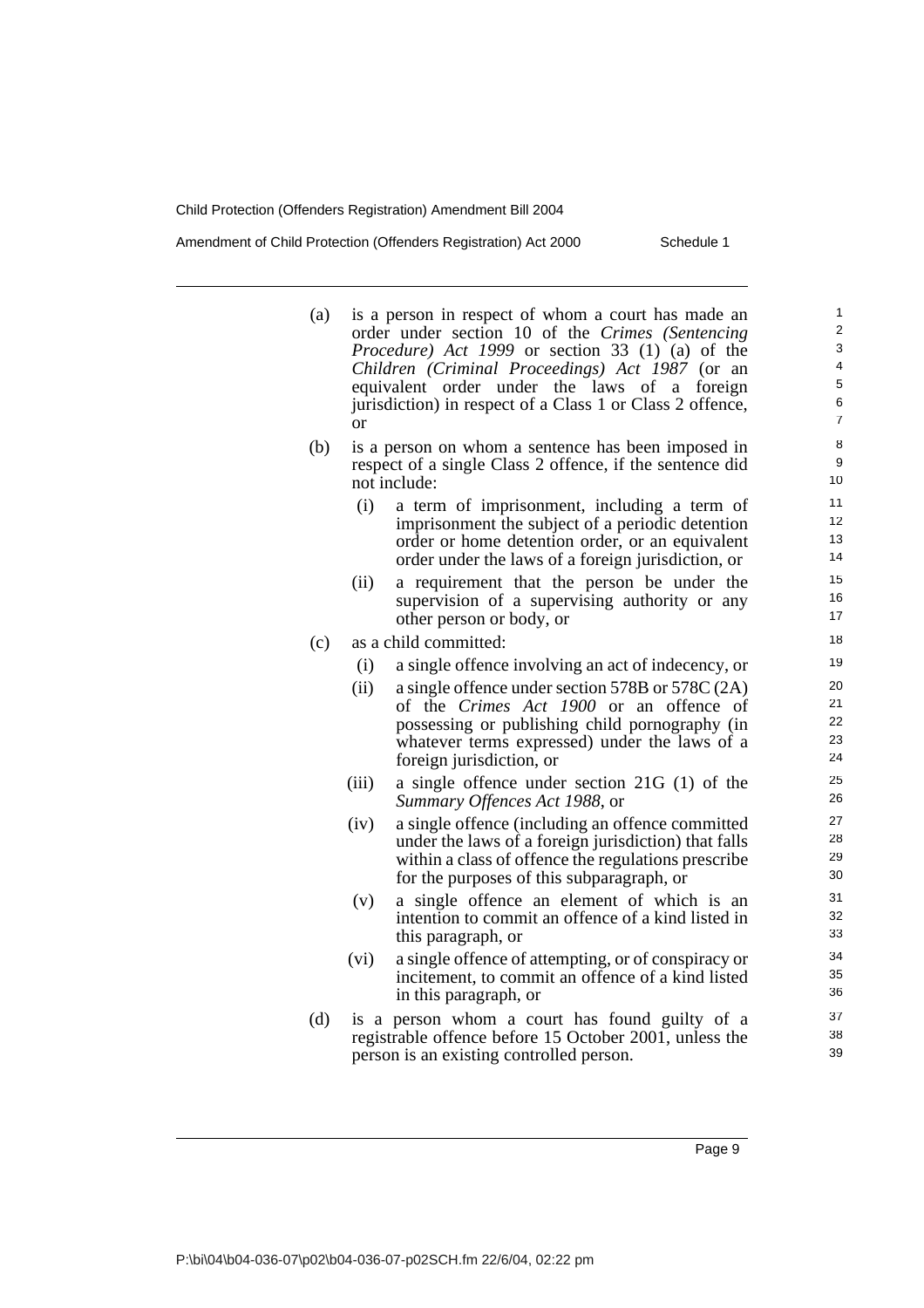Schedule 1 Amendment of Child Protection (Offenders Registration) Act 2000

|    | (3)    |        | A person is not a registrable person if the person is receiving<br>protection under a foreign witness protection law specified by<br>the regulations for the purposes of this subsection, or has the<br>same status as such a person under an order made under a<br>corresponding Act specified by the regulations for the<br>purposes of this section. | 1<br>$\overline{2}$<br>$\sqrt{3}$<br>$\overline{4}$<br>5<br>6 |
|----|--------|--------|---------------------------------------------------------------------------------------------------------------------------------------------------------------------------------------------------------------------------------------------------------------------------------------------------------------------------------------------------------|---------------------------------------------------------------|
|    | (4)    | order. | For the purposes of this section, it is irrelevant whether or not<br>a person may lodge, or has lodged, an appeal in respect of a<br>finding of guilt, sentence or child protection registration                                                                                                                                                        | $\overline{7}$<br>8<br>$\boldsymbol{9}$<br>10                 |
|    | (5)    |        | A reference to a single offence in this section includes a<br>reference to more than one offence of the same kind arising<br>from the same incident.                                                                                                                                                                                                    | 11<br>12<br>13                                                |
| 3Β | person |        | Circumstances in which person ceases to be registrable                                                                                                                                                                                                                                                                                                  | 14<br>15                                                      |
|    |        |        | A person ceases to be a registrable person if:                                                                                                                                                                                                                                                                                                          | 16                                                            |
|    |        | (a)    | the finding of guilt against the person for the only<br>offence that makes the person a registrable person is<br>quashed or set aside by a court, or                                                                                                                                                                                                    | 17<br>18<br>19                                                |
|    |        | (b)    | the person's sentence in respect of that offence is<br>reduced or altered so that the person would not have<br>been a registrable person had the amended sentence                                                                                                                                                                                       | 20<br>21<br>22                                                |

(c) the person is a registrable person only because the person is subject to a child protection registration order and that order is quashed on appeal.

### **3C Corresponding registrable persons**

A *corresponding registrable person* is a person who:

been the original sentence, or

- (a) had at any time (whether before, on or after the commencement of this section) been in a foreign jurisdiction and at that time had been required to report to the corresponding registrar in that jurisdiction for a longer period than the person would have been required to report under this Act, and
- (b) would, if the person were currently in that jurisdiction, be required to report to the corresponding registrar in that jurisdiction for a longer period (the *corresponding*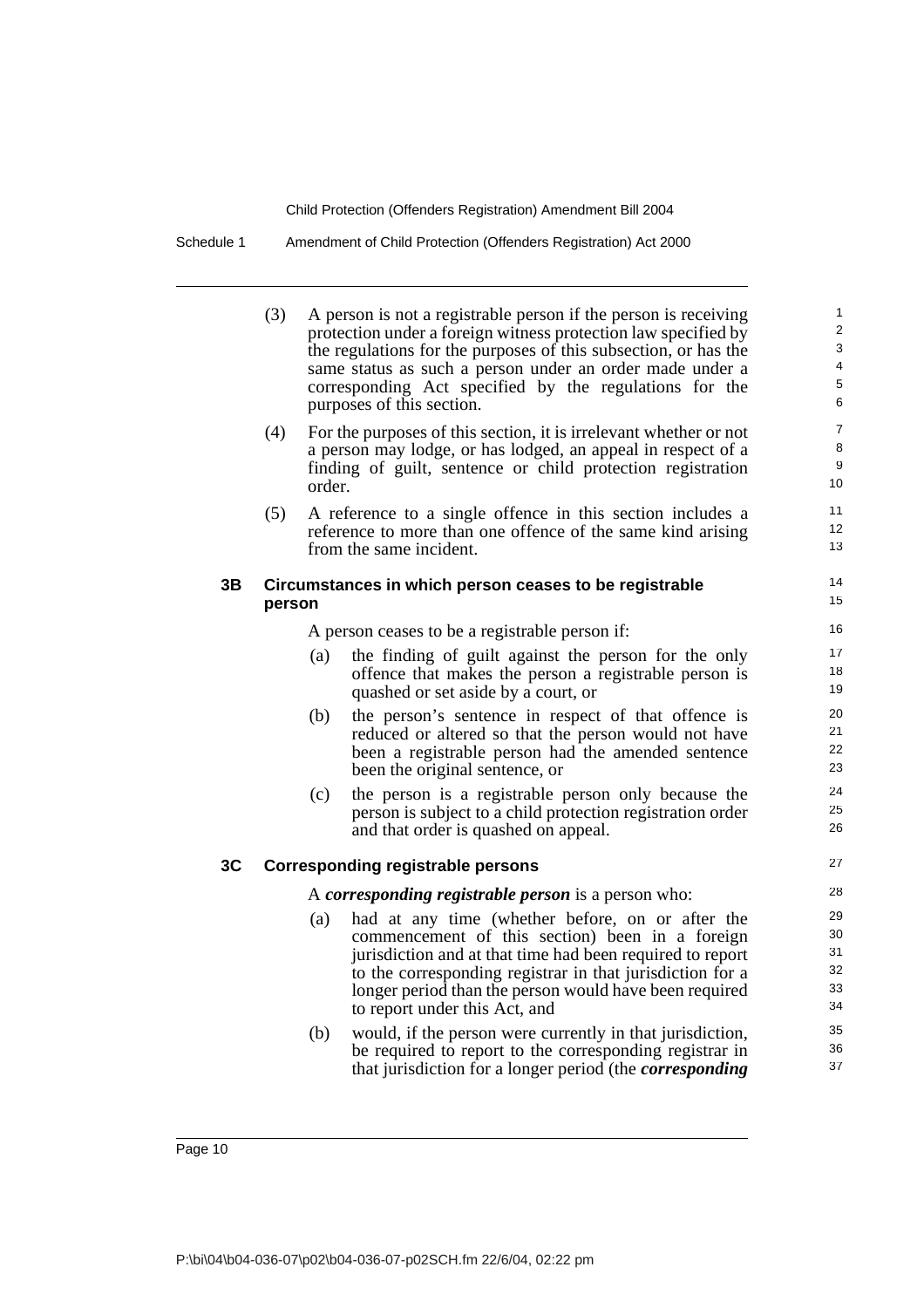Amendment of Child Protection (Offenders Registration) Act 2000 Schedule 1

*foreign reporting period*) than the person would be required to report under this Act, and

(c) falls within a class of person whom the regulations prescribe as corresponding registrable persons for the purposes of this Act.

#### **3D Child protection registration orders**

- (1) If a court finds a person guilty of an offence that is not a Class 1 or a Class 2 offence, it may order that the person comply with the reporting obligations of this Act.
- (2) The court may only make the order if it is satisfied that the person poses a risk to the lives or sexual safety of one or more children, or of children generally.
- (3) For the purposes of subsection (2), it is not necessary that the court be able to identify a risk to particular children, or a particular class of children.
- (4) The court may only make an order if it imposes a sentence in relation to the offence (other than an order under section 10 of the *Crimes (Sentencing Procedure) Act 1999* or section 33 (1) (a) of the *Children (Criminal Proceedings) Act 1987)* and must make the order concurrently with that sentence. **Note.** The effect of this subsection is to prevent a child protection

registration order being made concurrently with an order dismissing the charge or conditionally discharging the offender.

- (5) The court may make an order only if an application for the imposition of the order is made by the prosecution.
- (6) For the purposes of Division 6 of Part 3, a person subject to an order under this section is deemed to have been found guilty of a Class 2 offence.
- (7) For the purposes of this section, a person poses a *risk to the lives or sexual safety of one or more children, or children generally* if there is a risk that the person will engage in conduct that may constitute a Class 1 or Class 2 offence against or in respect of a child or children.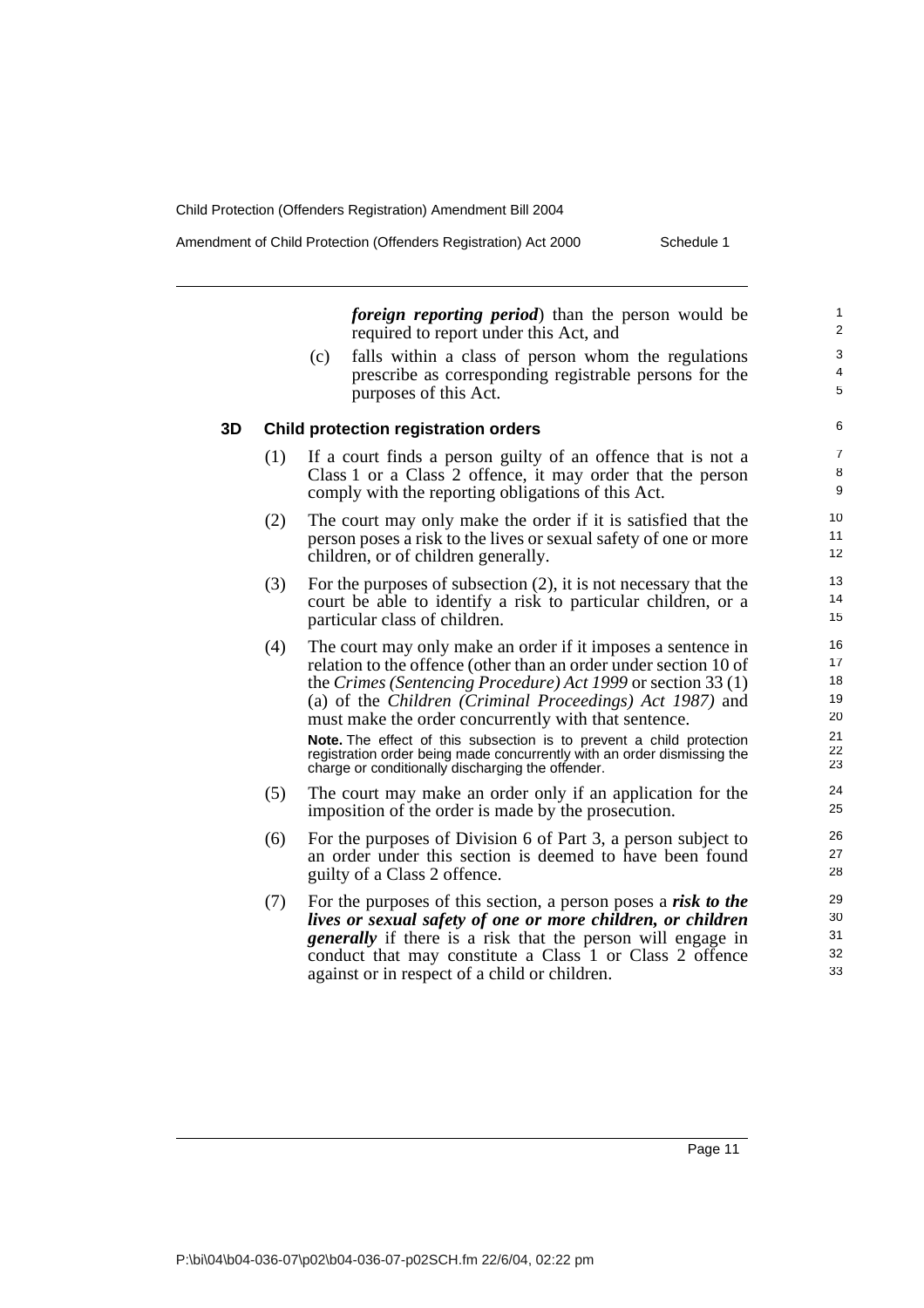Schedule 1 Amendment of Child Protection (Offenders Registration) Act 2000

|        | 3E               | orders | Review of provisions relating to child protection registration                                                                                                                                           | 1<br>$\overline{2}$ |
|--------|------------------|--------|----------------------------------------------------------------------------------------------------------------------------------------------------------------------------------------------------------|---------------------|
|        |                  | (1)    | The Minister is to review section 3D to determine whether the<br>policy objectives of that section remain valid and whether the<br>terms of the Act remain appropriate for securing those<br>objectives. | 3<br>4<br>5<br>6    |
|        |                  | (2)    | The review is to be undertaken as soon as possible after the<br>expiration of 2 years after the commencement of section 3D.                                                                              | $\overline{7}$<br>8 |
|        |                  | (3)    | A report on the outcome is to be tabled in each House of<br>Parliament as soon as possible after the review is completed.                                                                                | 9<br>10             |
| $[16]$ |                  |        | <b>Existing Part 2, heading</b>                                                                                                                                                                          | 11                  |
|        |                  |        | Omit the heading. Insert instead:                                                                                                                                                                        | 12                  |
|        | Part 3           |        | <b>Reporting obligations</b>                                                                                                                                                                             | 13                  |
| $[17]$ |                  |        | Section 5 Notices to be given when registrable person<br>commences supervised sentence for registrable offence                                                                                           | 14<br>15            |
|        | section $5(1)$ . |        | Insert "for a registrable offence" after "supervised sentence" in                                                                                                                                        | 16<br>17            |
| $[18]$ |                  |        | Section 6 Notices to be given when registrable person ceases to<br>be in custody or under supervision of supervising authority                                                                           | 18<br>19            |
|        |                  |        | Insert "whether in respect of a registrable offence or otherwise," before<br>"the supervising authority" in section $6(1)$ .                                                                             | 20<br>21            |
| $[19]$ | Section 6 (2)    |        |                                                                                                                                                                                                          | 22                  |
|        |                  |        | Insert "who has been in government custody for 14 or more consecutive<br>days" after "registrable person".                                                                                               | 23<br>24            |
| $[20]$ | Section 6 (2)    |        |                                                                                                                                                                                                          | 25                  |
|        | "custody,".      |        | Insert "whether in respect of a registrable offence or otherwise," after                                                                                                                                 | 26<br>27            |
|        |                  |        |                                                                                                                                                                                                          |                     |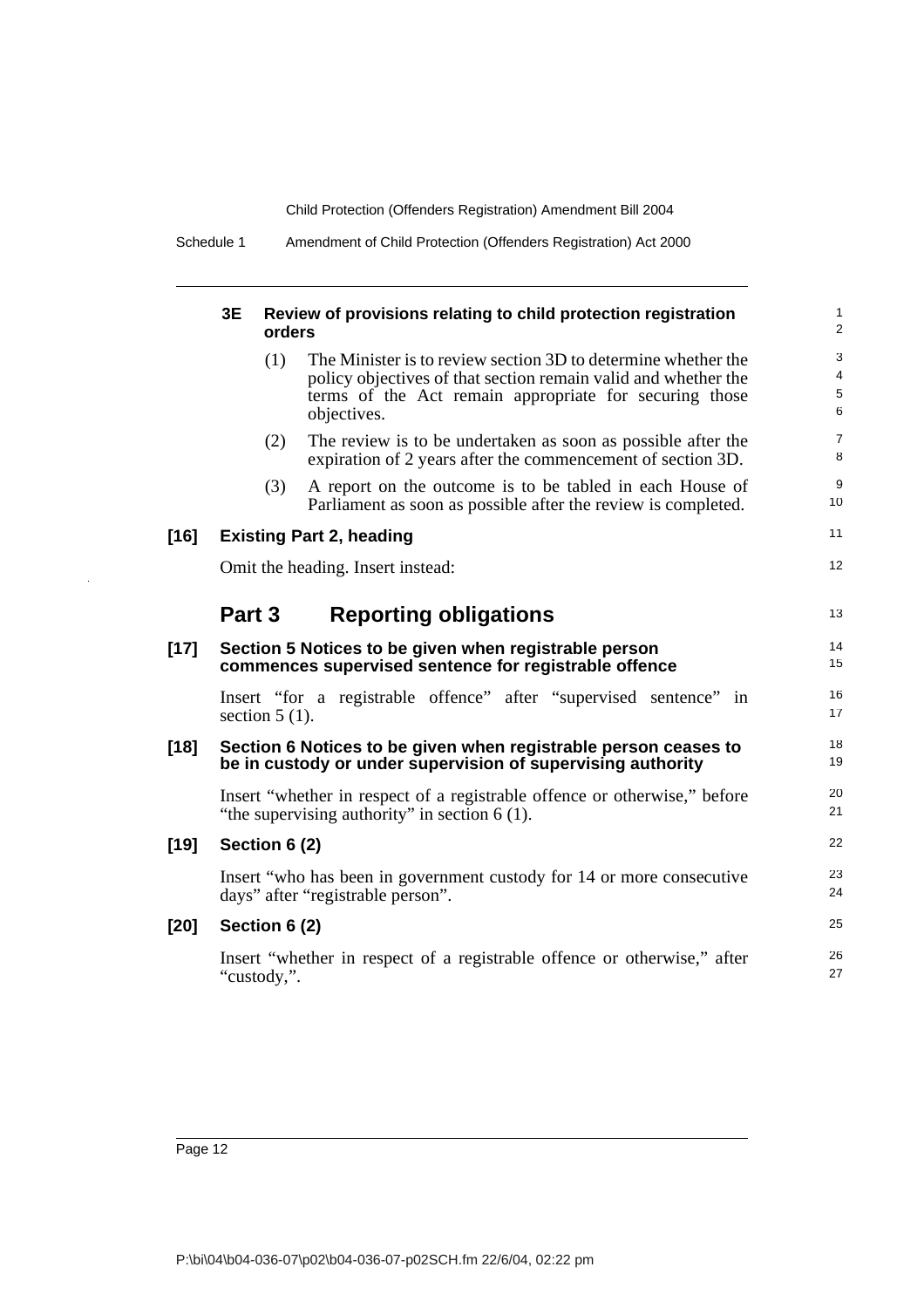Amendment of Child Protection (Offenders Registration) Act 2000 Schedule 1

| $[21]$ |           |     | <b>Sections 7A-7C</b>                                                                                                                                                                                                                         | 1                    |
|--------|-----------|-----|-----------------------------------------------------------------------------------------------------------------------------------------------------------------------------------------------------------------------------------------------|----------------------|
|        |           |     | Insert after section 7:                                                                                                                                                                                                                       | 2                    |
|        | <b>7A</b> |     | Notices to be given to registrable persons who enter New<br>South Wales or are corresponding registrable persons                                                                                                                              | 3<br>4               |
|        |           | (1) | This section applies to a registrable person:                                                                                                                                                                                                 | 5                    |
|        |           |     | who enters New South Wales, if the person has not<br>(a)<br>previously been given notice of the person's reporting<br>obligations in New South Wales, or                                                                                      | 6<br>7<br>8          |
|        |           |     | (b)<br>who becomes a corresponding registrable person, if the<br>person is in New South Wales at that time.                                                                                                                                   | 9<br>10              |
|        |           | (2) | The Commissioner of Police must, as soon as practicable after<br>the registrable person becomes a person to whom this section<br>applies, cause written notice to be given to the person in<br>accordance with the requirements of section 7. | 11<br>12<br>13<br>14 |
|        | <b>7B</b> |     | Notice to be given when reporting obligations change                                                                                                                                                                                          | 15                   |
|        |           | (1) | This section applies to a registrable person whose reporting<br>obligations have changed since the person was last notified of<br>them in New South Wales.                                                                                    | 16<br>17<br>18       |
|        |           | (2) | The Commissioner of Police must cause written notice to be.<br>given to the registrable person as soon as practicable after the<br>change and in no case later than the time the person next<br>reports in accordance with this Act.          | 19<br>20<br>21<br>22 |
|        |           | (3) | The regulations may make provision for or with respect to the<br>manner and form in which written notice must be given under<br>this section.                                                                                                 | 23<br>24<br>25       |
|        | 7C        |     | Power of detention to enable notice to be given                                                                                                                                                                                               | 26                   |
|        |           | (1) | A police officer may exercise a power of detention under this<br>section only if:                                                                                                                                                             | 27<br>28             |
|        |           |     | there are reasonable grounds to suspect that a person is<br>(a)<br>a registrable person and that the person has not been<br>given notice, or is otherwise unaware, of the person's<br>reporting obligations, and                              | 29<br>30<br>31<br>32 |
|        |           |     | all other reasonably appropriate means of determining<br>(b)<br>whether the person is a registrable person, or of                                                                                                                             | 33<br>34             |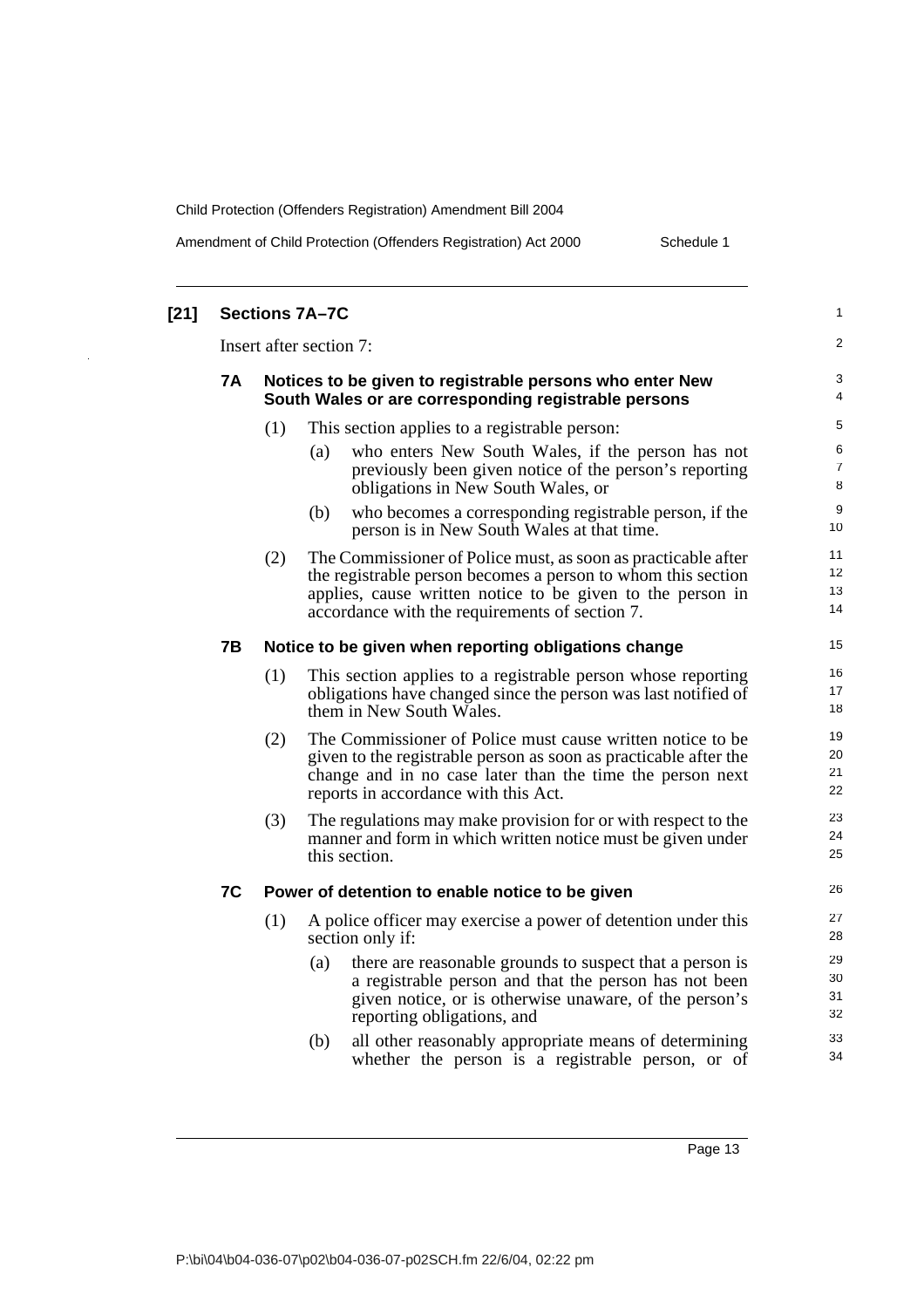Schedule 1 Amendment of Child Protection (Offenders Registration) Act 2000

notifying the person of reporting obligations, as the case requires, have been taken.

1 2 3

(2) A police officer may detain the person if it is reasonably necessary to do so:

|        |                   |     | necessary to do so:                                                                                                                                                                                                                                    | 4                                                |
|--------|-------------------|-----|--------------------------------------------------------------------------------------------------------------------------------------------------------------------------------------------------------------------------------------------------------|--------------------------------------------------|
|        |                   | (a) | to enable a determination as to whether or not the<br>person is a registrable person or, if the person is a<br>registrable person, as to whether or not the person has<br>been given notice, or is aware, of the person's reporting<br>obligations, or | $\sqrt{5}$<br>6<br>$\overline{7}$<br>$\bf8$<br>9 |
|        |                   | (b) | to enable the person to be given notice of those<br>obligations if the person is not aware of them.                                                                                                                                                    | 10<br>11                                         |
|        | (3)               |     | In detaining the person, the police officer must tell the person:                                                                                                                                                                                      | 12                                               |
|        |                   | (a) | why the person is being detained, and                                                                                                                                                                                                                  | 13                                               |
|        |                   | (b) | that the detention is authorised under this Act, and                                                                                                                                                                                                   | 14                                               |
|        |                   | (c) | that the person will be released immediately after the<br>purpose of the detention is fulfilled.                                                                                                                                                       | 15<br>16                                         |
|        | (4)               |     | The detained person:                                                                                                                                                                                                                                   | 17                                               |
|        |                   | (a) | must not be held for a period that is longer than is<br>reasonably necessary to enable the purpose of the<br>detention to be fulfilled, and                                                                                                            | 18<br>19<br>20                                   |
|        |                   | (b) | must not be held merely because the person has refused<br>to sign an acknowledgement that the person has been<br>given notice of the person's reporting obligations, and                                                                               | 21<br>22<br>23                                   |
|        |                   | (c) | must be released immediately after the purpose of the<br>detention is fulfilled.                                                                                                                                                                       | 24<br>25                                         |
| $[22]$ |                   |     | New Part 3, Divisions 2-4                                                                                                                                                                                                                              | 26                                               |
|        |                   |     | Omit the heading to existing Division 2 of Part 2 and sections 9–12.                                                                                                                                                                                   | 27                                               |
|        | Insert instead:   |     |                                                                                                                                                                                                                                                        | 28                                               |
|        | <b>Division 2</b> |     | Initial report                                                                                                                                                                                                                                         | 29                                               |
|        | 9                 |     | Relevant personal information to be reported                                                                                                                                                                                                           | 30                                               |
|        | (1)               |     | For the purposes of this Act, the <i>relevant</i> personal<br><i>information</i> to be reported by a registrable person consists of<br>the following information:                                                                                      | 31<br>32<br>33                                   |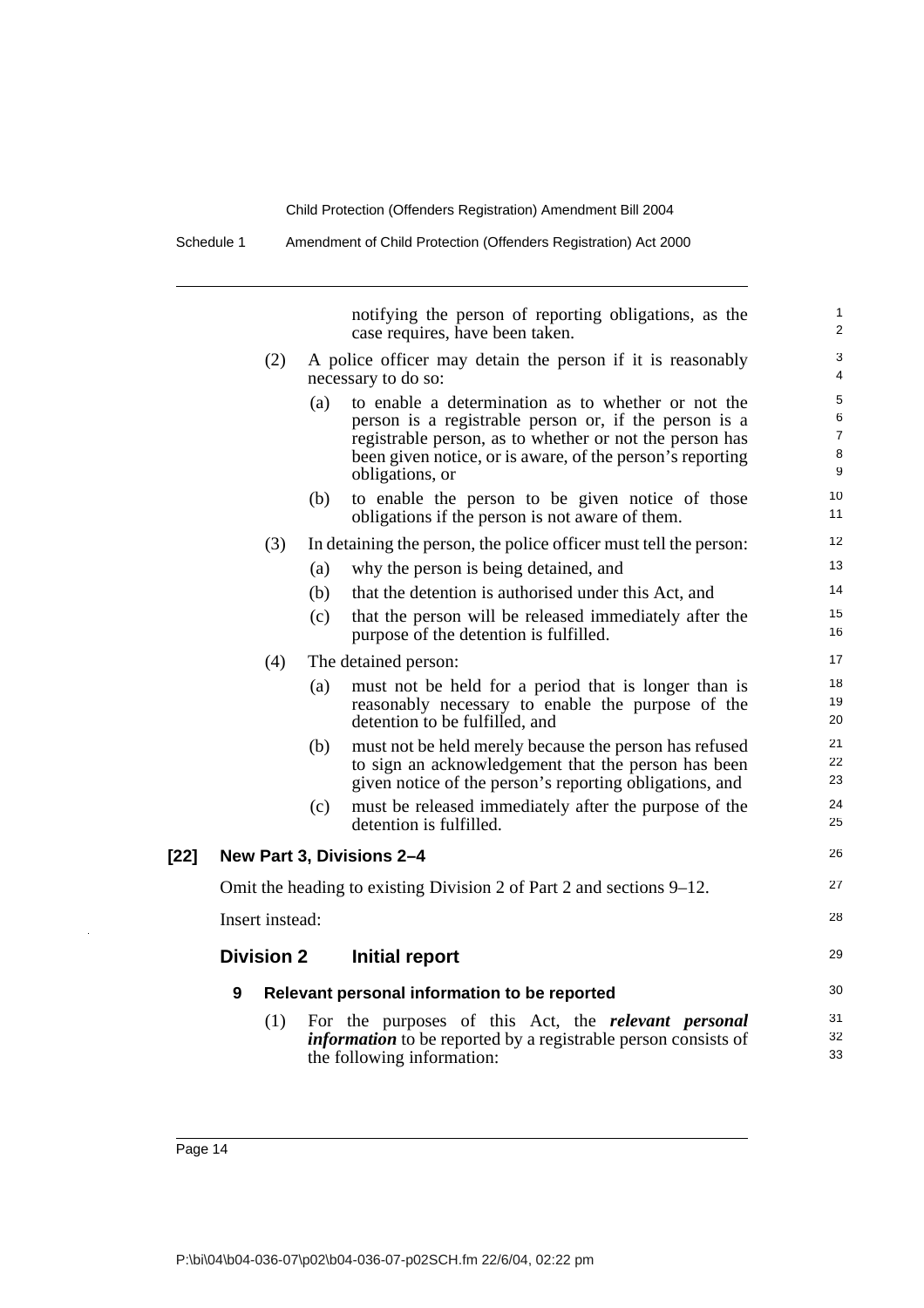Amendment of Child Protection (Offenders Registration) Act 2000 Schedule 1

(a) the person's name, together with any other name by which the person is or has previously been known, (b) in respect of each name other than the person's current name, the period during which the person was known by that other name, (c) the person's date of birth, (d) the address of each of the premises at which the person generally resides or, if the person does not generally reside at any particular premises, the name of each of the localities in which the person can generally be found, (e) the names and ages of any children who generally reside in the same household as that in which the person generally resides, or with whom the person has regular unsupervised contact, (f) if the person is employed: (i) the nature of the person's employment, and (ii) the name of the person's employer (if any), and (iii) the address of each of the premises at which the person is generally employed or, if the person is not generally employed at any particular premises, the name of each of the localities in which the person is generally employed, (g) details of the person's affiliation with any club or organisation that has child membership or child participation in its activities, (h) the make, model, colour and registration number of any motor vehicle owned by, or generally driven by, the person, (i) details of any tattoos or permanent distinguishing marks that the person has (including details of any tattoo or mark that has been removed), (j) whether the person has ever been found guilty in any foreign jurisdiction of a registrable offence or of an offence that required the person to report to a corresponding registrar or been subject to a corresponding child protection registration order and, if so, where that finding occurred or that order was made,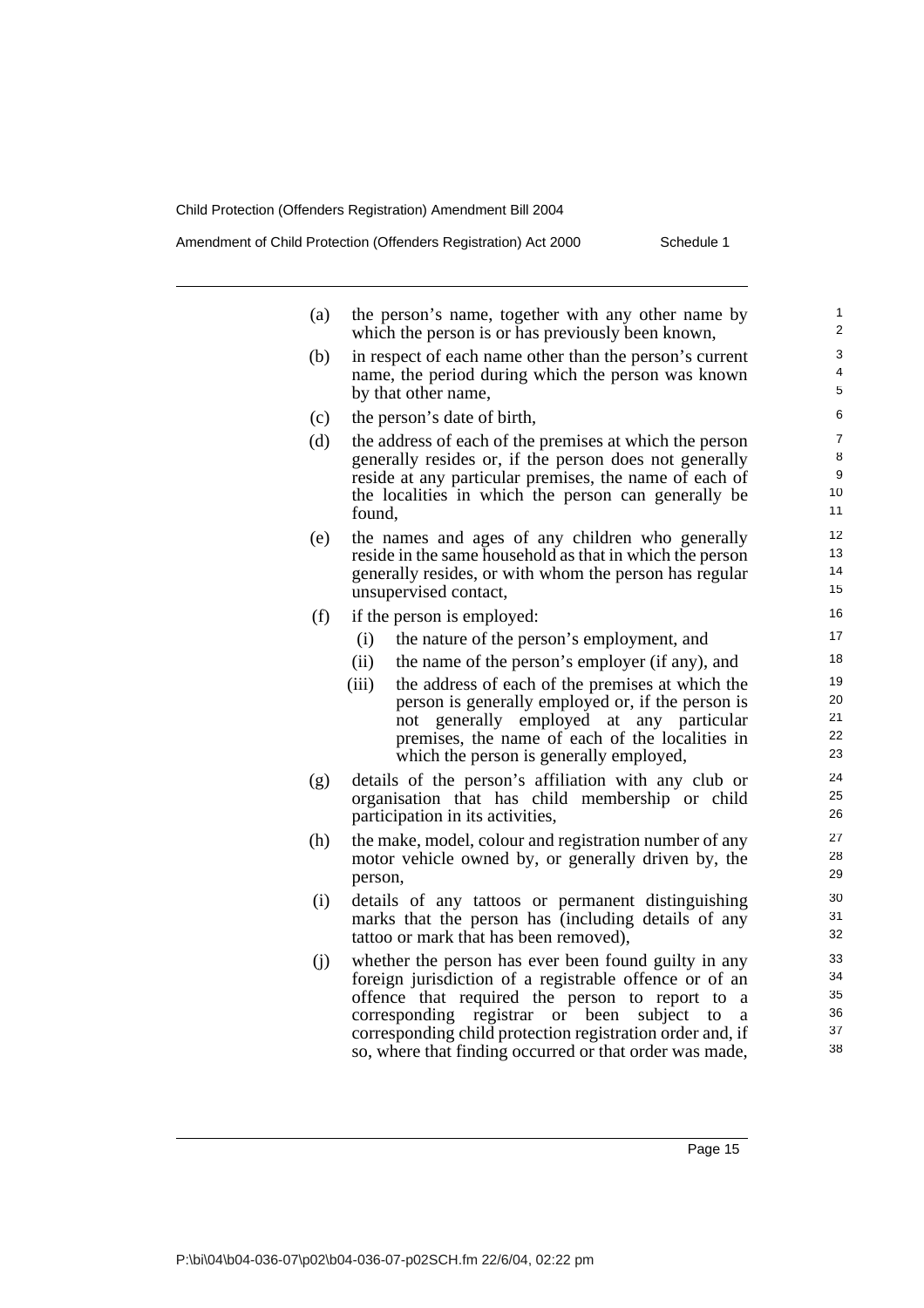Schedule 1 Amendment of Child Protection (Offenders Registration) Act 2000

|     | (k) | if the person has been in government custody since the<br>person was sentenced or released from government<br>custody (as the case may be) in respect of a registrable                                                                                | 1<br>$\overline{2}$<br>3            |
|-----|-----|-------------------------------------------------------------------------------------------------------------------------------------------------------------------------------------------------------------------------------------------------------|-------------------------------------|
|     |     | offence or corresponding registrable offence, details of<br>when or where that government custody occurred,                                                                                                                                           | 4<br>5                              |
|     | (1) | if, at the time of making a report under this Division, the<br>person leaves, or intends to leave, New South Wales to<br>travel elsewhere in Australia on an average of at least<br>once a month (irrespective of the length of any such<br>absence): | 6<br>$\overline{7}$<br>8<br>9<br>10 |
|     |     | (i)<br>in general terms, the reason for travelling, and<br>in general terms, the frequency and destinations<br>(ii)<br>of the travel.                                                                                                                 | 11<br>12<br>13                      |
| (2) |     | For the purposes of this section:                                                                                                                                                                                                                     | 14                                  |
|     | (a) | a registrable person does not generally reside at any<br>particular premises unless the person resides at those<br>premises for at least 14 days (whether consecutive or<br>not) in any period of 12 months, and                                      | 15<br>16<br>17<br>18                |
|     | (b) | a child does not generally reside in the same household<br>as a registrable person unless they reside together in<br>that household for at least 14 days (whether consecutive<br>or not) in any period of 12 months, and                              | 19<br>20<br>21<br>22                |
|     | (c) | a registrable person does not have regular unsupervised<br>contact with a child unless the person has unsupervised<br>contact with the child for at least 14 days (whether<br>consecutive or not) in any period of 12 months, and                     | 23<br>24<br>25<br>26                |
|     | (d) | a registrable person is not generally employed at any<br>particular premises unless the person is employed at<br>those premises for at least 14 days (whether consecutive<br>or not) in any period of 12 months, and                                  | 27<br>28<br>29<br>30                |
|     | (e) | a registrable person does not generally drive a particular<br>motor vehicle unless the person drives that motor<br>vehicle on at least 14 days (whether consecutive or not)<br>in any period of 12 months.                                            | 31<br>32<br>33<br>34                |
| (3) |     | In this section, <i>employer</i> and <i>employment</i> have the same<br>meanings as they have, respectively, in the Child Protection<br>(Prohibited Employment) Act 1998.                                                                             | 35<br>36<br>37                      |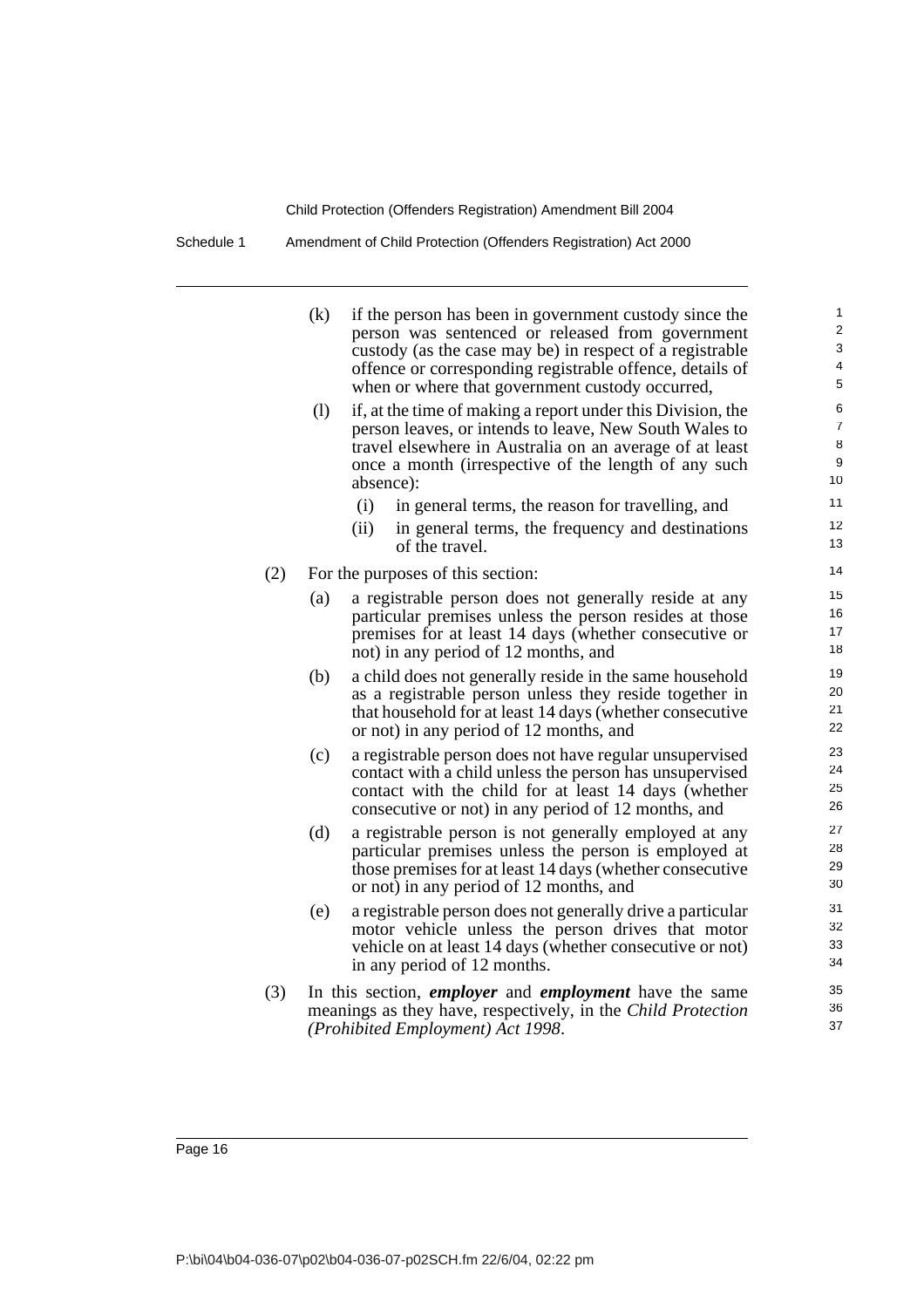Amendment of Child Protection (Offenders Registration) Act 2000 Schedule 1

## **9A When initial report must be made**

(1) A registrable person of a kind referred to in Column 1 of the Table to this subsection must report the person's relevant personal information to the Commissioner of Police within the period specified in relation to the person in Column 2 of the Table.

**Table**

| Column 1                                                                                                                                                                                                                                                                                                                                       | Column <sub>2</sub>                                                                                                                                              |
|------------------------------------------------------------------------------------------------------------------------------------------------------------------------------------------------------------------------------------------------------------------------------------------------------------------------------------------------|------------------------------------------------------------------------------------------------------------------------------------------------------------------|
| Registrable person                                                                                                                                                                                                                                                                                                                             | <b>Period for initial report</b>                                                                                                                                 |
| A registrable person (other than a<br>corresponding registrable person)<br>who enters government custody in<br>New South Wales before, on or<br>after the commencement of this<br>section as a consequence of having<br>being sentenced for a registrable<br>offence and who ceases to be in<br>government custody while in New<br>South Wales | Within 28 days after the<br>registrable person ceases to be<br>in government custody                                                                             |
| Any other registrable person who is<br>sentenced for a registrable offence<br>in New South Wales                                                                                                                                                                                                                                               | Within 28 days after the<br>registrable person is sentenced<br>for the registrable offence                                                                       |
| A registrable person who enters<br>New South Wales from a foreign<br>jurisdiction and who has not<br>previously been required under this<br>Act to report his or her relevant<br>personal information to the<br><b>Commissioner of Police</b>                                                                                                  | Within 14 days after entering<br>and remaining in New South<br>Wales for 14 or more<br>consecutive days, not counting<br>any days spent in government<br>custody |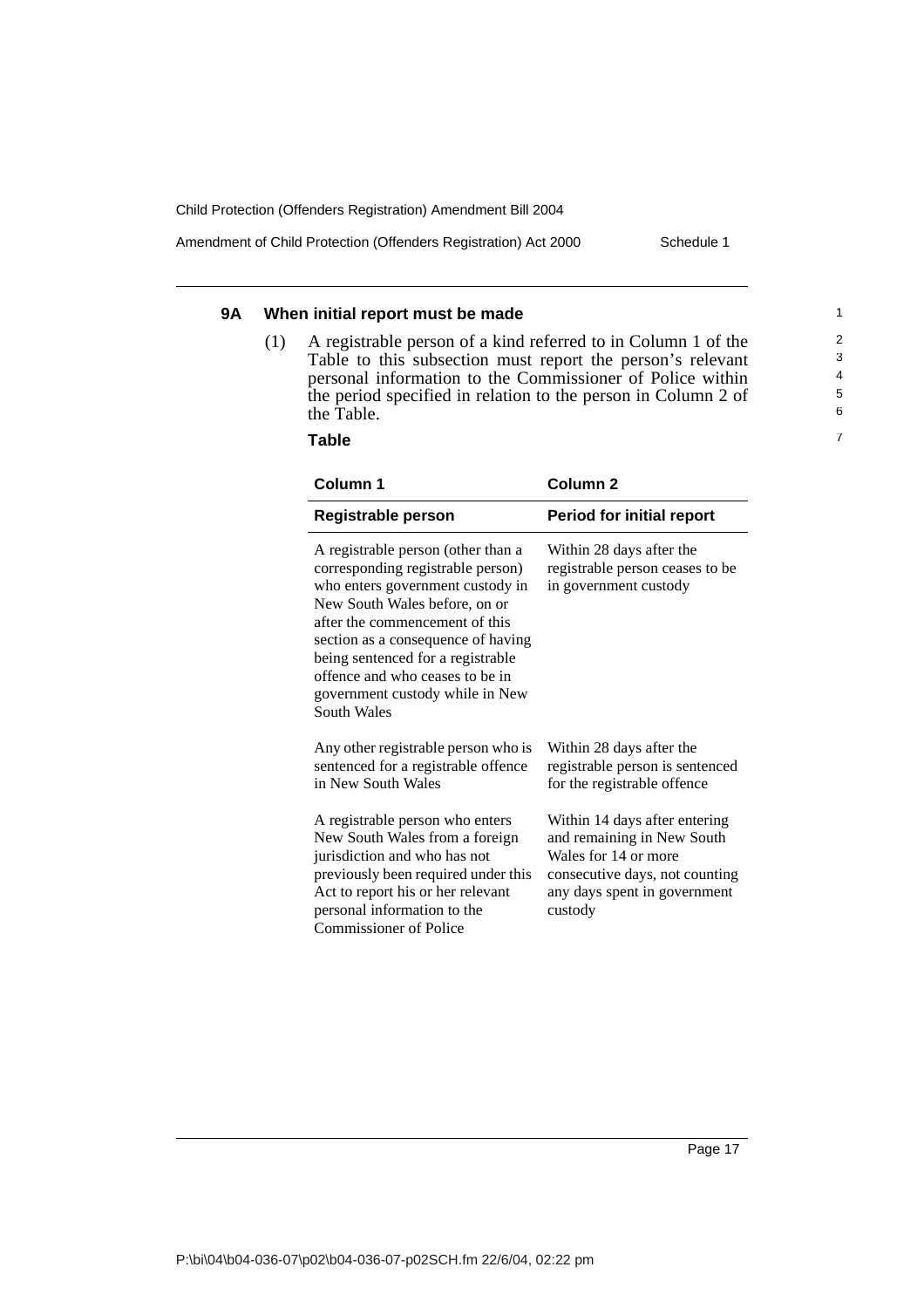Schedule 1 Amendment of Child Protection (Offenders Registration) Act 2000

| Column 1                                                                                                                                                                                                                                                                  | Column <sub>2</sub>                                                                                                                                                             |
|---------------------------------------------------------------------------------------------------------------------------------------------------------------------------------------------------------------------------------------------------------------------------|---------------------------------------------------------------------------------------------------------------------------------------------------------------------------------|
| Registrable person                                                                                                                                                                                                                                                        | <b>Period for initial report</b>                                                                                                                                                |
| A corresponding registrable person<br>who has not previously reported<br>the person's relevant personal<br>information to the Commissioner<br>of Police and who is in New South<br>Wales on the date on which the<br>person becomes a corresponding<br>registrable person | Within 28 days after the person<br>becomes a corresponding<br>registrable person or 28 days<br>after the person ceases to be in<br>government custody whichever<br>is the later |

(2) Despite subsection (1), a registrable person must report the person's relevant personal information to the Commissioner of Police before leaving New South Wales unless the person entered New South Wales from a foreign jurisdiction and remained in New South Wales for less than 14 consecutive days, not counting any days spent in government custody.

### **9B When new initial report must be made by person whose previous reporting obligations have ceased**

- (1) If a registrable person's reporting period expires but the person is then sentenced for a registrable offence, the person must report the person's relevant personal information to the Commissioner of Police:
	- (a) within 28 days after the person is sentenced for the registrable offence, or
	- (b) if the registrable person is in government custody, within 28 days after the person ceases to be in government custody,

whichever is the later.

- (2) If a registrable person's reporting period expires but the person then becomes a corresponding registrable person who must under section 14D continue to comply with the reporting obligations imposed by this Part for any period, the person must report the person's relevant personal information to the Commissioner of Police:
	- (a) within 28 days after the person becomes a corresponding registrable person, or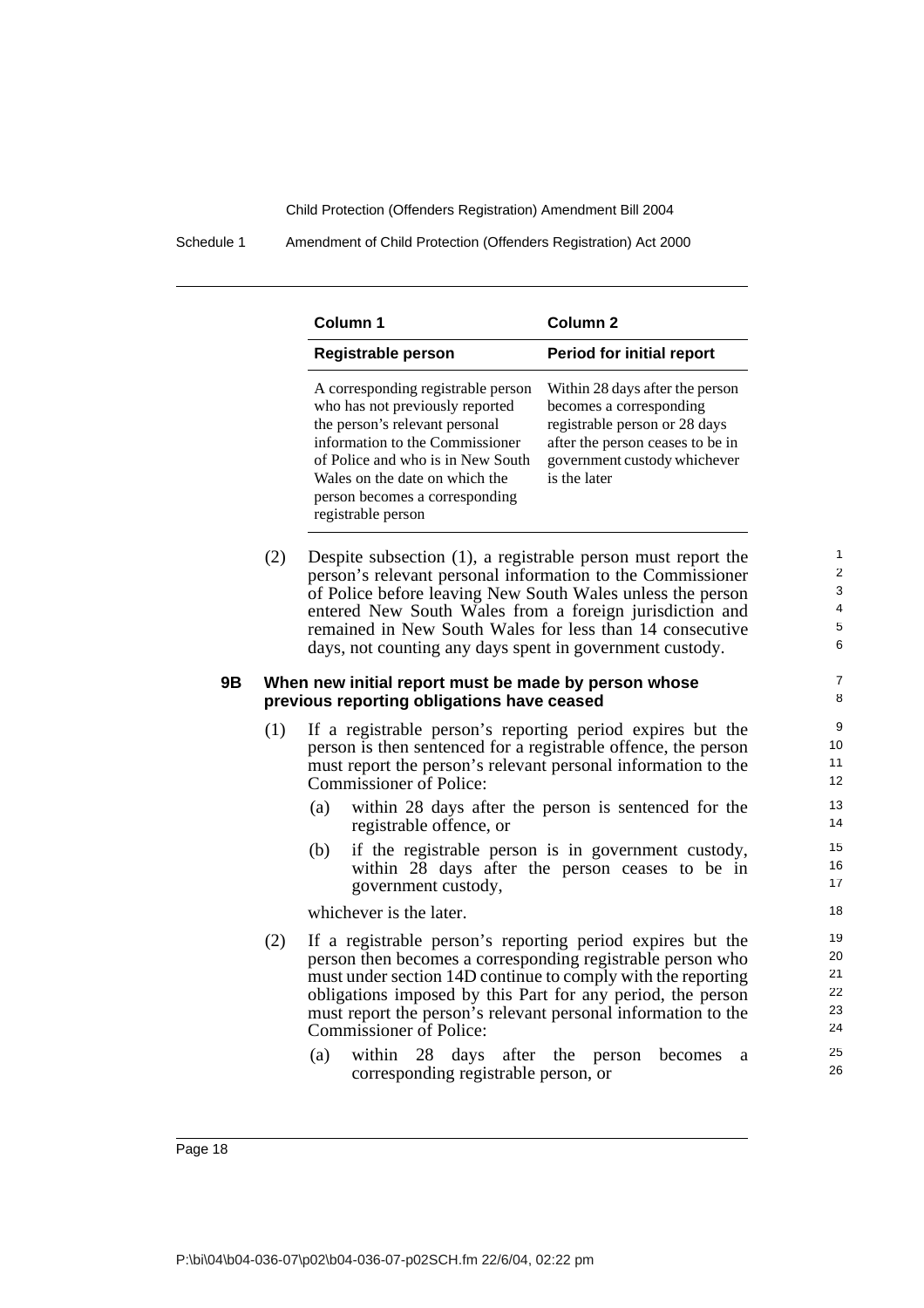Amendment of Child Protection (Offenders Registration) Act 2000 Schedule 1

|    |     | (b)<br>if the person is in government custody, within 28 days<br>after the person ceases to be in government custody,                                                                                                                                                                                                                                                                                  | 1<br>$\overline{2}$                     |
|----|-----|--------------------------------------------------------------------------------------------------------------------------------------------------------------------------------------------------------------------------------------------------------------------------------------------------------------------------------------------------------------------------------------------------------|-----------------------------------------|
|    |     | whichever is the later.                                                                                                                                                                                                                                                                                                                                                                                | 3                                       |
|    | (3) | If a registrable person's reporting obligations are suspended<br>by an order under section 16 (or an equivalent order in a<br>foreign jurisdiction) and that order ceases to have effect under<br>section 16A (or an equivalent provision of the laws of a<br>foreign jurisdiction), the person must report the person's<br>relevant personal information to the Commissioner of Police:               | 4<br>5<br>6<br>$\overline{7}$<br>8<br>9 |
|    |     | within 28 days after the order ceases to have effect, or<br>(a)                                                                                                                                                                                                                                                                                                                                        | 10                                      |
|    |     | (b)<br>if the person is in government custody, within 28 days<br>after the person ceases to be in government custody,                                                                                                                                                                                                                                                                                  | 11<br>12                                |
|    |     | whichever is the later.                                                                                                                                                                                                                                                                                                                                                                                | 13                                      |
|    | (4) | If a registrable person is not in New South Wales at the time                                                                                                                                                                                                                                                                                                                                          | 14<br>15                                |
|    |     | the person would be required under subsection $(1)$ , $(2)$ or $(3)$<br>to report relevant personal information to the Commissioner                                                                                                                                                                                                                                                                    | 16                                      |
|    |     | of Police, then the person must report that information within                                                                                                                                                                                                                                                                                                                                         | 17                                      |
|    |     | 14 days after entering and remaining in New South Wales for                                                                                                                                                                                                                                                                                                                                            | 18                                      |
|    |     | 14 or more consecutive days, not counting any days spent in<br>government custody.                                                                                                                                                                                                                                                                                                                     | 19<br>20                                |
|    | (5) | Despite subsections $(1)$ – $(3)$ , a registrable person must report<br>person's relevant personal<br>information<br>to<br>the<br>the<br>Commissioner of Police before leaving New South Wales<br>unless the person entered New South Wales from a foreign<br>jurisdiction and remained in New South Wales for less than<br>14 consecutive days, not counting any days spent in<br>government custody. | 21<br>22<br>23<br>24<br>25<br>26<br>27  |
| 9C |     | Persons required to report under corresponding Act                                                                                                                                                                                                                                                                                                                                                     | 28                                      |
|    | (1) | This section applies to a person (other than one to whom<br>Division 5 applies) who has been required to report to a<br>corresponding registrar, irrespective of whether the person is<br>a registrable person for the purposes of this Act.                                                                                                                                                           | 29<br>30<br>31<br>32                    |
|    | (2) | Unless the person has previously complied with the obligation<br>imposed by this section, the person must, within 7 days after<br>entering and remaining in New South Wales, contact (by<br>telephone or another prescribed means) a person nominated<br>by the Commissioner of Police for the purposes of this<br>section.                                                                            | 33<br>34<br>35<br>36<br>37<br>38        |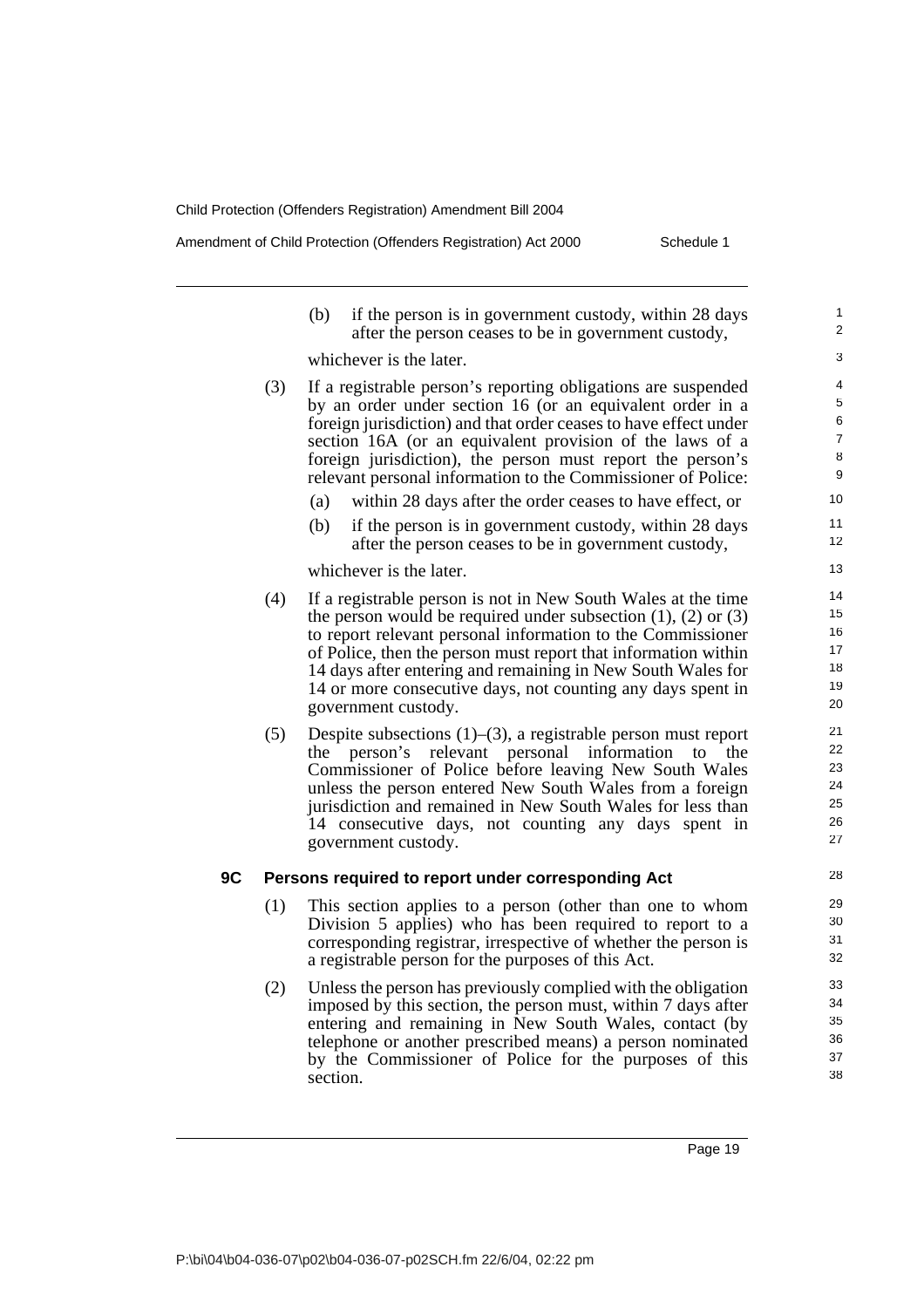| (3)                                                             |     |                                                                                                                                 | 1<br>$\overline{\mathbf{c}}$<br>3<br>4                                                                                                                                                                                                                                                                                                                                                                                                                                                                                                                                                                                                                                                                                                                                                                                                                                                                                                                                                                                                                                                                                                                                                                                                                                                                                                                                                         |  |
|-----------------------------------------------------------------|-----|---------------------------------------------------------------------------------------------------------------------------------|------------------------------------------------------------------------------------------------------------------------------------------------------------------------------------------------------------------------------------------------------------------------------------------------------------------------------------------------------------------------------------------------------------------------------------------------------------------------------------------------------------------------------------------------------------------------------------------------------------------------------------------------------------------------------------------------------------------------------------------------------------------------------------------------------------------------------------------------------------------------------------------------------------------------------------------------------------------------------------------------------------------------------------------------------------------------------------------------------------------------------------------------------------------------------------------------------------------------------------------------------------------------------------------------------------------------------------------------------------------------------------------------|--|
| (4)                                                             |     |                                                                                                                                 | 5<br>6<br>$\overline{7}$                                                                                                                                                                                                                                                                                                                                                                                                                                                                                                                                                                                                                                                                                                                                                                                                                                                                                                                                                                                                                                                                                                                                                                                                                                                                                                                                                                       |  |
|                                                                 | (a) | is not a registrable person for the purposes of this Act,<br><b>or</b>                                                          | 8<br>9                                                                                                                                                                                                                                                                                                                                                                                                                                                                                                                                                                                                                                                                                                                                                                                                                                                                                                                                                                                                                                                                                                                                                                                                                                                                                                                                                                                         |  |
|                                                                 | (b) | has not been notified of that reporting obligation, or                                                                          | 10                                                                                                                                                                                                                                                                                                                                                                                                                                                                                                                                                                                                                                                                                                                                                                                                                                                                                                                                                                                                                                                                                                                                                                                                                                                                                                                                                                                             |  |
|                                                                 | (c) | does not remain in New South Wales for 14 or more<br>consecutive days, not counting any days spent in<br>government custody, or | 11<br>12<br>13                                                                                                                                                                                                                                                                                                                                                                                                                                                                                                                                                                                                                                                                                                                                                                                                                                                                                                                                                                                                                                                                                                                                                                                                                                                                                                                                                                                 |  |
|                                                                 | (d) | reports in accordance with section 9A.                                                                                          | 14                                                                                                                                                                                                                                                                                                                                                                                                                                                                                                                                                                                                                                                                                                                                                                                                                                                                                                                                                                                                                                                                                                                                                                                                                                                                                                                                                                                             |  |
| 15<br><b>Division 3</b><br><b>Ongoing reporting obligations</b> |     |                                                                                                                                 |                                                                                                                                                                                                                                                                                                                                                                                                                                                                                                                                                                                                                                                                                                                                                                                                                                                                                                                                                                                                                                                                                                                                                                                                                                                                                                                                                                                                |  |
|                                                                 |     |                                                                                                                                 | 16                                                                                                                                                                                                                                                                                                                                                                                                                                                                                                                                                                                                                                                                                                                                                                                                                                                                                                                                                                                                                                                                                                                                                                                                                                                                                                                                                                                             |  |
| (1)                                                             |     |                                                                                                                                 | 17<br>18<br>19                                                                                                                                                                                                                                                                                                                                                                                                                                                                                                                                                                                                                                                                                                                                                                                                                                                                                                                                                                                                                                                                                                                                                                                                                                                                                                                                                                                 |  |
| (2)                                                             |     |                                                                                                                                 | 20<br>21<br>22<br>23                                                                                                                                                                                                                                                                                                                                                                                                                                                                                                                                                                                                                                                                                                                                                                                                                                                                                                                                                                                                                                                                                                                                                                                                                                                                                                                                                                           |  |
| (3)                                                             |     |                                                                                                                                 | 24<br>25<br>26<br>27<br>28                                                                                                                                                                                                                                                                                                                                                                                                                                                                                                                                                                                                                                                                                                                                                                                                                                                                                                                                                                                                                                                                                                                                                                                                                                                                                                                                                                     |  |
| (4)                                                             |     |                                                                                                                                 | 29<br>30<br>31<br>32<br>33                                                                                                                                                                                                                                                                                                                                                                                                                                                                                                                                                                                                                                                                                                                                                                                                                                                                                                                                                                                                                                                                                                                                                                                                                                                                                                                                                                     |  |
|                                                                 |     |                                                                                                                                 | The contacted nominated person must advise the person<br>whether the person is a registrable person for the purposes of<br>this Act and of any reporting obligations that the person has<br>under this Act.<br>A person is not guilty of an offence against section 17 because<br>of a failure to comply with the reporting obligations imposed<br>by subsection $(2)$ if the person:<br>Registrable person must report annually<br>A registrable person must report the person's relevant<br>personal information to the Commissioner of Police each<br>year.<br>The registrable person must make the report by the end of the<br>calendar month in which the anniversary of the date on which<br>the person first reported in accordance with this Act or a<br>corresponding Act falls.<br>If the registrable person has been in government custody since<br>the person last reported the person's relevant personal<br>information under this section, the information the person<br>must report must include details of when and where that<br>custody occurred.<br>If a registrable person's reporting period expires, but the<br>person is then required to report again under section 9A, the<br>reference to the date on which the person first reported is to<br>be read as a reference to the date on which the person first<br>reported in respect of the current reporting period. |  |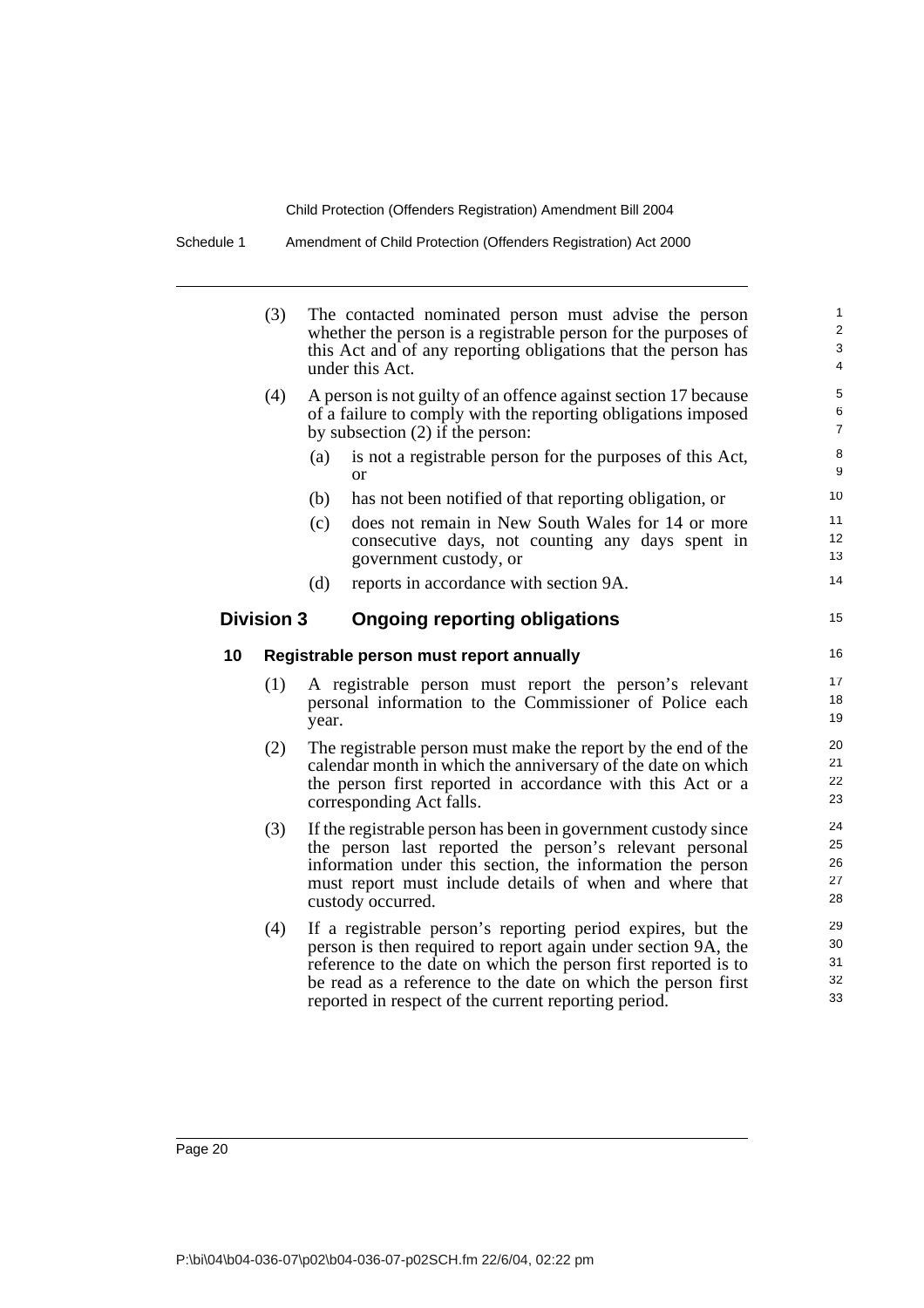Amendment of Child Protection (Offenders Registration) Act 2000 Schedule 1

| 11  | Registrable person must report changes to relevant personal<br>information |                                                                                                                                |          |  |
|-----|----------------------------------------------------------------------------|--------------------------------------------------------------------------------------------------------------------------------|----------|--|
|     | (1)                                                                        | A registrable person must report to the Commissioner of                                                                        | 3        |  |
|     |                                                                            | Police any change in the person's relevant personal<br>information within 14 days after that change occurs.                    | 4<br>5   |  |
|     | (2)                                                                        | For the purposes of subsection $(1)$ , a change occurs in the                                                                  | 6        |  |
|     |                                                                            | place where the registrable person or a child generally resides,                                                               | 7<br>8   |  |
|     |                                                                            | or as to when the registrable person has unsupervised contact<br>with a child, or in the place where the registrable person is | 9        |  |
|     |                                                                            | generally employed, or the motor vehicle that the person                                                                       | 10       |  |
|     |                                                                            | generally drives, only on the expiry of the relevant 14-day                                                                    | 11       |  |
|     |                                                                            | period referred to in section $9(2)$ .                                                                                         | 12       |  |
|     | (3)                                                                        | If the relevant personal information for a registrable person                                                                  | 13       |  |
|     |                                                                            | (other than one to whom Division 5 applies) changes while                                                                      | 14       |  |
|     |                                                                            | the person is not in New South Wales, the person must report                                                                   | 15<br>16 |  |
|     |                                                                            | the change to the Commissioner of Police within 14 days after<br>entering and remaining in New South Wales for 14 or more      | 17       |  |
|     |                                                                            | consecutive days, not counting any days spent in government                                                                    | 18       |  |
|     |                                                                            | custody.                                                                                                                       | 19       |  |
|     | (4)                                                                        | A registrable person who is in government custody for 14 or                                                                    | 20       |  |
|     |                                                                            | more consecutive days must report the person's relevant                                                                        | 21       |  |
|     |                                                                            | personal information to the Commissioner of Police:                                                                            | 22       |  |
|     |                                                                            | within 28 days after the person ceases to be in<br>(a)<br>government custody, or                                               | 23<br>24 |  |
|     |                                                                            | before leaving New South Wales,<br>(b)                                                                                         | 25       |  |
|     |                                                                            | whichever is the sooner.                                                                                                       | 26       |  |
| 11A |                                                                            | Intended absence from New South Wales to be reported                                                                           | 27       |  |
|     | (1)                                                                        | This section applies if a registrable person:                                                                                  | 28       |  |
|     |                                                                            | intends to leave New South Wales for 14 or more<br>(a)<br>consecutive days to travel elsewhere in Australia, or                | 29<br>30 |  |
|     |                                                                            | intends to leave New South Wales to travel out of<br>(b)                                                                       | 31       |  |
|     |                                                                            | Australia.                                                                                                                     | 32       |  |
|     | (2)                                                                        | At least 7 days before leaving New South Wales, the                                                                            | 33       |  |
|     |                                                                            | registrable person must report the intended travel to the                                                                      | 34       |  |
|     |                                                                            | Commissioner of Police and must provide details of:                                                                            | 35       |  |
|     |                                                                            | (a)<br>each State, Territory or country to which the person                                                                    | 36       |  |
|     |                                                                            | intends to go while out of New South Wales, and                                                                                | 37       |  |
|     |                                                                            |                                                                                                                                |          |  |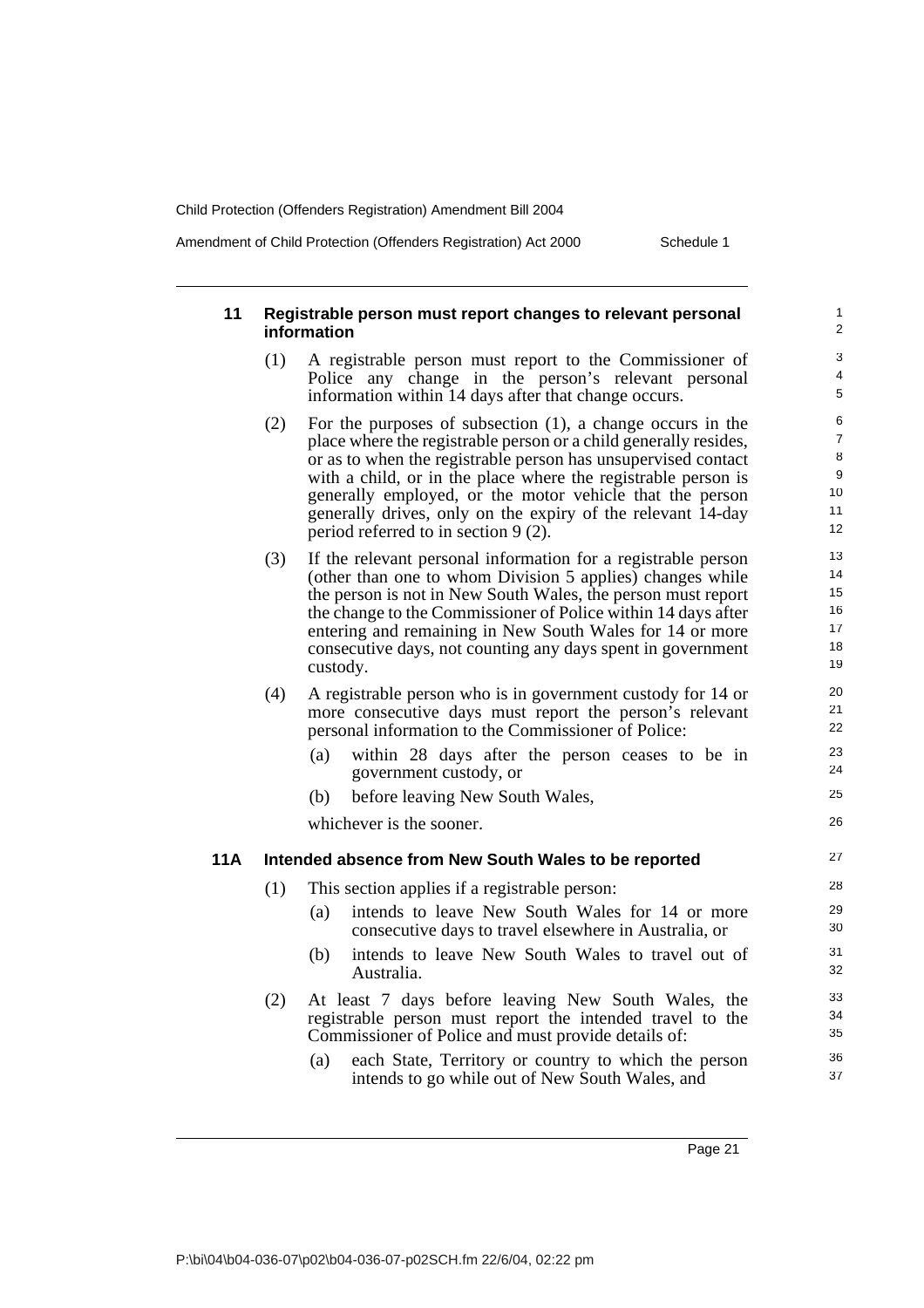Schedule 1 Amendment of Child Protection (Offenders Registration) Act 2000

|     |          | (b)     | the approximate dates during which the person intends<br>to be in each of those States, Territories or countries,<br>and                                                                                                                                                                                               | $\mathbf{1}$<br>$\overline{2}$<br>3 |
|-----|----------|---------|------------------------------------------------------------------------------------------------------------------------------------------------------------------------------------------------------------------------------------------------------------------------------------------------------------------------|-------------------------------------|
|     |          | (c)     | each address or location within each State, Territory or<br>country at which the person intends to reside (to the<br>extent that they are known) and the approximate dates<br>during which the person intends to reside at those<br>addresses or locations, and                                                        | 4<br>5<br>6<br>$\overline{7}$<br>8  |
|     |          | (d)     | if the person intends to return to New South Wales, the<br>approximate date on which the person intends to return,<br>and                                                                                                                                                                                              | 9<br>10<br>11                       |
|     |          | (e)     | if the person does not intend to return to New South<br>Wales, a statement of that intention.                                                                                                                                                                                                                          | 12<br>13                            |
|     | (3)      | travel. | If circumstances arise making it impracticable for a<br>registrable person to make the report 7 days before the person<br>leaves, it is sufficient compliance with subsection (2) if the<br>registrable person reports the required information to the<br>Commissioner of Police at least 24 hours before the intended | 14<br>15<br>16<br>17<br>18<br>19    |
| 11B | reported |         | Change of travel plans while out of New South Wales to be                                                                                                                                                                                                                                                              | 20<br>21                            |
|     | (1)      |         | This section applies if a registrable person who is out of New<br>South Wales decides:                                                                                                                                                                                                                                 | 22<br>23                            |
|     |          | (a)     | to extend a stay elsewhere in Australia beyond 13 days,<br>$\alpha$                                                                                                                                                                                                                                                    | 24<br>25                            |
|     |          | (b)     | to change any details given to the Commissioner of<br>Police under section 11A.                                                                                                                                                                                                                                        | 26<br>27                            |
|     | (2)      |         | As soon as is practicable after making the decision, the<br>registrable person must:                                                                                                                                                                                                                                   | 28<br>29                            |
|     |          | (a)     | if subsection $(1)$ (a) applies, report the details required<br>by section 11A (2) to the Commissioner of Police<br>(including those details as they relate to the travel that<br>has already been completed), or                                                                                                      | 30<br>31<br>32<br>33                |
|     |          | (b)     | if subsection (1) (b) applies, report the changed details                                                                                                                                                                                                                                                              | 34                                  |

35

to the Commissioner of Police.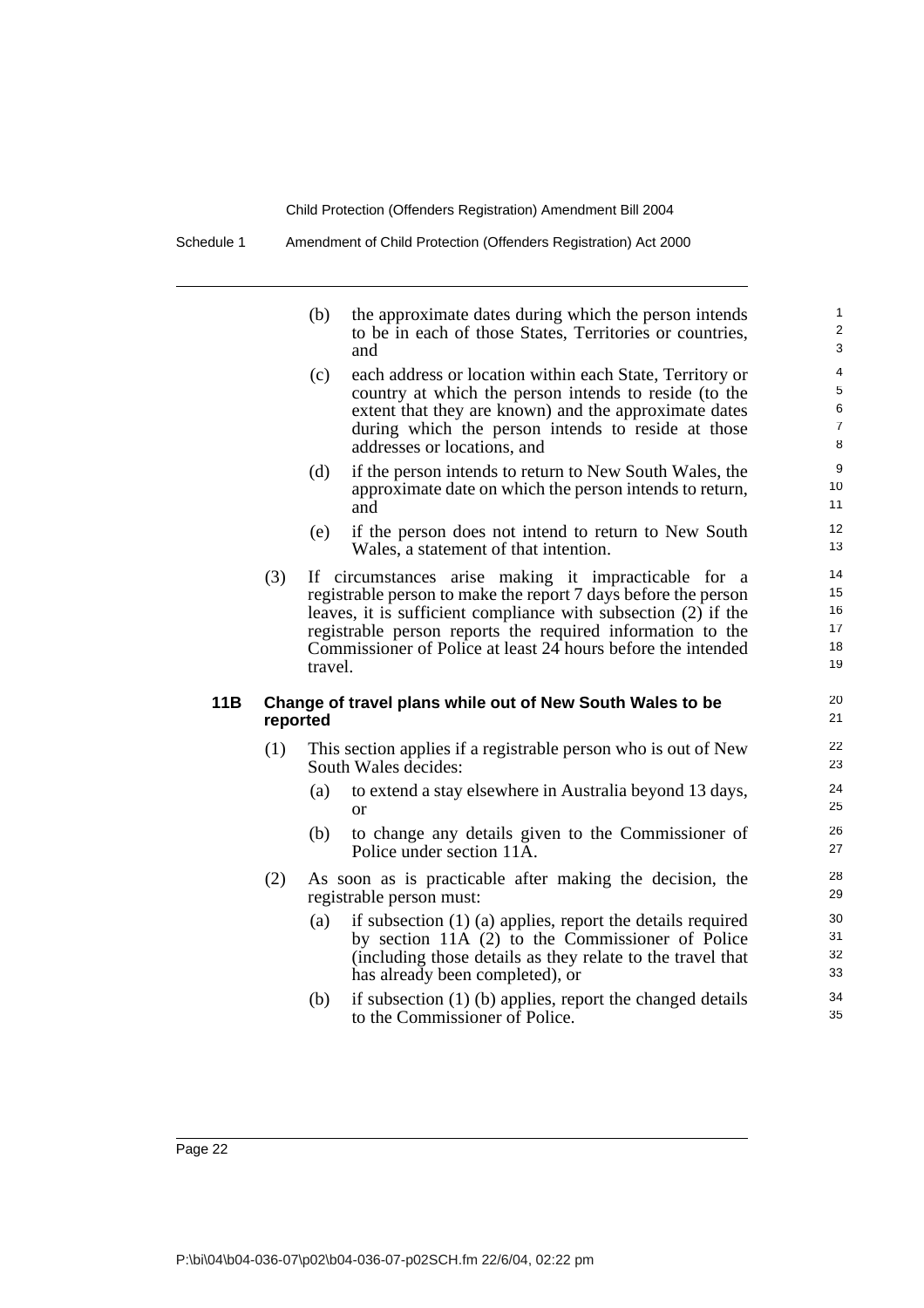| Amendment of Child Protection (Offenders Registration) Act 2000<br>Schedule 1 |  |
|-------------------------------------------------------------------------------|--|
|-------------------------------------------------------------------------------|--|

|            | (3) | The registrable person must make the report:                                                                                                                                                                                                                                                               | 1                                       |
|------------|-----|------------------------------------------------------------------------------------------------------------------------------------------------------------------------------------------------------------------------------------------------------------------------------------------------------------|-----------------------------------------|
|            |     | by facsimile or email sent to the Commissioner of<br>(a)<br>Police or to any other address permitted by the<br>regulations, or                                                                                                                                                                             | 2<br>3<br>$\overline{4}$                |
|            |     | in any other manner permitted by the regulations.<br>(b)                                                                                                                                                                                                                                                   | 5                                       |
| 11C        |     | Registrable person to report return to New South Wales or<br>decision not to leave                                                                                                                                                                                                                         | 6<br>$\overline{7}$                     |
|            | (1) | This section applies if a registrable person was required to<br>report that the person intended to leave New South Wales<br>under section 11A.                                                                                                                                                             | 8<br>9<br>10                            |
|            | (2) | If the registrable person left New South Wales, the person<br>must report the person's return to New South Wales to the<br>Commissioner of Police within 14 days after entering and<br>remaining in New South Wales for 14 or more consecutive<br>days, not counting any days spent in government custody. | 11<br>12 <sup>2</sup><br>13<br>14<br>15 |
|            | (3) | If the registrable person decides not to leave New South<br>Wales, the person must report the change of intention to the<br>Commissioner of Police within 14 days of deciding not to<br>leave.                                                                                                             | 16<br>17<br>18<br>19                    |
| 11D        |     | Report of other absences from New South Wales                                                                                                                                                                                                                                                              | 20                                      |
|            | (1) | This section applies if a registrable person, at the time of<br>making a report under this Division, leaves, or intends to<br>leave, New South Wales to travel elsewhere in Australia on an<br>average of at least once a month (irrespective of the length of<br>any such absence).                       | 21<br>22<br>23<br>24<br>25              |
|            | (2) | The registrable person must report the following details to the<br><b>Commissioner of Police:</b>                                                                                                                                                                                                          | 26<br>27                                |
|            |     | in general terms, the reason for travelling,<br>(a)                                                                                                                                                                                                                                                        | 28                                      |
|            |     | in general terms, the frequency and destinations of the<br>(b)<br>travel.                                                                                                                                                                                                                                  | 29<br>30                                |
| <b>11E</b> |     | Information concerning international travel to be given to the<br><b>Australian Federal Police</b>                                                                                                                                                                                                         | 31<br>32                                |
|            |     | As soon as practicable after receiving a report under this<br>Division concerning a registrable person's intentions in<br>relation to travel out of Australia, the Commissioner of Police                                                                                                                  | 33<br>34<br>35                          |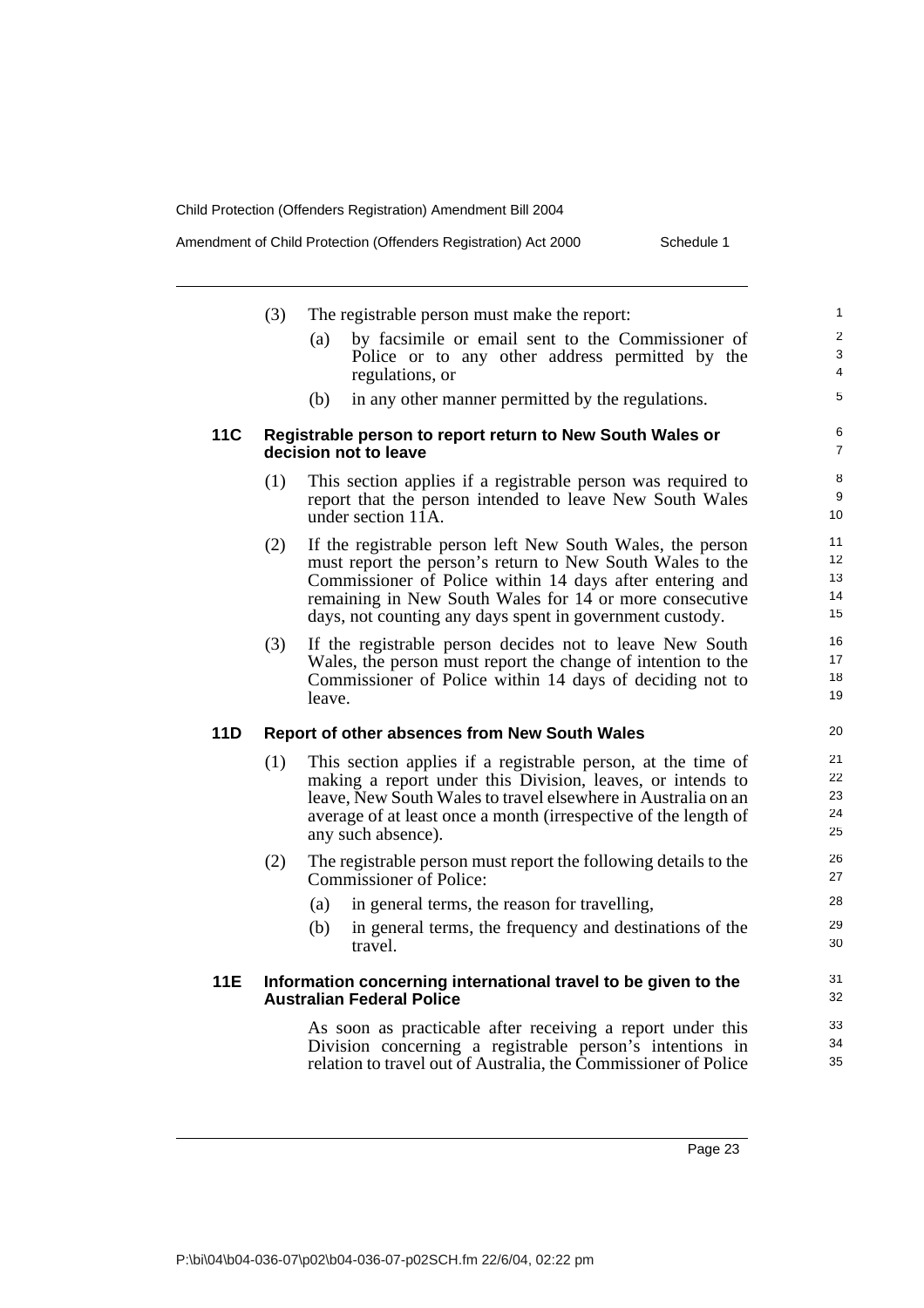Schedule 1 Amendment of Child Protection (Offenders Registration) Act 2000

must ensure that a copy of the report is given to the Commissioner of the Australian Federal Police.

### **Division 4 Provisions applying to all reporting obligations**

4 5

1  $\overline{2}$ 

3

### **12 Where report is to be made**

- (1) A report under this Part is to be made:
	- (a) at any police station in the locality in which the registrable person is currently residing (subject to subsection  $(2)$ ), or (b) if a direction is given in accordance with the regulations
	- as to the police station at which the report is to be made, at the police station so directed, or
	- (c) at some other place approved (either generally or in a particular case) by the Commissioner of Police.
- (2) If a police station in the locality in which a registrable person is currently residing is a restricted police station, the registrable person:
	- (a) with the consent of the Commissioner of Police, may make the report at that station, and
	- (b) may make the report at the next nearest police station that is not a restricted police station.
- (3) For the purposes of subsection (2), a *restricted police station* is a police station that is a police station, or that falls within a class of police station, that the regulations state is not to be used as a venue for the purposes of this section without the consent of the Commissioner of Police.
- (4) This section does not apply if, under section 12A (2), a report is permitted to be made in a way that is inconsistent with this section.

### **12A How reports to be made**

- (1) A registrable person must make the following reports under this Part in person:
	- (a) a report required by Division 2 (initial report),
	- (b) a report required by section 10 (annual report),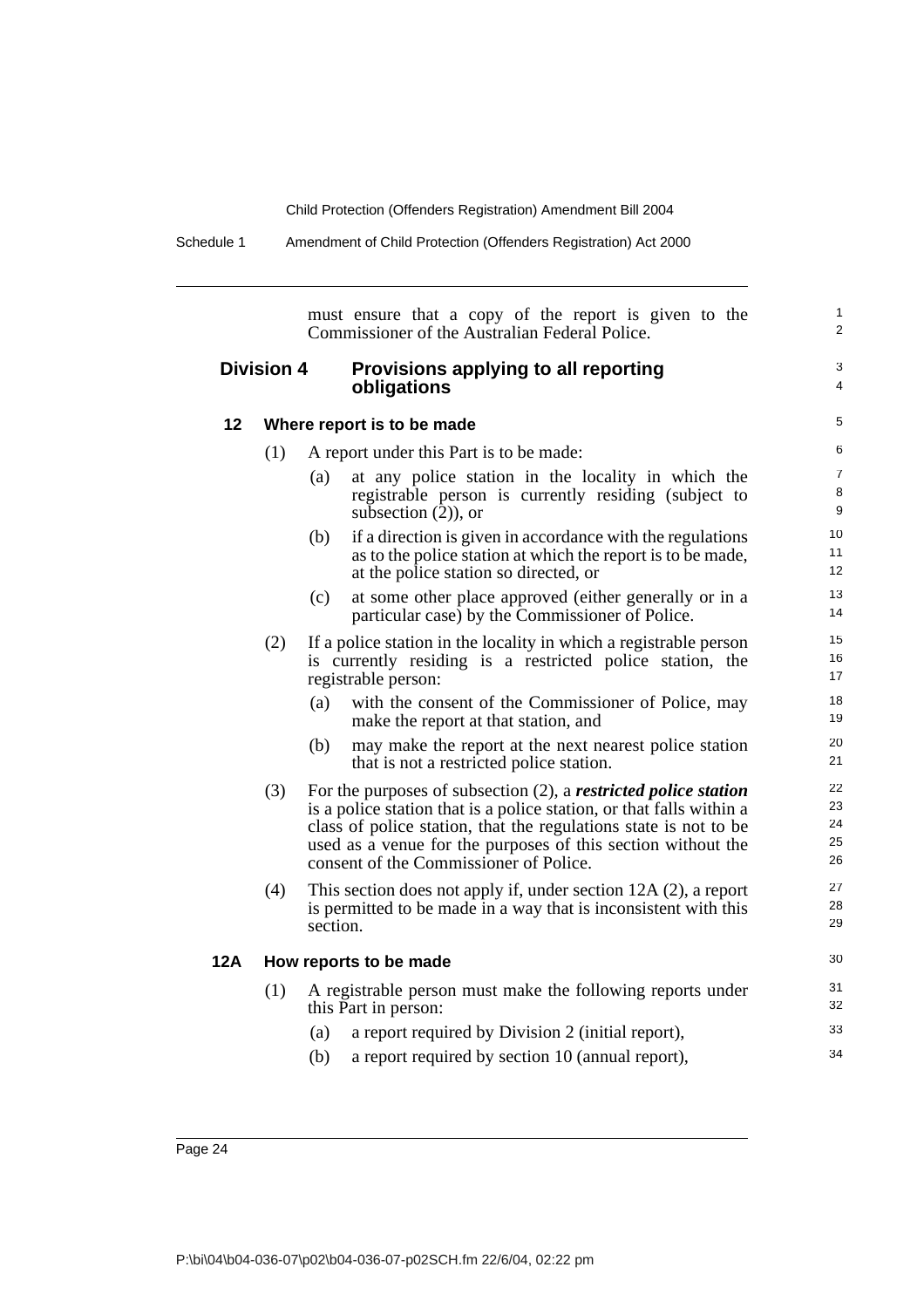Amendment of Child Protection (Offenders Registration) Act 2000 Schedule 1

| (c)<br>a report of a change of address of the premises at which<br>the person generally resides or, if the person does not<br>generally reside at any particular premises, of the<br>localities in which the person can generally be found,                                                                                                                                                                 | 1<br>$\overline{2}$<br>3<br>4    |
|-------------------------------------------------------------------------------------------------------------------------------------------------------------------------------------------------------------------------------------------------------------------------------------------------------------------------------------------------------------------------------------------------------------|----------------------------------|
| (d)<br>a report of the acquisition of, removal of, or change to,<br>any tattoo or distinguishing mark.                                                                                                                                                                                                                                                                                                      | 5<br>6                           |
| (2)<br>A registrable person may make any other report that the<br>person is required to make in person or in any other way<br>permitted by the regulations or by the Commissioner of<br>Police, either generally or in a particular case.                                                                                                                                                                   | $\overline{7}$<br>8<br>9<br>10   |
| (3)<br>Only a police officer may receive a report made in person and<br>only a police officer or a person approved for the purpose by<br>the Commissioner of Police may receive a report made in<br>another way in accordance with subsection (2).                                                                                                                                                          | 11<br>12<br>13<br>14             |
| (4)<br>If a registrable person attending in person is a child, or has a<br>disability that renders it impracticable for the person to make<br>a report, any parent, guardian, carer or other person<br>nominated by the person who is accompanying the registrable<br>person may make the report on the registrable person's behalf.                                                                        | 15<br>16<br>17<br>18<br>19       |
| (5)<br>Similarly, if a registrable person who is permitted to make a<br>report other than in person in accordance with subsection (2)<br>is a child, or has a disability that renders it impracticable for<br>the person to make the report himself or herself, a parent,<br>guardian, carer or other person nominated by the registrable<br>person may make the report on the registrable person's behalf. | 20<br>21<br>22<br>23<br>24<br>25 |
| 12B<br>Right to privacy and support when reporting                                                                                                                                                                                                                                                                                                                                                          | 26                               |
| (1)<br>A person making a report under this Part at a police station or<br>other place approved by the Commissioner of Police:                                                                                                                                                                                                                                                                               | 27<br>28                         |
| (a)<br>is entitled to make the report out of the hearing of<br>members of the public, and                                                                                                                                                                                                                                                                                                                   | 29<br>30                         |
| is entitled to be accompanied by a support person of the<br>(b)<br>person's choosing.                                                                                                                                                                                                                                                                                                                       | 31<br>32                         |
| (2)<br>A police officer or other person receiving the report may<br>arrange for an interpreter to be present when a person is<br>making a report under this Part.                                                                                                                                                                                                                                           | 33<br>34<br>35                   |
| (3)<br>A police officer or other person receiving the report must not<br>allow an interpreter to be present when a person is making a                                                                                                                                                                                                                                                                       | 36<br>37                         |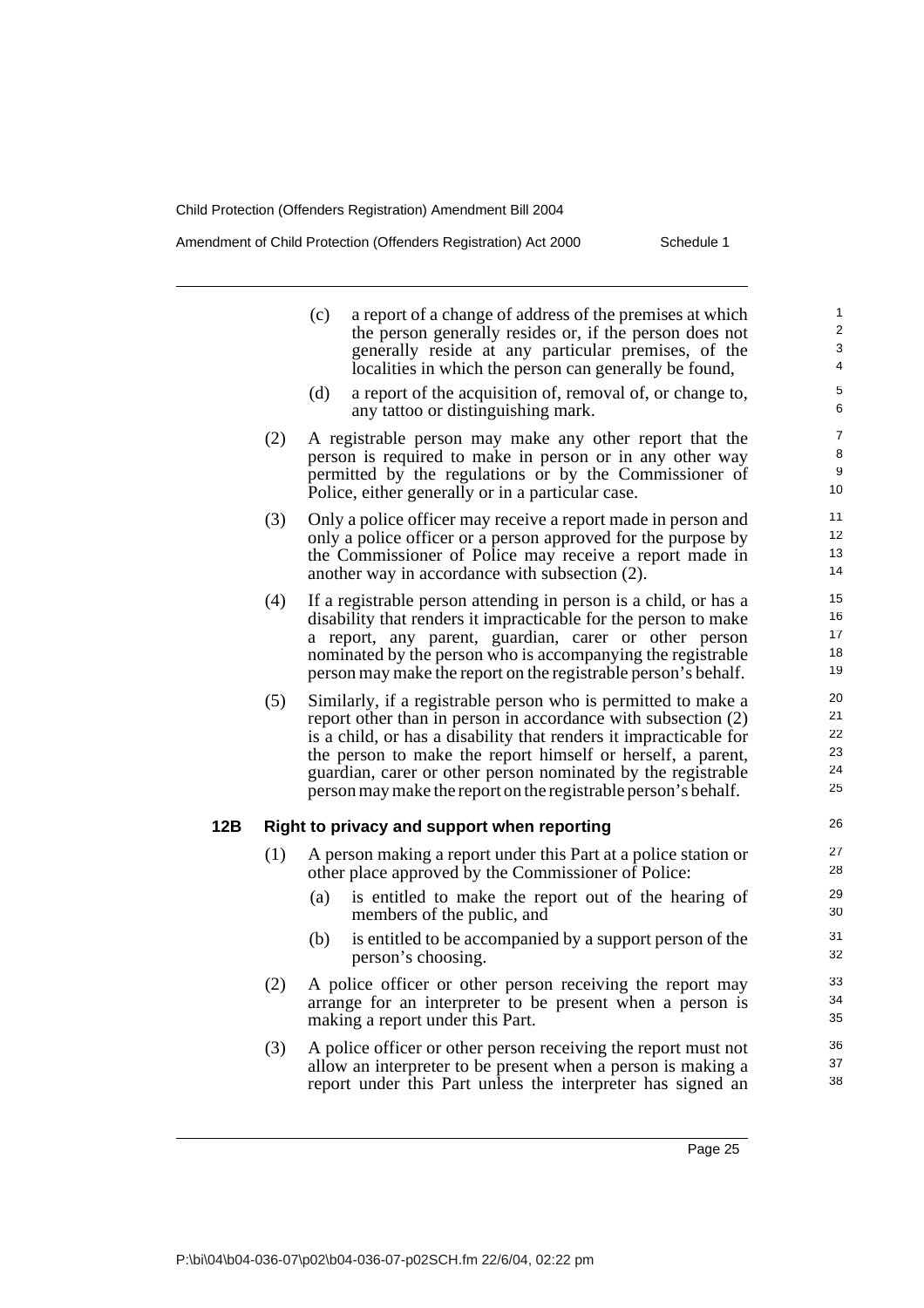Schedule 1 Amendment of Child Protection (Offenders Registration) Act 2000

undertaking not to disclose any information derived from the report unless required or authorised by or under any Act or law to do so.

1  $\overline{2}$ 3

#### **12C Receipt of information to be acknowledged**

| (1) | As soon as is practicable after receiving a report under this<br>Part, the police officer or other person receiving the report<br>must acknowledge the making of the report. |
|-----|------------------------------------------------------------------------------------------------------------------------------------------------------------------------------|
|     |                                                                                                                                                                              |
|     |                                                                                                                                                                              |

- (2) The acknowledgment must be in writing, must be given to the person who made the report and must include:
	- (a) the name and signature of the police officer or other person who received the report, and
	- (b) the date and time when, and the place where, the report was received, and
	- (c) a copy of the information that was reported, and
	- (d) a copy of the record of any agreement made under subsection (4).
- (3) If a report is not made in person, the police officer or other person who received the report must, as soon as practicable:
	- (a) give the person making the report a unique reference number, and
	- (b) record that number on the relevant registrable person's file and on the acknowledgment.
- (4) The Commissioner of Police may make an agreement with the registrable person as to the manner in which any reference number or acknowledgment required to be given by this section may be given.
- (5) The Commissioner of Police must ensure:
	- (a) that there is a method of recording an agreement made under subsection (4), and
	- (b) that, except with the written consent of the registrable person, any reference number or acknowledgment required to be given by this section is given in accordance with the agreement while the agreement remains in force.
- (6) The Commissioner of Police must ensure that a copy of every acknowledgment is retained.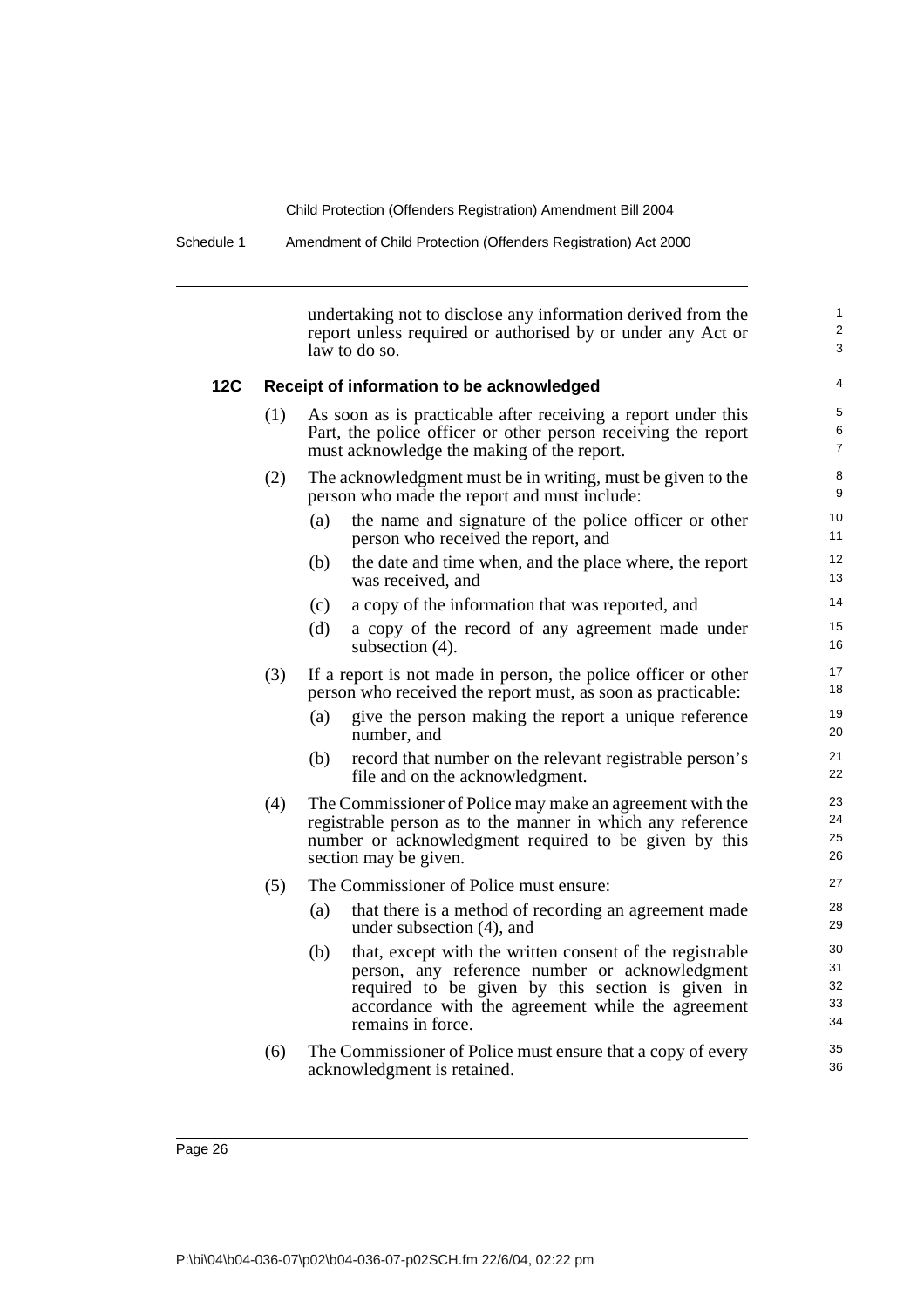| Amendment of Child Protection (Offenders Registration) Act 2000 |  |
|-----------------------------------------------------------------|--|
|                                                                 |  |

| 12D |     |     |      | Additional matters to be provided                                                                                                                                                         | 1                            |
|-----|-----|-----|------|-------------------------------------------------------------------------------------------------------------------------------------------------------------------------------------------|------------------------------|
|     | (1) |     |      | If a report is required to be made in person, the person making<br>the report must also:                                                                                                  | $\overline{\mathbf{c}}$<br>3 |
|     |     | (a) |      | present for inspection:                                                                                                                                                                   | 4                            |
|     |     |     | (i)  | the registrable person's driver licence (if any) and<br>one of the documents relating to the person set<br>out in subsection $(2)$ , or                                                   | 5<br>6<br>7                  |
|     |     |     | (ii) | if the person does not hold a driver licence, any 2<br>of the documents relating to the person set out in<br>subsection $(2)$ , and                                                       | 8<br>9<br>10                 |
|     |     | (b) |      | if not the registrable person:                                                                                                                                                            | 11                           |
|     |     |     | (i)  | the person's driver licence (if any) and one of the<br>documents relating to the person set out in<br>subsection $(2)$ , or                                                               | 12<br>13<br>14               |
|     |     |     | (ii) | if the person does not hold a driver licence, any 2<br>of the documents relating to the person set out in<br>subsection $(2)$ , and                                                       | 15<br>16<br>17               |
|     |     | (c) |      | in any case, any other form of identification specified<br>by the regulations for the purposes of this subsection.                                                                        | 18<br>19                     |
|     | (2) |     |      | The documents specified in this subsection are the following<br>original documents:                                                                                                       | 20<br>21                     |
|     |     | (a) |      | a full birth certificate,                                                                                                                                                                 | 22                           |
|     |     | (b) |      | an Australian passport or document of identity issued<br>by the Australian Passport Office that is current or has<br>been expired for less than 2 years,                                  | 23<br>24<br>25               |
|     |     | (c) |      | a current overseas passport,                                                                                                                                                              | 26                           |
|     |     | (d) |      | an Australian naturalisation or citizenship document, or<br>immigration papers issued by the Commonwealth<br>Department of Immigration and Multicultural Affairs,                         | 27<br>28<br>29               |
|     |     | (e) |      | a current Medicare card, pensioner concession card,<br>Department of Veterans' Affairs entitlement card or<br>other entitlement card issued by the Commonwealth or<br>a State Government, | 30<br>31<br>32<br>33         |
|     |     | (f) |      | a current credit card or account from a bank, building<br>society or credit union, or a passbook or statement of<br>account up to one year old,                                           | 34<br>35<br>36               |
|     |     | (g) |      | a telephone, gas or electricity bill up to one year old,                                                                                                                                  | 37                           |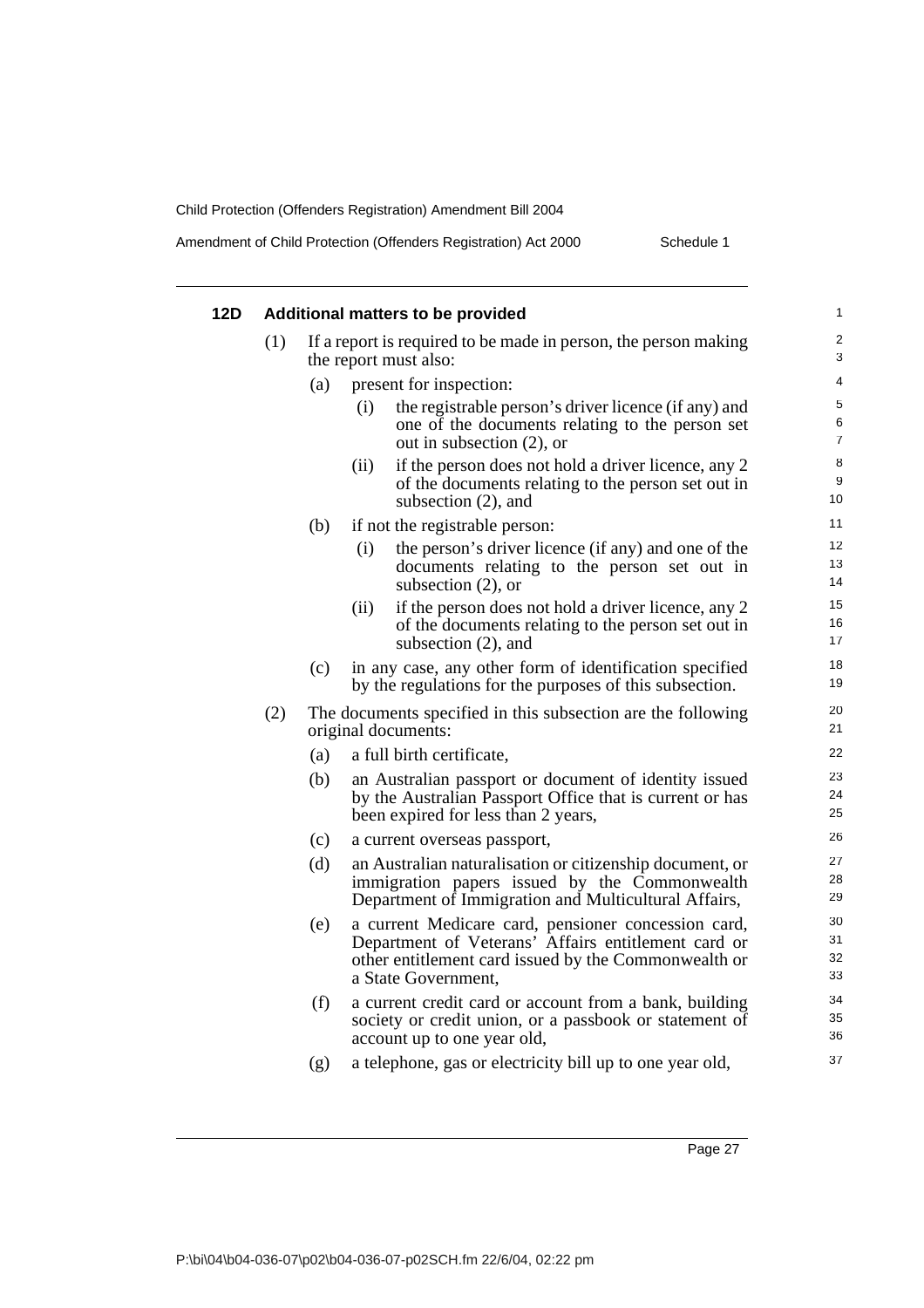Schedule 1 Amendment of Child Protection (Offenders Registration) Act 2000

|     | (h)        |                  | a notice of council rates, water service charges or land<br>valuation up to 2 years old,                                                                                                                                                                  | $\mathbf{1}$<br>2        |
|-----|------------|------------------|-----------------------------------------------------------------------------------------------------------------------------------------------------------------------------------------------------------------------------------------------------------|--------------------------|
|     | (i)        |                  | an electoral enrolment card or other evidence of<br>enrolment as an elector up to 2 years old,                                                                                                                                                            | 3<br>4                   |
|     | (i)        |                  | a current student identity card, or a certificate or<br>statement of enrolment up to 2 years old from an<br>educational institution.                                                                                                                      | 5<br>6<br>$\overline{7}$ |
| (3) |            |                  | The police officer receiving the report may waive the<br>requirements of subsection $(1)$ $(a)$ and $(c)$ if:                                                                                                                                             | 8<br>9                   |
|     | (a)        | <sub>or</sub>    | the registrable person permits his or her fingerprints to<br>be taken immediately before or after the report is made,                                                                                                                                     | 10<br>11<br>12           |
|     | (b)        |                  | the police officer is otherwise satisfied as to the<br>registrable person's identity.                                                                                                                                                                     | 13<br>14                 |
| (4) |            |                  | The police officer receiving the report may waive the<br>requirements of subsection $(1)$ (b) and $(c)$ if the police officer<br>is otherwise satisfied as to the person's identity.                                                                      | 15<br>16<br>17           |
| (5) | or $(b)$ . |                  | The police officer receiving a report may copy any document<br>presented to the officer for inspection under subsection $(1)$ $(a)$                                                                                                                       | 18<br>19<br>20           |
| (6) |            | may specify:     | If a report is made otherwise than in person, the regulations                                                                                                                                                                                             | 21<br>22                 |
|     | (a)        |                  | the circumstances in which:                                                                                                                                                                                                                               | 23                       |
|     |            | (i)              | information concerning the identity of the<br>registrable person and the identity of the person<br>making the report, and                                                                                                                                 | 24<br>25<br>26           |
|     |            | (ii)             | a document verifying or supporting details in the<br>report,                                                                                                                                                                                              | 27<br>28                 |
|     |            |                  | are required, and                                                                                                                                                                                                                                         | 29                       |
|     | (b)        |                  | the manner in which that information is to be provided,                                                                                                                                                                                                   | 30                       |
|     |            |                  | but may not require an original document to be provided.                                                                                                                                                                                                  | 31                       |
| (7) |            | In this section: |                                                                                                                                                                                                                                                           | 32                       |
|     |            |                  | driver licence means a New South Wales driver licence, or<br>any other licence issued under a law in force in a foreign<br>jurisdiction authorising the holder to drive a motor vehicle,<br>containing photo identification of the holder of the licence. | 33<br>34<br>35<br>36     |
|     |            |                  |                                                                                                                                                                                                                                                           |                          |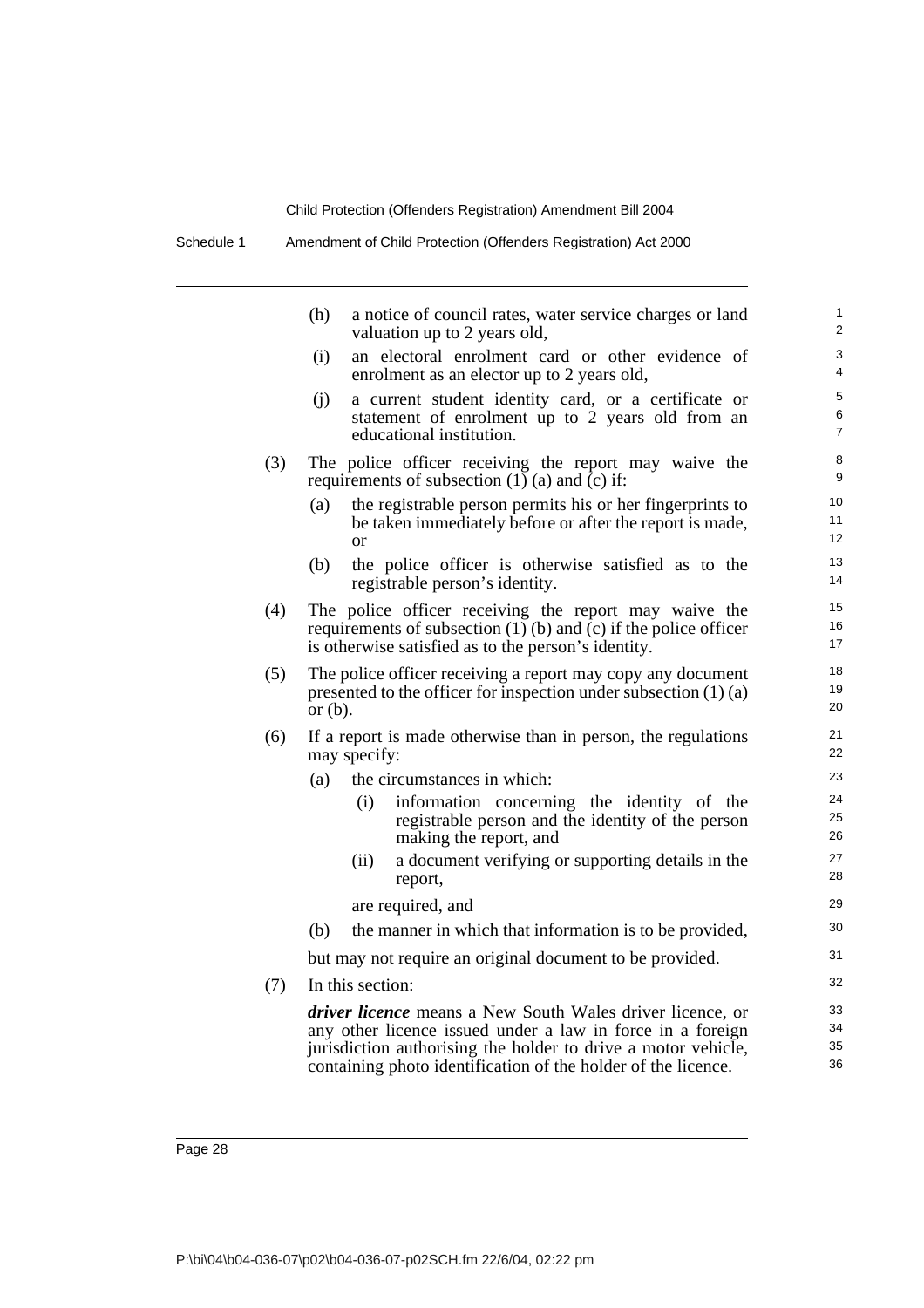Amendment of Child Protection (Offenders Registration) Act 2000 Schedule 1

| 12E |     |             | Power to take fingerprints                                                                                                          | 1                            |
|-----|-----|-------------|-------------------------------------------------------------------------------------------------------------------------------------|------------------------------|
|     |     |             | A police officer receiving a report made in person under this                                                                       | $\overline{\mathbf{c}}$<br>3 |
|     |     |             | Part may take, or may cause to be taken by a person authorised<br>by the police officer, the fingerprints of the registrable person | 4                            |
|     |     | if:         |                                                                                                                                     | 5                            |
|     |     | (a)         | not reasonably satisfied as to the identity of the                                                                                  | 6                            |
|     |     |             | registrable person after the officer has examined all of                                                                            | 7                            |
|     |     |             | the material relating to identity provided or presented to<br>the officer by, or on behalf of, the registrable person, or           | 8<br>9                       |
|     |     | (b)         | there are no fingerprints of the person held by NSW<br>Police, or                                                                   | 10<br>11                     |
|     |     | (c)         | if a person permits the person's fingerprints to be taken<br>under section 12D.                                                     | 12<br>13                     |
| 12F |     |             | Power to take photographs                                                                                                           | 14                           |
|     | (1) |             | A police officer receiving a report made in person under this<br>Part may require the registrable person:                           | 15<br>16                     |
|     |     | (a)         | to be photographed, or                                                                                                              | 17                           |
|     |     | (b)         | to expose any part of the person's body to enable that                                                                              | 18                           |
|     |     |             | part of the body to be photographed by the officer or<br>another person authorised by the officer.                                  | 19<br>20                     |
|     | (2) |             | A police officer cannot, under this section, require a                                                                              | 21                           |
|     |     |             | registrable person to expose his or her genitals, the anal area                                                                     | 22<br>23                     |
|     |     |             | of his or her buttocks or, in the case of females or transgender<br>people who identify as females, their breasts.                  | 24                           |
| 12G |     | photographs | Information to be given before obtaining fingerprints or                                                                            | 25<br>26                     |
|     |     |             | Before attempting to exercise a power under section 12E or                                                                          | 27                           |
|     |     |             | 12F, the police officer must inform the registrable person in<br>language likely to be understood by the person:                    | 28<br>29                     |
|     |     | (a)         | of the purpose for which the power is to be exercised                                                                               | 30                           |
|     |     |             | and, in the case of section $12E(a)$ , why the officer is not<br>satisfied as to the registrable person's identity, and             | 31<br>32                     |
|     |     | (b)         | that if the person refuses to give the person's                                                                                     | 33                           |
|     |     |             | fingerprints, or to expose part of the person's body (as<br>the case may be) voluntarily, reasonable force may be                   | 34<br>35                     |
|     |     |             | used, and                                                                                                                           | 36                           |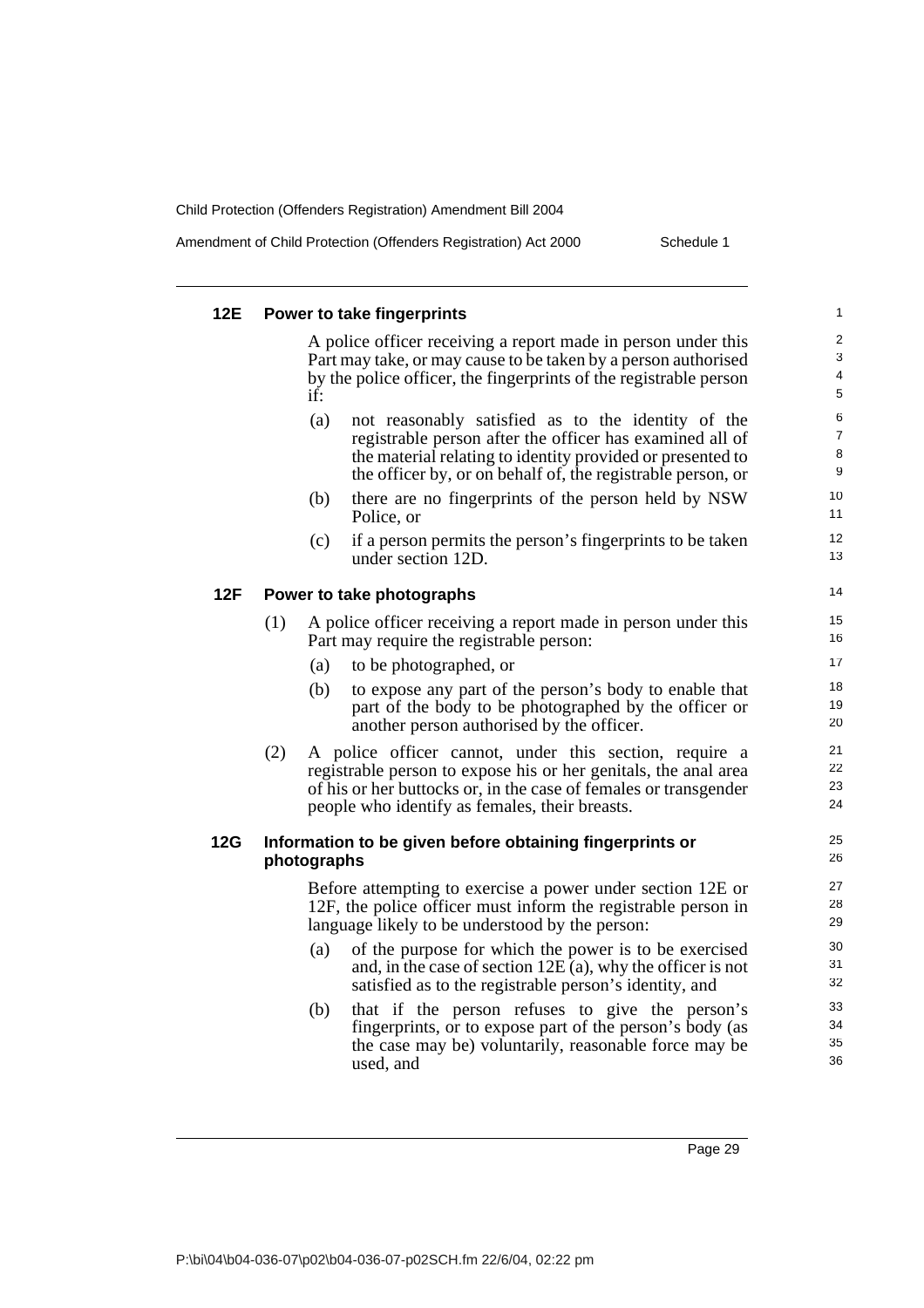(c) that the fingerprints or photographs will be retained by the Commissioner of Police. **12H Retention of documents, fingerprints and photographs** (1) The Commissioner of Police may retain and use for identification, law enforcement or child protection purposes any of the following taken under this Division from a person: (a) copies of any documents, (b) any fingerprints, (c) any photographs. (2) A person having possession of documents, fingerprints or photographs provided under this Division must not use them otherwise than for a purpose permitted by this Division. Maximum penalty: 20 penalty units. (3) Despite any other law, a person having possession of the fingerprints of a registrable person provided under, or used for the purposes of, this Division is not required to destroy those fingerprints before the registrable person ceases to have reporting obligations. **12I Reporting by remote offenders** (1) This section applies if a registrable person resides more than 100 kilometres from the nearest police station that is not a restricted police station. (2) A registrable person need not comply with a time limit concerning the making of a report in person under this Part if: (a) the person, or another person entitled to make the report on the person's behalf, contacts the Commissioner of Police before the time limit expires, and (b) the Commissioner of Police agrees to allow the report to be made at a specific time that is after the time limit and at a specific place, and (c) before the time limit expires the person provides the Commissioner of Police by telephone or other means with the information required to be reported under this Part. (3) The Commissioner of Police must ensure that there is a method of recording all agreements made under this section. 1  $\overline{2}$ 3 4 5 6 7 8 9 10 11 12 13 14 15 16 17 18 19 20 21 22 23 24 25 26 27 28 29 30 31 32 33 34 35 36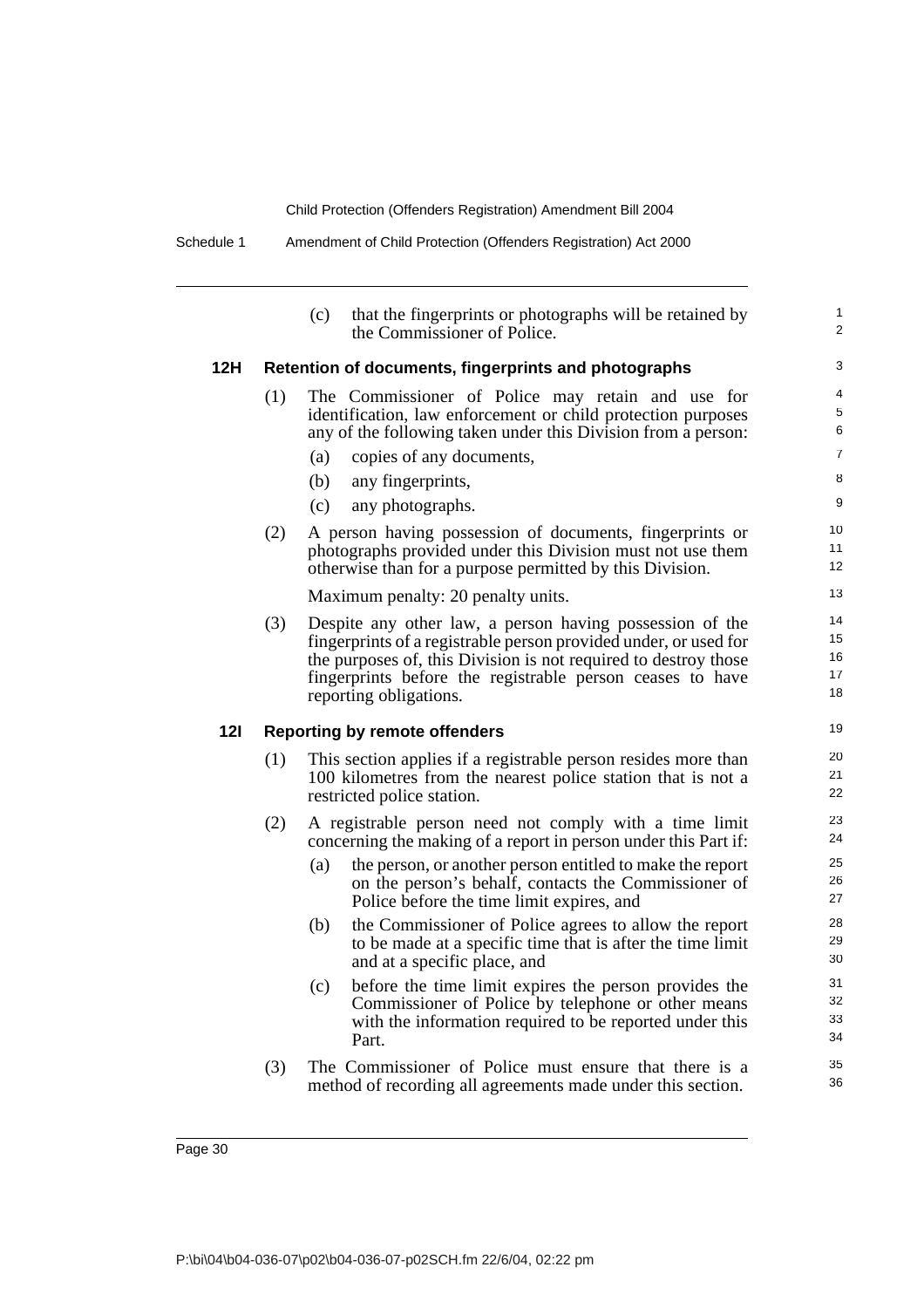Amendment of Child Protection (Offenders Registration) Act 2000 Schedule 1

|      | (4)               | Without limiting subsection (3), the recording method<br>adopted must result in the creation of a written record:                                                                               | 1<br>$\overline{2}$              |
|------|-------------------|-------------------------------------------------------------------------------------------------------------------------------------------------------------------------------------------------|----------------------------------|
|      |                   | that is identified by a unique reference number, and<br>(a)                                                                                                                                     | 3                                |
|      |                   | (b)<br>that identifies when and where each agreement was<br>made, and                                                                                                                           | 4<br>5                           |
|      |                   | that identifies the person who enters into any<br>(c)<br>agreement, and                                                                                                                         | 6<br>$\overline{7}$              |
|      |                   | (d)<br>that contains the terms of any agreement.                                                                                                                                                | 8                                |
|      | (5)               | If an agreement is made under this section, the Commissioner<br>of Police must ensure that the registrable person is provided<br>with the reference number required by subsection $(4)$ $(a)$ . | 9<br>10<br>11                    |
|      | (6)               | The Commissioner of Police must ensure that there is a<br>method of recording all information provided under<br>subsection (2).                                                                 | 12<br>13<br>14                   |
| [23] |                   | New Part 3, Division 5, heading                                                                                                                                                                 | 15                               |
|      |                   | Insert before section 13:                                                                                                                                                                       | 16                               |
|      | <b>Division 5</b> | Modified reporting procedures for protected<br>witnesses                                                                                                                                        | 17<br>18                         |
| [24] |                   | Section 13 Modified reporting procedures for protected witnesses                                                                                                                                | 19                               |
|      |                   |                                                                                                                                                                                                 |                                  |
|      |                   | Omit section 13 (2). Insert instead:                                                                                                                                                            | 20                               |
|      | (1A)              | This section (except subsections $(3)$ – $(10)$ ) also applies to a                                                                                                                             |                                  |
|      |                   | registrable person who is receiving protection under a foreign                                                                                                                                  |                                  |
|      |                   | witness protection law specified by the regulations for the                                                                                                                                     |                                  |
|      |                   | purposes of this subsection, or who has the same status as                                                                                                                                      |                                  |
|      |                   | such a person under an order made under a corresponding Act                                                                                                                                     | 25<br>26                         |
|      |                   | specified by the regulations for the purposes of this<br>subsection.                                                                                                                            |                                  |
|      | (2)               | It is sufficient compliance with the requirements of this Part:                                                                                                                                 | 21<br>22<br>23<br>24<br>27<br>28 |
|      |                   | if a person to whom this section applies provides<br>(a)                                                                                                                                        |                                  |
|      |                   | information required by the Commissioner of Police, at                                                                                                                                          | 29<br>30                         |
|      |                   | the times and in the manner authorised by the<br>Commissioner of Police for the purposes of this section,                                                                                       | 31<br>32                         |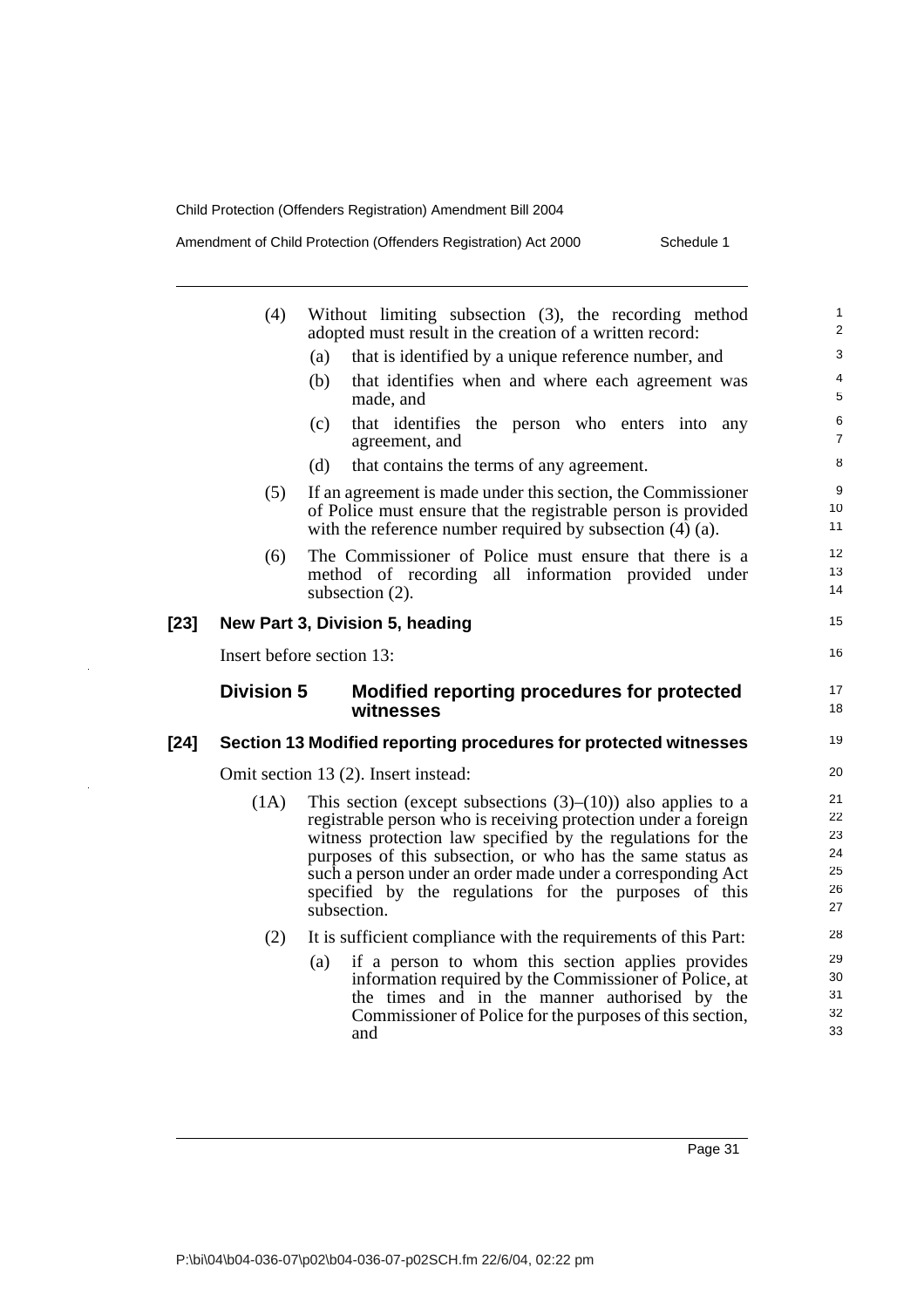|        |          | (b)                      | if the acknowledgment of the giving of the information<br>is given in a manner approved by the Commissioner of<br>Police, and                                                                                                   | 1<br>$\overline{\mathbf{c}}$<br>3 |
|--------|----------|--------------------------|---------------------------------------------------------------------------------------------------------------------------------------------------------------------------------------------------------------------------------|-----------------------------------|
|        |          | (c)                      | if copies of relevant documents, rather than original<br>documents, are provided.                                                                                                                                               | 4<br>5                            |
| $[25]$ |          |                          | Section 13 (5) and (10) (a)                                                                                                                                                                                                     | 6                                 |
|        |          |                          | Omit "28 days" wherever occurring. Insert instead "14 days".                                                                                                                                                                    | 7                                 |
| $[26]$ |          | Section 13 (9A)          |                                                                                                                                                                                                                                 | 8                                 |
|        |          |                          | Insert after section $13(9)$ :                                                                                                                                                                                                  | 9                                 |
|        |          | (9A)                     | An order declaring that this section applies to a registrable<br>person takes effect immediately.                                                                                                                               | 10<br>11                          |
| $[27]$ |          | <b>Section 13 (10)</b>   |                                                                                                                                                                                                                                 | 12                                |
|        |          |                          | Omit "under this section".                                                                                                                                                                                                      | 13                                |
|        | person". |                          | Insert instead "declaring that this section does not apply to a registrable                                                                                                                                                     | 14<br>15                          |
| $[28]$ |          | <b>Section 13 (11)</b>   |                                                                                                                                                                                                                                 | 16                                |
|        |          | Omit the subsection.     |                                                                                                                                                                                                                                 | 17                                |
| [29]   |          | <b>Section 13A</b>       |                                                                                                                                                                                                                                 | 18                                |
|        |          | Insert after section 13: |                                                                                                                                                                                                                                 | 19                                |
|        | 13A      |                          | Modification of ongoing reporting obligations                                                                                                                                                                                   | 20                                |
|        |          |                          | Sections $9$ (1), 11A–11D and 18A apply with respect to a<br>person to whom section 13 applies as if any reference in them<br>to New South Wales were a reference to the jurisdiction in<br>which the person generally resides. | 21<br>22<br>23<br>24              |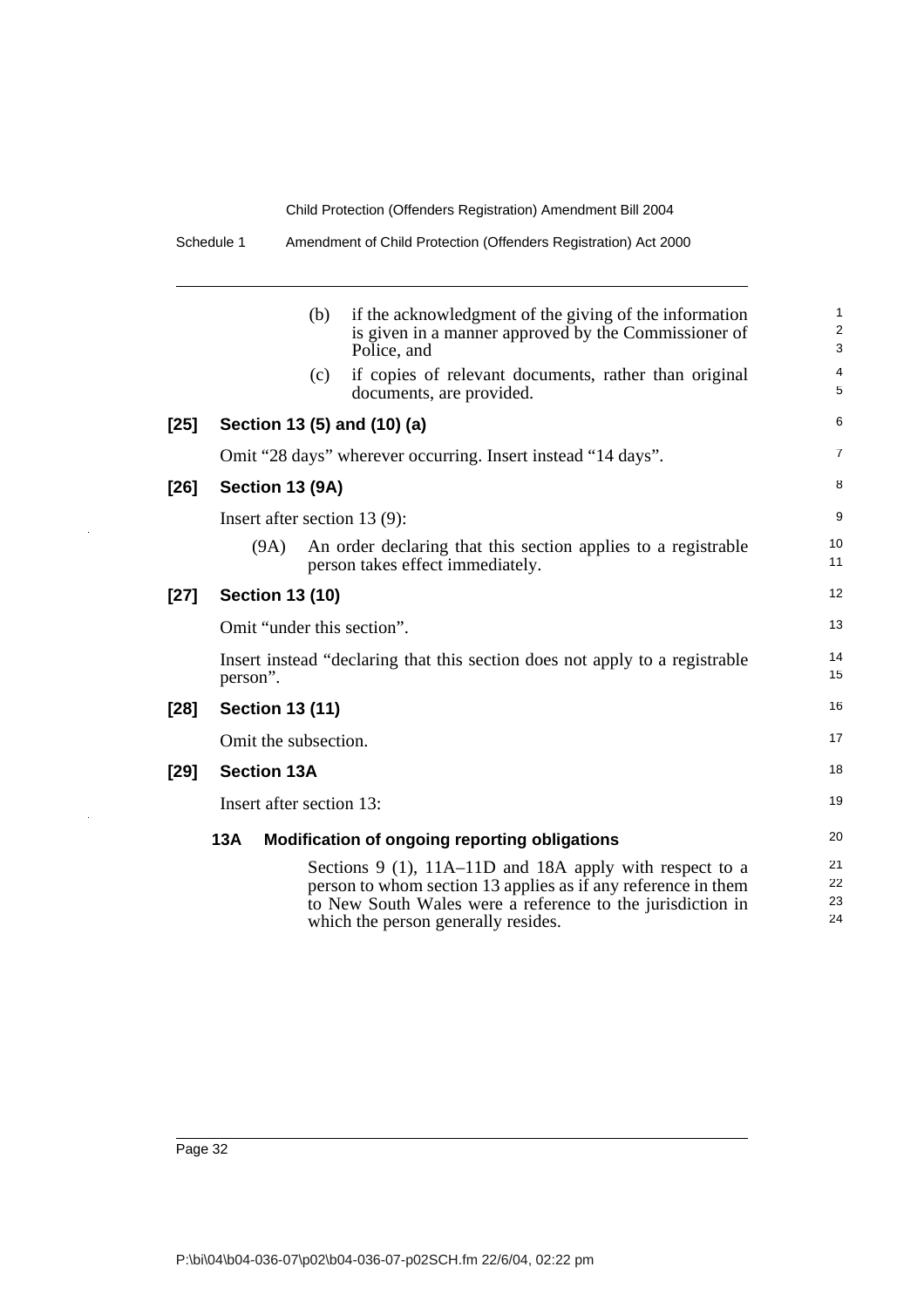Amendment of Child Protection (Offenders Registration) Act 2000 Schedule 1

| $[30]$ | <b>New Part 3, Division 6</b> |                   |     |             |                                                                                                                                                                             |                      |  |
|--------|-------------------------------|-------------------|-----|-------------|-----------------------------------------------------------------------------------------------------------------------------------------------------------------------------|----------------------|--|
|        |                               |                   |     |             | Omit section 14. Insert instead:                                                                                                                                            | 2                    |  |
|        |                               | <b>Division 6</b> |     |             | <b>Reporting period</b>                                                                                                                                                     | 3                    |  |
|        | 14                            |                   |     |             | When reporting obligations begin                                                                                                                                            | 4                    |  |
|        |                               |                   |     |             | For the purposes of this Act, a registrable person's reporting<br>obligations in respect of a registrable offence begin:                                                    | 5<br>6               |  |
|        |                               |                   | (a) |             | when the person is sentenced for the offence, or                                                                                                                            | 7                    |  |
|        |                               |                   | (b) |             | when the person ceases to be in government custody in<br>relation to the offence,                                                                                           | 8<br>9               |  |
|        |                               |                   |     |             | whichever is the later.                                                                                                                                                     | 10                   |  |
|        | 14A                           |                   |     |             | Length of reporting period                                                                                                                                                  | 11                   |  |
|        |                               | (1)               |     |             | A registrable person must continue to comply with the<br>reporting obligations imposed by this Part for:                                                                    | 12<br>13             |  |
|        |                               |                   | (a) |             | 8 years, if the person has only ever been found guilty of<br>a single Class 2 offence, or                                                                                   | 14<br>15             |  |
|        |                               |                   | (b) |             | 15 years, if the person:                                                                                                                                                    | 16                   |  |
|        |                               |                   |     | (i)         | has only ever been found guilty of a single Class<br>1 offence, or                                                                                                          | 17<br>18             |  |
|        |                               |                   |     | (ii)        | has ever been found guilty of more than a single<br>registrable offence but is not covered by<br>paragraph (c), or                                                          | 19<br>20<br>21       |  |
|        |                               |                   | (c) |             | the remainder of the person's life, if the person is a<br>registrable person in respect of:                                                                                 | 22<br>23             |  |
|        |                               |                   |     | (i)         | a Class 1 offence and the person subsequently<br>commits and is found guilty of another<br>registrable offence, or                                                          | 24<br>25<br>26       |  |
|        |                               |                   |     | (ii)        | a Class 2 offence and the person subsequently<br>commits and is found guilty of a Class 1 offence,<br>or                                                                    | 27<br>28<br>29       |  |
|        |                               |                   |     | (iii)       | a Class 2 offence and the person subsequently<br>commits and is found guilty of another Class 2<br>offence and has ever been found guilty of 3 or<br>more Class 2 offences. | 30<br>31<br>32<br>33 |  |
|        |                               |                   |     | Division 7. | Note. A life-long reporting obligation may be suspended under                                                                                                               | 34<br>35             |  |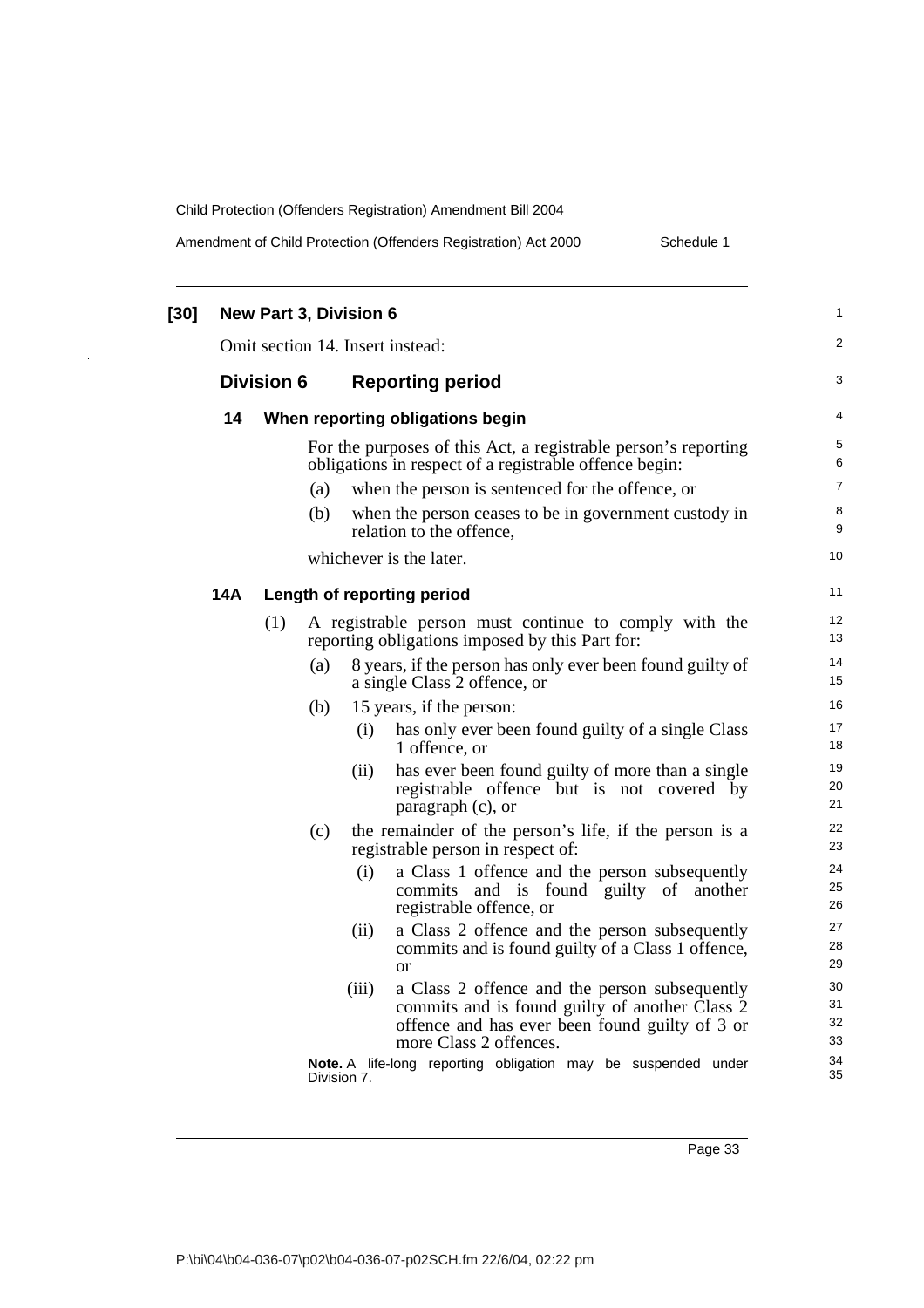| Schedule 1 |  | Amendment of Child Protection (Offenders Registration) Act 2000 |
|------------|--|-----------------------------------------------------------------|
|------------|--|-----------------------------------------------------------------|

|            | (2) | Subsection (1) (c) does not apply if the registrable person was<br>not given notice of the person's reporting obligations under<br>this Act or a corresponding Act before the person committed<br>the subsequent offence.       | $\mathbf{1}$<br>2<br>$\ensuremath{\mathsf{3}}$<br>$\overline{4}$ |
|------------|-----|---------------------------------------------------------------------------------------------------------------------------------------------------------------------------------------------------------------------------------|------------------------------------------------------------------|
|            | (3) | A reference in subsection (1) to an offence extends to an<br>offence committed before the commencement of that<br>subsection.                                                                                                   | $\sqrt{5}$<br>6<br>$\overline{7}$                                |
|            | (4) | For the purposes of this section:                                                                                                                                                                                               | $\,8\,$                                                          |
|            |     | 2 or more offences arising from the same incident are to<br>(a)<br>be treated as a single offence, and                                                                                                                          | 9<br>10                                                          |
|            |     | 2 or more offences arising from the same incident are to<br>(b)<br>be treated as a single Class 1 offence if at least one of<br>those offences is a Class 1 offence.                                                            | 11<br>12<br>13                                                   |
| 14B        |     | Reduced period applies for young registrable persons                                                                                                                                                                            | 14                                                               |
|            | (1) | The reporting periods specified in section 14A do not apply to<br>a person who was a child at the time at which the person<br>committed each registrable offence.                                                               | 15<br>16<br>17                                                   |
|            | (2) | Instead, a reporting period that is half the reporting period that<br>would otherwise apply to the person under section 14A (or<br>seven and a half years in the case of a reporting period for life)<br>applies to the person. | 18<br>19<br>20<br>21                                             |
| <b>14C</b> |     | Extended reporting period if registrable person still on parole                                                                                                                                                                 | 22                                                               |
|            | (1) | This section applies if:                                                                                                                                                                                                        | 23                                                               |
|            |     | a registrable person is on parole, or is an existing<br>(a)<br>licensee, in respect of a registrable offence, and                                                                                                               | 24<br>25                                                         |
|            |     | the reporting period in respect of the offence will end<br>(b)<br>before the expiry of the sentence of imprisonment to<br>which the parole or licence relates.                                                                  | 26<br>27<br>28                                                   |
|            | (2) | Despite anything to the contrary in this Division, the reporting<br>period is extended until the expiry of the term of<br>imprisonment to which the parole or existing licence relates.                                         | 29<br>30<br>31                                                   |
|            |     |                                                                                                                                                                                                                                 |                                                                  |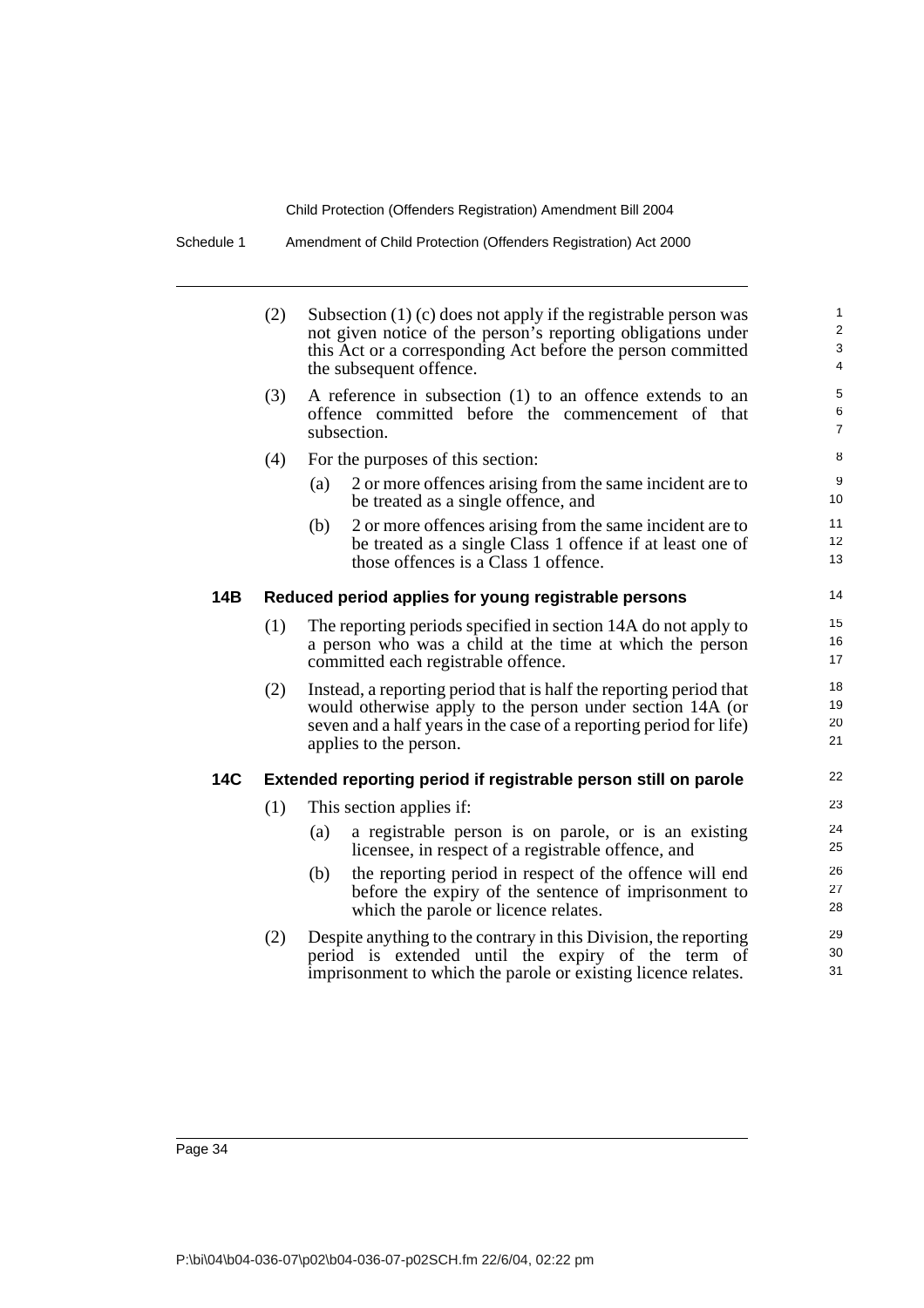Amendment of Child Protection (Offenders Registration) Act 2000 Schedule 1

|        | <b>14D</b> |                   |                    | Reporting period for corresponding registrable persons                                                                                                                                                                                                                                                                                                 | 1                                         |
|--------|------------|-------------------|--------------------|--------------------------------------------------------------------------------------------------------------------------------------------------------------------------------------------------------------------------------------------------------------------------------------------------------------------------------------------------------|-------------------------------------------|
|        |            | (1)               |                    | Despite anything in this Part, a corresponding registrable<br>person must continue to comply with the reporting<br>obligations imposed by this Part for the corresponding foreign<br>reporting period referred to in section 3C (b).                                                                                                                   | $\overline{\mathbf{c}}$<br>3<br>4<br>5    |
|        |            | (2)               |                    | For the purposes of this section, if a corresponding registrable<br>person is a corresponding registrable person under the laws of<br>more than one jurisdiction, the corresponding foreign<br>reporting period is the longest period for which the person<br>would be required to report to the corresponding registrar of a<br>foreign jurisdiction. | 6<br>$\overline{7}$<br>8<br>9<br>10<br>11 |
| $[31]$ |            |                   |                    | New Part 3, Division 7, heading                                                                                                                                                                                                                                                                                                                        | 12                                        |
|        |            |                   |                    | Insert before section 15:                                                                                                                                                                                                                                                                                                                              | 13                                        |
|        |            | <b>Division 7</b> |                    | <b>Suspension and extension of reporting</b><br>obligations                                                                                                                                                                                                                                                                                            | 14<br>15                                  |
| $[32]$ |            |                   |                    | Section 15 Suspension and extension of reporting obligations                                                                                                                                                                                                                                                                                           | 16                                        |
|        |            |                   |                    | Insert "government" before "custody" in section 15 (1) (a).                                                                                                                                                                                                                                                                                            | 17                                        |
| $[33]$ |            |                   | Section 15 (1) (b) |                                                                                                                                                                                                                                                                                                                                                        | 18                                        |
|        |            |                   |                    | Omit the paragraph. Insert instead:                                                                                                                                                                                                                                                                                                                    | 19                                        |
|        |            |                   | (b)                | the person is outside New South Wales unless the<br>person is a person to whom Division 5 applies or the<br>obligation is under section 11B, or                                                                                                                                                                                                        | 20<br>21<br>22                            |
| $[34]$ |            |                   | Section 15 (1) (c) |                                                                                                                                                                                                                                                                                                                                                        | 23                                        |
|        |            | "section 16".     |                    | Insert "(or an equivalent order in a foreign jurisdiction)" after                                                                                                                                                                                                                                                                                      | 24<br>25                                  |
| $[35]$ |            |                   | Sections 16-16B    |                                                                                                                                                                                                                                                                                                                                                        | 26                                        |
|        |            |                   |                    | Omit section 16. Insert instead:                                                                                                                                                                                                                                                                                                                       | 27                                        |
|        | 16         |                   | obligations        | ADT may exempt persons from compliance with reporting                                                                                                                                                                                                                                                                                                  | 28<br>29                                  |
|        |            | (1)               |                    | This section applies to a registrable person who is required to<br>continue to comply with the reporting obligations imposed by<br>this Part for the remainder of his or her life.                                                                                                                                                                     | 30<br>31<br>32                            |
|        |            |                   |                    |                                                                                                                                                                                                                                                                                                                                                        |                                           |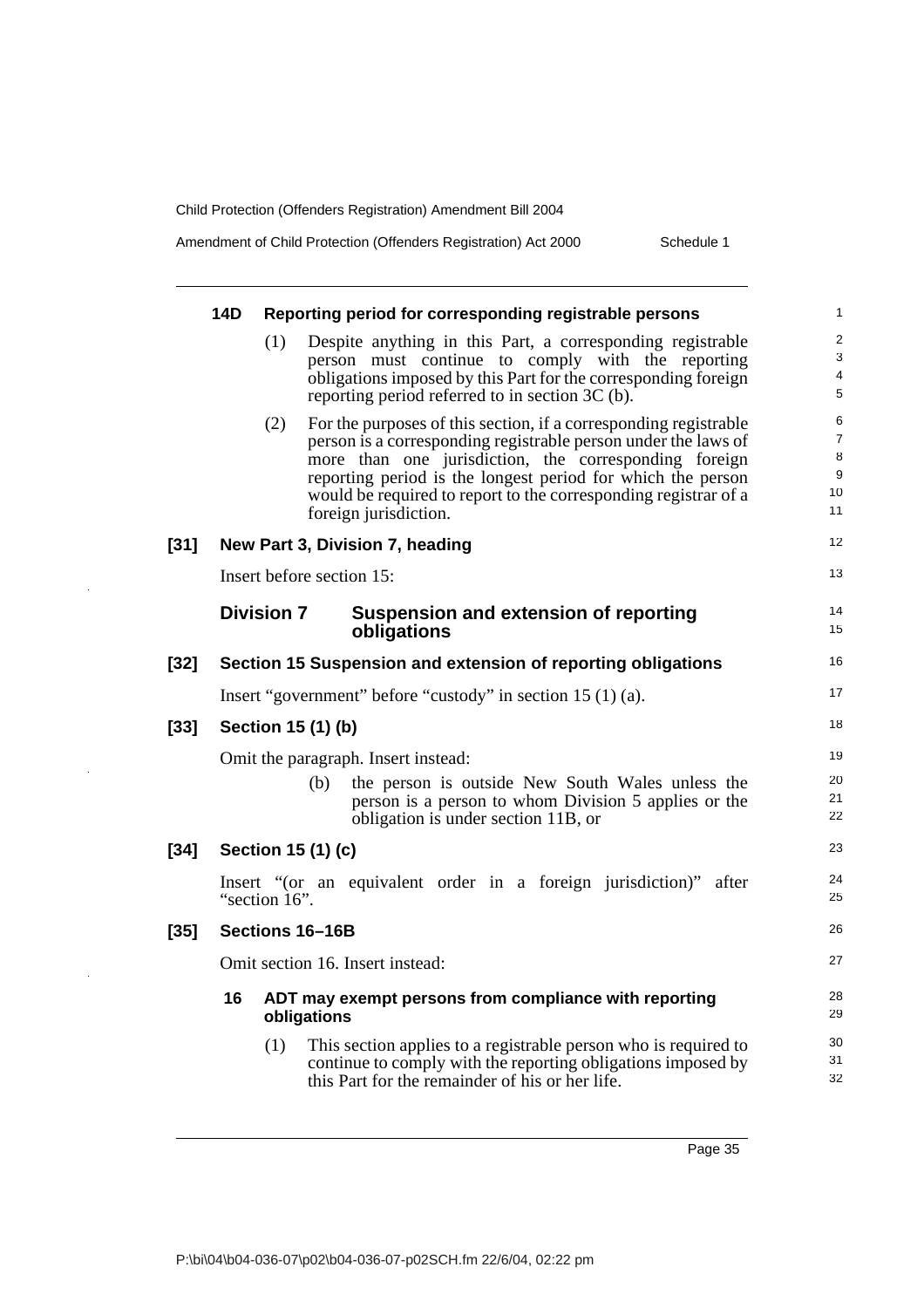Schedule 1 Amendment of Child Protection (Offenders Registration) Act 2000

 $(2)$ 

| (2) | If: |                                                                                                                                                                                                                                                                                                                    | 1                          |
|-----|-----|--------------------------------------------------------------------------------------------------------------------------------------------------------------------------------------------------------------------------------------------------------------------------------------------------------------------|----------------------------|
|     | (a) | a period of 15 years has passed (ignoring any period<br>during which the registrable person was in government<br>custody) since the person was last sentenced or released<br>from government custody in respect of a registrable<br>offence or a corresponding registrable offence,<br>whichever is the later, and | 2<br>3<br>4<br>5<br>6<br>7 |
|     | (b) | the person did not become the subject of a life-long<br>reporting period under a corresponding Act while in a<br>foreign jurisdiction before becoming the subject of such<br>a period in New South Wales, and                                                                                                      | 8<br>9<br>10<br>11         |
|     | (c) | the person is not subject to parole or licence in respect<br>of a registrable offence (whether in New South Wales<br>or a foreign jurisdiction),                                                                                                                                                                   | 12<br>13<br>14             |
|     |     | the person may apply to the Administrative Decisions<br>Tribunal for an order suspending the person's reporting<br>obligations.                                                                                                                                                                                    | 15<br>16<br>17             |
| (3) |     | On the application of an eligible registrable person, the<br>Administrative Decisions Tribunal may make an order<br>suspending the registrable person's reporting obligations.                                                                                                                                     | 18<br>19<br>20             |
| (4) |     | The Administrative Decisions Tribunal is not to make an<br>order under this section unless it considers that the person the<br>subject of the proposed order does not pose a risk to the safety<br>of children.                                                                                                    | 21<br>22<br>23<br>24       |
| (5) |     | In deciding whether to make an order under this section, the<br>Administrative Decisions Tribunal is to take the following<br>matters into account:                                                                                                                                                                | 25<br>26<br>27             |
|     | (a) | the seriousness of the registrable person's registrable<br>offences and corresponding registrable offences,                                                                                                                                                                                                        | 28<br>29                   |
|     | (b) | the period of time since those offences were committed,                                                                                                                                                                                                                                                            | 30                         |
|     | (c) | the age of the registrable person, the age of the victims<br>of those offences and the difference in age between the<br>registrable person and the victims of those offences, as<br>at the time those offences were committed,                                                                                     | 31<br>32<br>33<br>34       |
|     | (d) | the registrable person's present age,                                                                                                                                                                                                                                                                              | 35                         |
|     | (e) | the registrable person's total criminal record,                                                                                                                                                                                                                                                                    | 36                         |
|     | (f) | any other matter the Tribunal considers appropriate.                                                                                                                                                                                                                                                               | 37                         |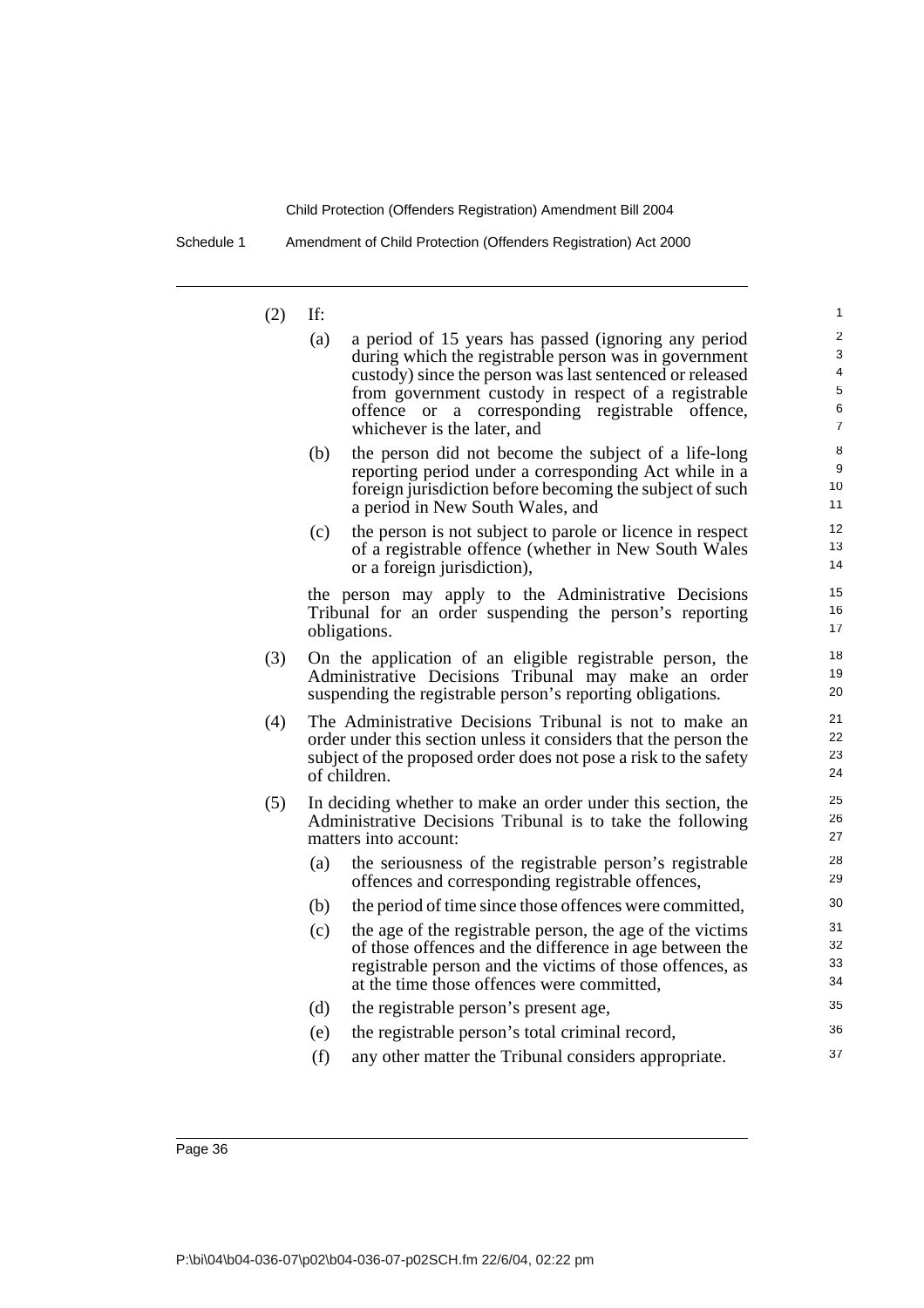Amendment of Child Protection (Offenders Registration) Act 2000 Schedule 1

|     | (6)  | The Commission for Children and Young People is to be a<br>party to any proceedings for an order under this section. The<br>Commission may make submissions in opposition to, or in<br>support of, the making of the order.                                                                                              | 1<br>2<br>3<br>$\overline{4}$    |
|-----|------|--------------------------------------------------------------------------------------------------------------------------------------------------------------------------------------------------------------------------------------------------------------------------------------------------------------------------|----------------------------------|
|     | (7)  | As soon as practicable after receiving an application under<br>this section, the Administrative Decisions Tribunal must<br>notify the Commissioner for the Commission for Children<br>and Young People of the application.                                                                                               | 5<br>6<br>$\overline{7}$<br>8    |
|     | (8)  | The Administrative Decisions Tribunal must notify the<br>Commissioner of Police of the terms of any order made under<br>this section.                                                                                                                                                                                    | 9<br>10<br>11                    |
|     | (9)  | The Administrative Decisions Tribunal may not award costs<br>in respect of proceedings under this section.                                                                                                                                                                                                               | 12<br>13                         |
|     | (10) | A party to proceedings under this section may appeal to the<br>Supreme Court, on a question of law, from any decision of the<br>Administrative Decisions Tribunal in the proceedings.                                                                                                                                    | 14<br>15<br>16                   |
|     | (11) | An applicant in respect of whom the Administrative<br>Decisions Tribunal refuses to make an order under this<br>section is not entitled to make a further application to the<br>Tribunal until 5 years have elapsed from the date of the<br>refusal, unless the Tribunal otherwise orders at the time of the<br>refusal. | 17<br>18<br>19<br>20<br>21<br>22 |
| 16A |      | <b>Cessation of order</b>                                                                                                                                                                                                                                                                                                | 23                               |
|     | (1)  | An order made under section 16 ceases to have effect if, at any<br>time after the making of the order, the registrable person:                                                                                                                                                                                           | 24<br>25                         |
|     |      | (a)<br>is made subject to a child protection registration order<br>or any other order prescribed by the regulations for the<br>purposes of this section, or                                                                                                                                                              | 26<br>27<br>28                   |
|     |      | is found guilty of a registrable offence, or<br>(b)                                                                                                                                                                                                                                                                      | 29                               |
|     |      | (c)<br>becomes a corresponding registrable person who must<br>under section 14D continue to comply with the<br>reporting obligations imposed by this Part for any<br>period.                                                                                                                                             | 30<br>31<br>32<br>33             |
|     | (2)  | An order that ceases to have effect in accordance with<br>subsection $(1)$ is revived if:                                                                                                                                                                                                                                | 34<br>35                         |
|     |      | (a)<br>the finding of guilt that caused the order to cease to<br>have effect is quashed or set aside by a court, or                                                                                                                                                                                                      | 36<br>37                         |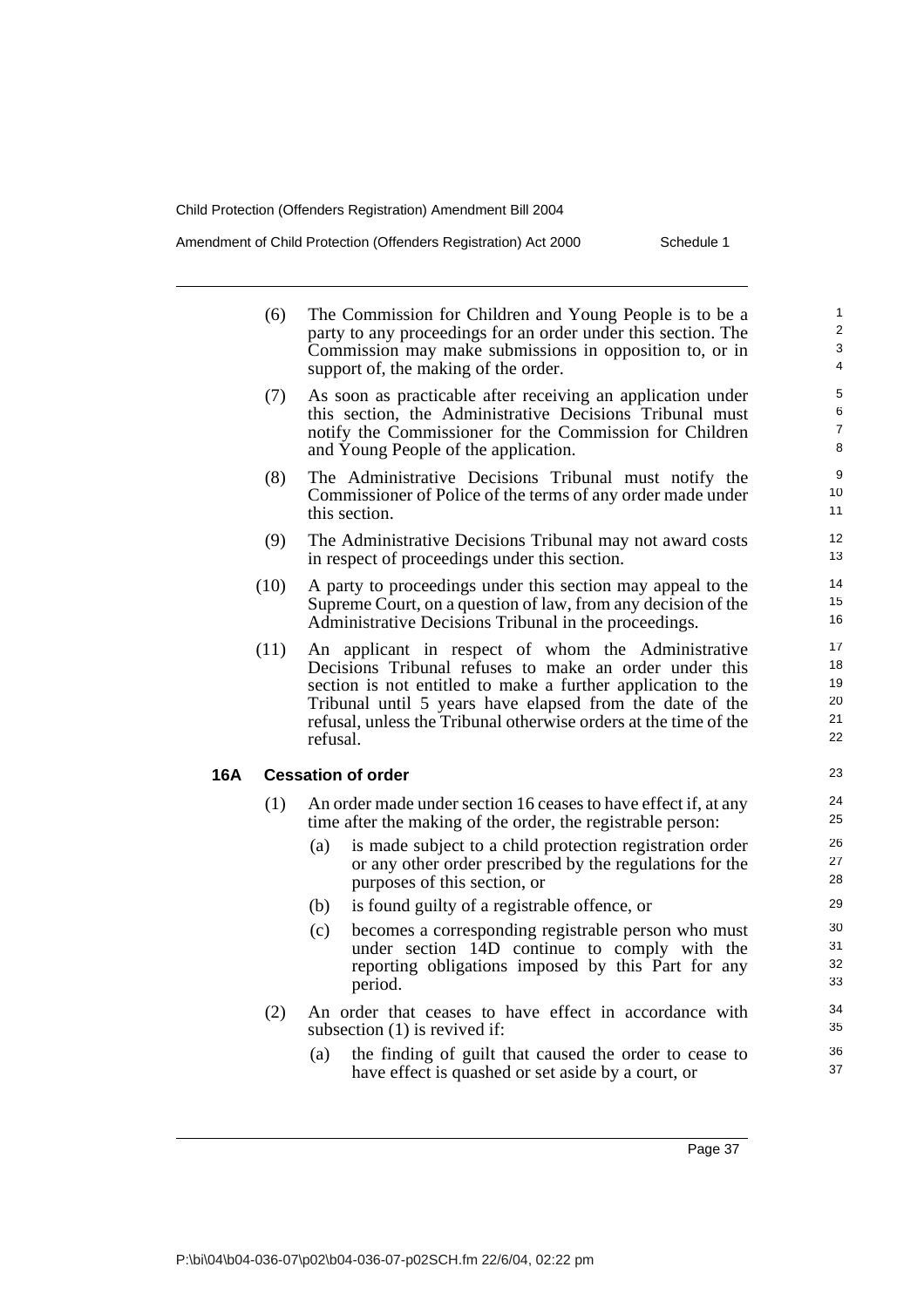Schedule 1 Amendment of Child Protection (Offenders Registration) Act 2000

|      |     |     | the order ceased to have effect in accordance with<br>(b)<br>subsection $(1)$ $(a)$ and the child protection registration<br>order or other order prescribed by the regulations is<br>quashed on appeal or the registrable person's finding of<br>guilt in respect of the offence that resulted in the<br>making of that order is quashed or set aside by a court.                                   | 1<br>$\overline{\mathbf{c}}$<br>3<br>$\overline{\mathbf{4}}$<br>5<br>6 |
|------|-----|-----|------------------------------------------------------------------------------------------------------------------------------------------------------------------------------------------------------------------------------------------------------------------------------------------------------------------------------------------------------------------------------------------------------|------------------------------------------------------------------------|
|      |     | (3) | For the purposes of this section, it is irrelevant whether or not<br>a person may lodge, or has lodged, an appeal in respect of a<br>finding of guilt or child protection registration order or other<br>prescribed order referred to in this section.                                                                                                                                               | $\overline{7}$<br>8<br>9<br>10                                         |
|      | 16B |     | <b>Application for new order</b>                                                                                                                                                                                                                                                                                                                                                                     | 11                                                                     |
|      |     | (1) | If an order ceases to have effect in accordance with section<br>16A, the registrable person may apply under section 16 for a<br>new order.                                                                                                                                                                                                                                                           | 12<br>13<br>14                                                         |
|      |     | (2) | Section 16 (11) does not apply with respect to an application<br>referred to in subsection (1).                                                                                                                                                                                                                                                                                                      | 15<br>16                                                               |
|      |     | (3) | If an order ceases to have effect in accordance with<br>section 16A $(1)$ (b) or $(c)$ , on an application for a new order,<br>section 16 $(2)$ (a) applies as if the period referred to were a<br>period of 15 years (ignoring any period during which the<br>person was in government custody) since the person last<br>committed a registrable offence or a corresponding<br>registrable offence. | 17<br>18<br>19<br>20<br>21<br>22<br>23                                 |
| [36] |     |     | <b>Existing Part 2, Division 3</b>                                                                                                                                                                                                                                                                                                                                                                   | 24                                                                     |
|      |     |     | Renumber as Division 8.                                                                                                                                                                                                                                                                                                                                                                              | 25                                                                     |
| [37] |     |     | Section 17 Offence of failing to comply with reporting obligations                                                                                                                                                                                                                                                                                                                                   | 26                                                                     |
|      |     |     | Insert after section $17(2)$ (b):                                                                                                                                                                                                                                                                                                                                                                    | 27                                                                     |
|      |     |     | (b1)<br>whether the form of the notification given to the person<br>as to the person's obligations was adequate to inform<br>the person of those obligations, having regard to the<br>person's circumstances,                                                                                                                                                                                        | 28<br>29<br>30<br>31                                                   |
|      |     |     |                                                                                                                                                                                                                                                                                                                                                                                                      |                                                                        |

l.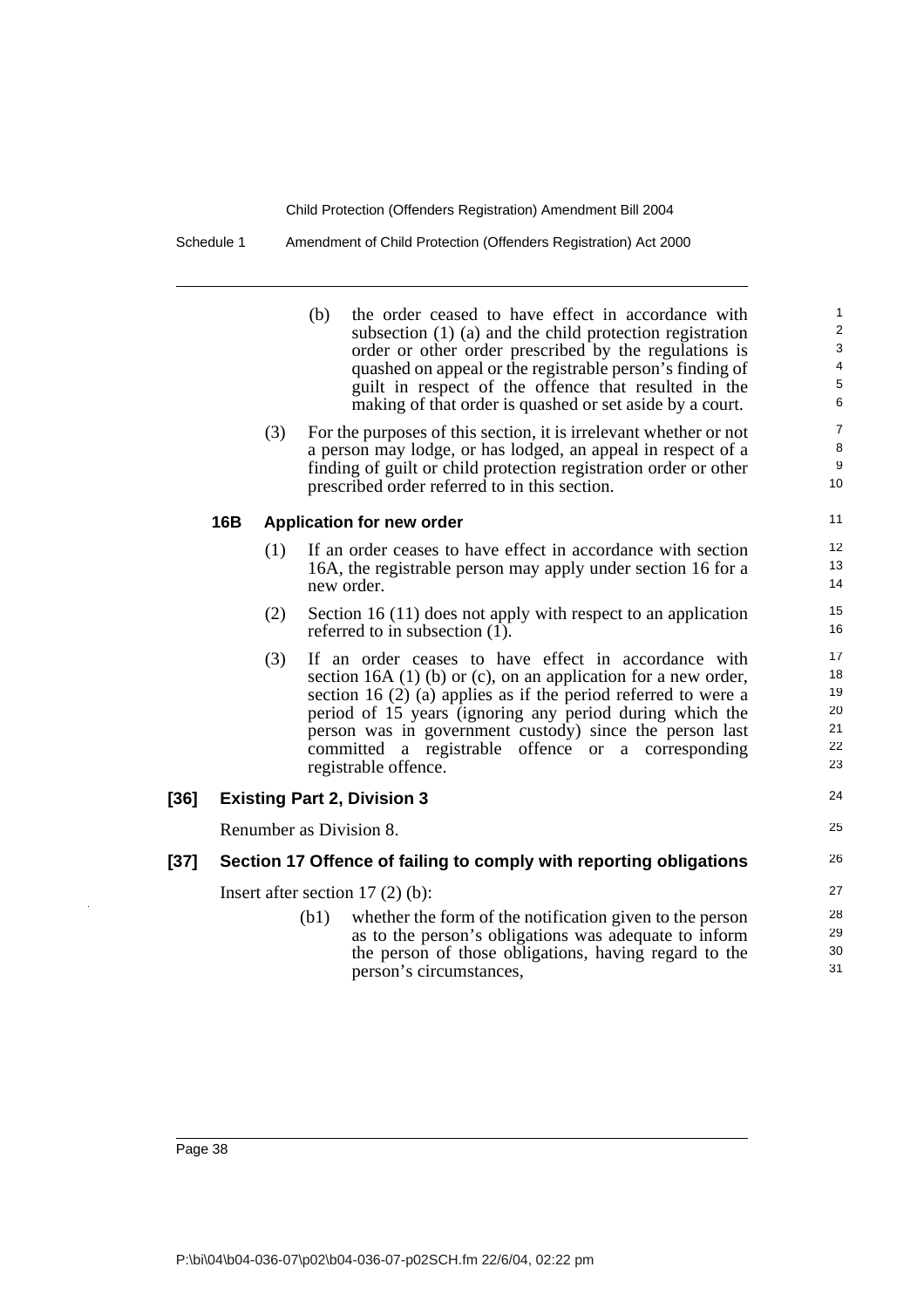Amendment of Child Protection (Offenders Registration) Act 2000 Schedule 1

| $[38]$                                                |                                                              | <b>Section 18A</b> |     |                                                                                                                                                                                                                                        | 1                    |  |
|-------------------------------------------------------|--------------------------------------------------------------|--------------------|-----|----------------------------------------------------------------------------------------------------------------------------------------------------------------------------------------------------------------------------------------|----------------------|--|
|                                                       | Insert after section 18:                                     |                    |     |                                                                                                                                                                                                                                        |                      |  |
|                                                       | 18A                                                          | Wales              |     | Bar to prosecution for failing to report leaving New South                                                                                                                                                                             | 3<br>4               |  |
|                                                       |                                                              | (1)                |     | This section applies if a registrable person leaves New South<br>Wales and is found guilty of failing to report his or her<br>presence in a foreign jurisdiction as required by a<br>corresponding Act.                                | 5<br>6<br>7<br>8     |  |
|                                                       |                                                              | (2)                |     | The registrable person is not to be prosecuted for a failure to<br>comply with section 17 in respect of the travel out of New<br>South Wales.                                                                                          | 9<br>10<br>11        |  |
| $[39]$                                                |                                                              |                    |     | <b>New Part 3, Division 9</b>                                                                                                                                                                                                          | 12                   |  |
|                                                       | Omit existing Division 4 of existing Part 2. Insert instead: |                    |     | 13                                                                                                                                                                                                                                     |                      |  |
| <b>Division 9</b><br><b>Child Protection Register</b> |                                                              |                    |     |                                                                                                                                                                                                                                        | 14                   |  |
|                                                       | 19                                                           |                    |     | <b>Child Protection Register</b>                                                                                                                                                                                                       | 15                   |  |
|                                                       |                                                              | (1)                |     | The Commissioner of Police is to establish and maintain a<br>Child Protection Register or arrange with another person or<br>body for the establishment and maintenance of a Child<br>Protection Register on the Commissioner's behalf. | 16<br>17<br>18<br>19 |  |
|                                                       |                                                              | (2)                |     | The Register is to contain the following information in respect<br>of each registrable person (to the extent that it is known by the<br>Commissioner of Police):                                                                       | 20<br>21<br>22       |  |
|                                                       |                                                              |                    | (a) | the person's name and other identifying particulars,                                                                                                                                                                                   | 23                   |  |
|                                                       |                                                              |                    | (b) | details of each Class 1 or Class 2 offence of which the<br>person has been found guilty or with which the person<br>has been charged,                                                                                                  | 24<br>25<br>26       |  |
|                                                       |                                                              |                    | (c) | details of each offence of which the person has been<br>found guilty that resulted in the making of a child<br>protection registration order,                                                                                          | 27<br>28<br>29       |  |
|                                                       |                                                              |                    | (d) | the date on which the person was sentenced for any<br>registrable offence,                                                                                                                                                             | 30<br>31             |  |
|                                                       |                                                              |                    | (e) | the date on which the person ceased to be in<br>government custody in respect of a registrable offence,<br>or entered or ceased to be in government custody in                                                                         | 32<br>33<br>34       |  |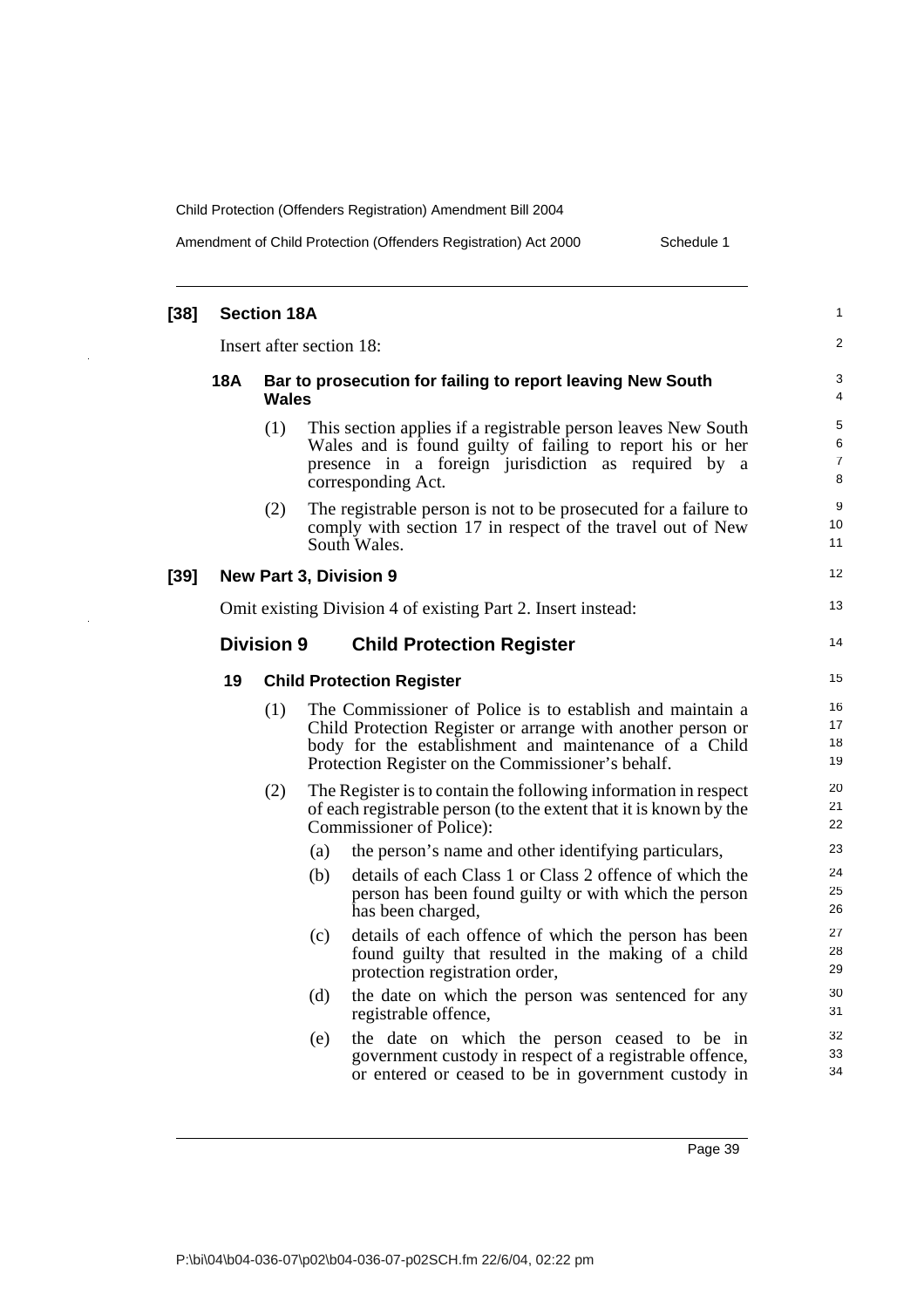respect of any offence during the person's reporting period,

- (f) whether the person is a child or has any special need or disability,
- (g) any information provided to the Commissioner in respect of the person under this Part,
- (h) any information the Commissioner considers appropriate for inclusion in the Register,
- (i) any other information prescribed by the regulations.

#### **19A Restriction on who may access personal information on protected witnesses**

The Commissioner of Police must ensure that any information in the Register about a person to whom Division 5 applies, whose identity is apparent or can reasonably be ascertained from that information, cannot be accessed other than by a person authorised by the officer responsible for the day to day operation of the witness protection program.

**Note.** Division 5 applies to certain people who are, or were, in witness protection programs.

### **19B Registrable person's rights in relation to Child Protection Register**

- (1) If asked to do so by a registrable person, the Commissioner of Police must provide the person with a copy of all the reportable information that is held in the Register in relation to the person.
- (2) The Commissioner of Police must comply with subsection (1) as soon as practicable after being asked to do so.
- (3) A registrable person may ask the Commissioner of Police to amend any reportable information held on the Register in relation to the person that is incorrect.
- (4) The Commissioner of Police must comply with such a request on being satisfied that the information is incorrect.
- (5) In this section:

*reportable information* means any information supplied to the Commissioner of Police by, or on behalf of, the registrable person that the person is required to report to the Commissioner and that is still held in the Register.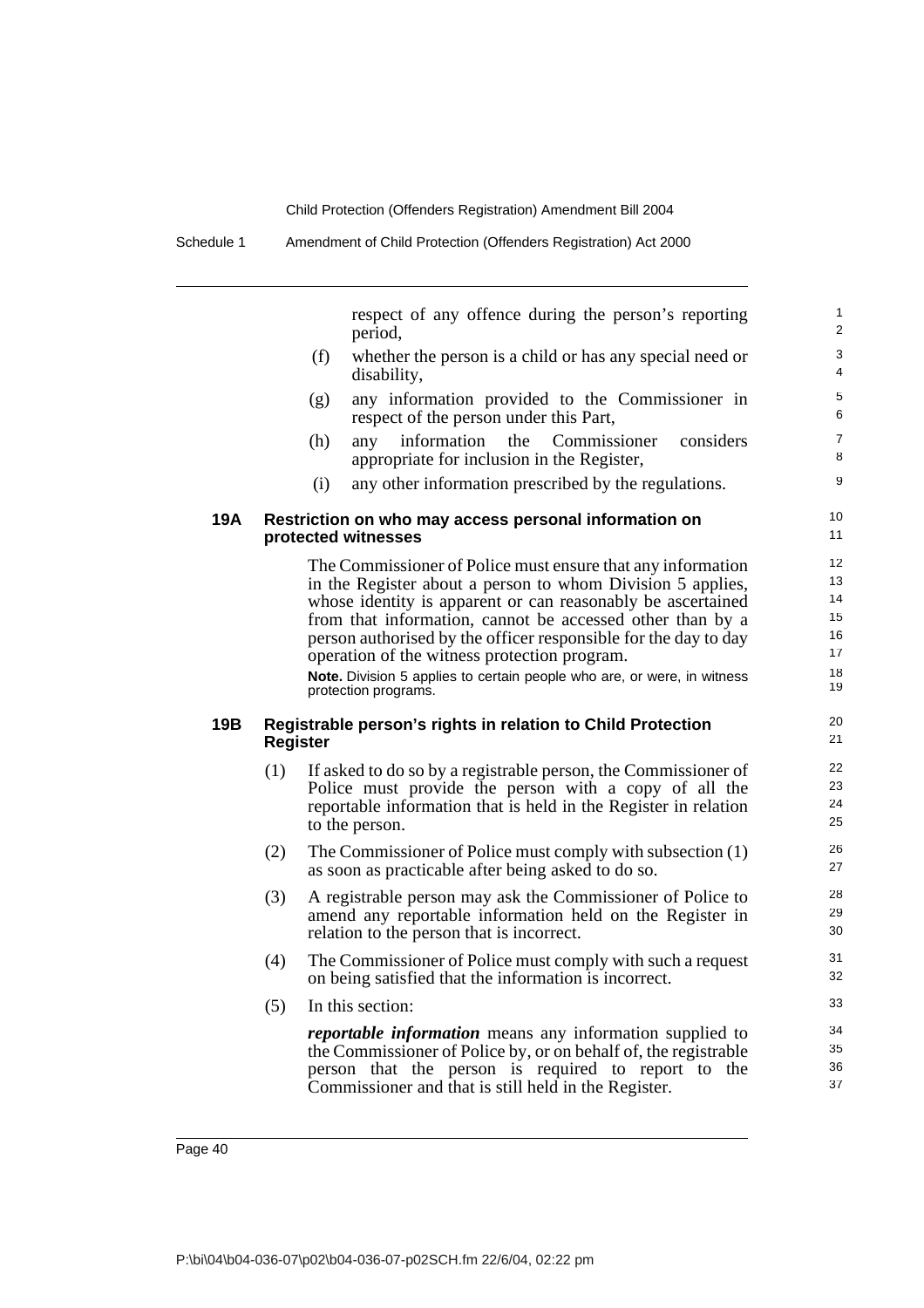Amendment of Child Protection (Offenders Registration) Act 2000 Schedule 1

| [40]                      | <b>Existing Part 3</b>                  |                                                                                                                                                                                                                                                                                                                                                                      |                               |  |  |
|---------------------------|-----------------------------------------|----------------------------------------------------------------------------------------------------------------------------------------------------------------------------------------------------------------------------------------------------------------------------------------------------------------------------------------------------------------------|-------------------------------|--|--|
|                           | Renumber as Part 4.                     |                                                                                                                                                                                                                                                                                                                                                                      |                               |  |  |
| [41]                      | <b>Section 21A Certificate evidence</b> |                                                                                                                                                                                                                                                                                                                                                                      |                               |  |  |
|                           |                                         | Omit "of Offenders" from section 21A (1).                                                                                                                                                                                                                                                                                                                            | 4                             |  |  |
| $[42]$                    |                                         | Section 21A (3)                                                                                                                                                                                                                                                                                                                                                      | 5                             |  |  |
|                           |                                         | Insert after section $21A(2)$ :                                                                                                                                                                                                                                                                                                                                      | 6                             |  |  |
|                           |                                         | (3)<br>For the purposes of this Act, a certificate that would be<br>evidence under a corresponding Act that at a specified time,<br>or during a specified period, a person was required to report<br>to a corresponding registrar under that Act is evidence, and in<br>the absence of evidence to the contrary is proof, of the facts<br>stated in the certificate. | 7<br>8<br>9<br>10<br>11<br>12 |  |  |
| $[43]$                    |                                         | Sections 21B-21D                                                                                                                                                                                                                                                                                                                                                     | 13                            |  |  |
| Insert after section 21A: |                                         |                                                                                                                                                                                                                                                                                                                                                                      |                               |  |  |
|                           | 21B                                     | Time limit for prosecutions waived                                                                                                                                                                                                                                                                                                                                   | 15                            |  |  |
|                           |                                         | Despite anything to the contrary in the Criminal Procedure<br>Act 1986, a proceeding for an offence under this Act may be<br>commenced at any time.                                                                                                                                                                                                                  | 16<br>17<br>18                |  |  |
|                           | 21C                                     | <b>Effect of spent convictions</b>                                                                                                                                                                                                                                                                                                                                   | 19                            |  |  |
|                           |                                         | (1)<br>The fact that an offence in respect of which a registrable<br>person has been found guilty becomes spent does not affect:<br>(a)<br>the status of the offence as a registrable offence for the<br>purposes of this Act in respect of the person, or                                                                                                           | 20<br>21<br>22<br>23          |  |  |
|                           |                                         | (b)<br>any reporting obligations of the person.                                                                                                                                                                                                                                                                                                                      | 24                            |  |  |
|                           |                                         | (2)<br>For the purposes of this section, an offence becomes spent if,<br>under a law in any jurisdiction, the registrable person is<br>permitted not to disclose the fact that the person was<br>convicted or found guilty of the offence.                                                                                                                           | 25<br>26<br>27<br>28          |  |  |
|                           | 21D                                     | Disclosure of information concerning registrable persons                                                                                                                                                                                                                                                                                                             | 29                            |  |  |
|                           |                                         | (1)<br>A government agency may disclose information concerning a<br>registrable person to the Commissioner of Police or a<br>supervising authority.                                                                                                                                                                                                                  | 30<br>31<br>32                |  |  |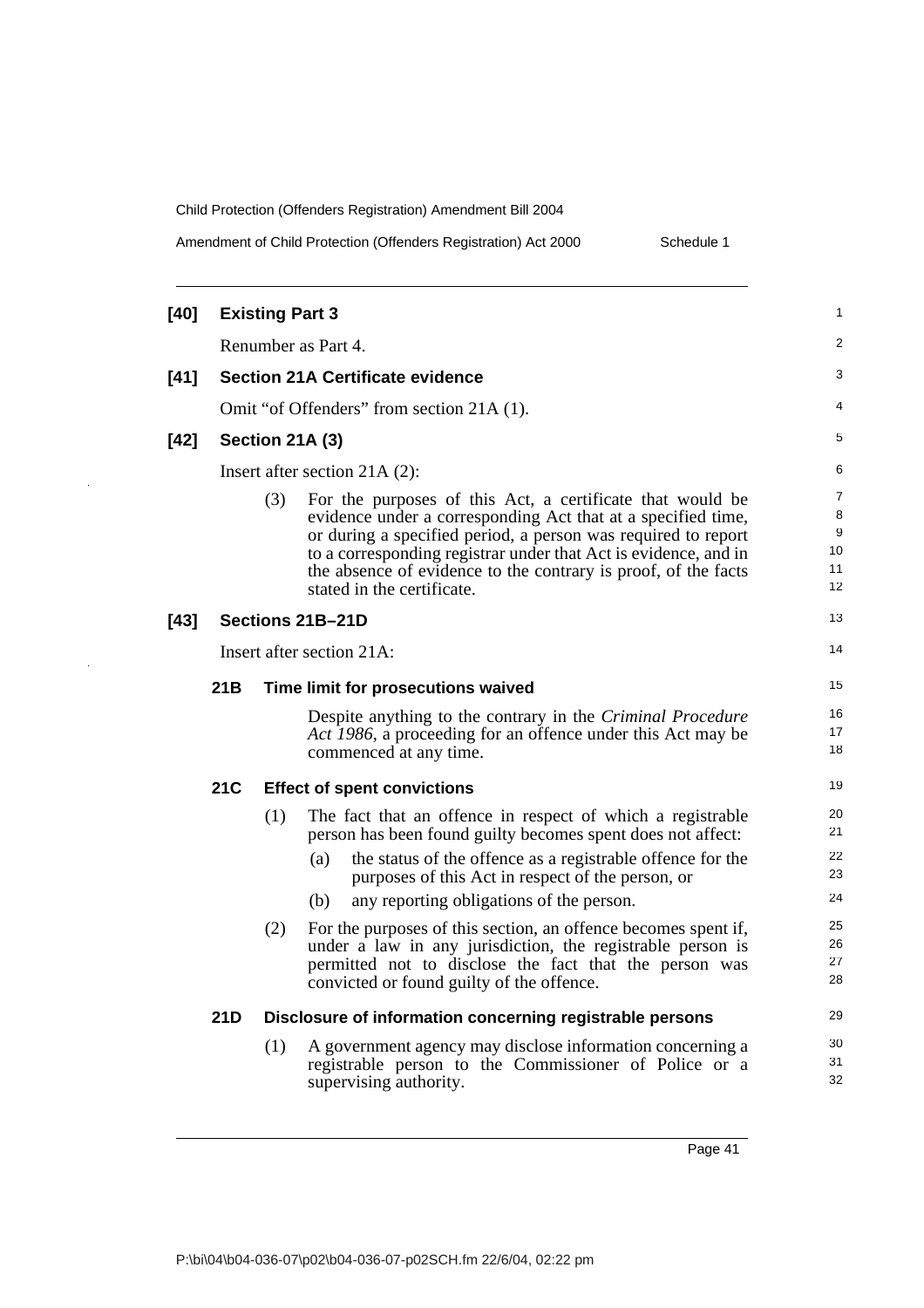Schedule 1 Amendment of Child Protection (Offenders Registration) Act 2000

|      | (2)                            |     |                | This section has effect despite any other law.                                                                                                                                                            | 1                    |  |
|------|--------------------------------|-----|----------------|-----------------------------------------------------------------------------------------------------------------------------------------------------------------------------------------------------------|----------------------|--|
| [44] | <b>Section 22 Regulations</b>  |     |                |                                                                                                                                                                                                           | 2                    |  |
|      | Insert after section $22$ (1): |     |                |                                                                                                                                                                                                           |                      |  |
|      | (1A)                           |     | the following: | In particular, regulations may be made for or with respect to                                                                                                                                             | 4<br>5               |  |
|      |                                | (a) |                | matters incidental to the making of reports under Part 3,<br>including:                                                                                                                                   | 6<br>7               |  |
|      |                                |     | (i)            | the manner and form in which a report must be<br>made, and                                                                                                                                                | 8<br>9               |  |
|      |                                |     | (ii)           | the nature of any verifying documentation or<br>evidence to be produced in support of any such<br>report,                                                                                                 | 10<br>11<br>12       |  |
|      |                                | (b) |                | the form of, or the information to be included in, any<br>notice or other document that is required by this Act to<br>be given to registrable persons,                                                    | 13<br>14<br>15       |  |
|      |                                | (c) |                | the manner in which a notice or other document may be<br>given under this Act,                                                                                                                            | 16<br>17             |  |
|      |                                | (d) | Register,      | the manner and form in which the Register is to be<br>established and maintained, including the manner and<br>form in which information is to be entered in the                                           | 18<br>19<br>20<br>21 |  |
|      |                                | (e) |                | requiring or permitting the Commissioner of Police to<br>remove specified information, or information of a<br>specified class, from the Register,                                                         | 22<br>23<br>24       |  |
|      |                                | (f) |                | the notification of reporting obligations to registrable<br>persons, including:                                                                                                                           | 25<br>26             |  |
|      |                                |     | (i)            | permitting the person notifying a registrable<br>person to ask the person to acknowledge being<br>given the notice, and                                                                                   | 27<br>28<br>29       |  |
|      |                                |     | (ii)           | making special provision for the notification of<br>registrable persons who are children or who have<br>disabilities or other special needs, and                                                          | 30<br>31<br>32       |  |
|      |                                |     | (iii)          | permitting or requiring a person or body to be<br>notified of a registrable person's status as a child<br>or person who has a special need or disability to<br>facilitate notification and reporting, and | 33<br>34<br>35<br>36 |  |
|      |                                |     | (iv)           | providing for the notification to be given to a<br>carer of, or a person nominated by, a registrable                                                                                                      | 37<br>38             |  |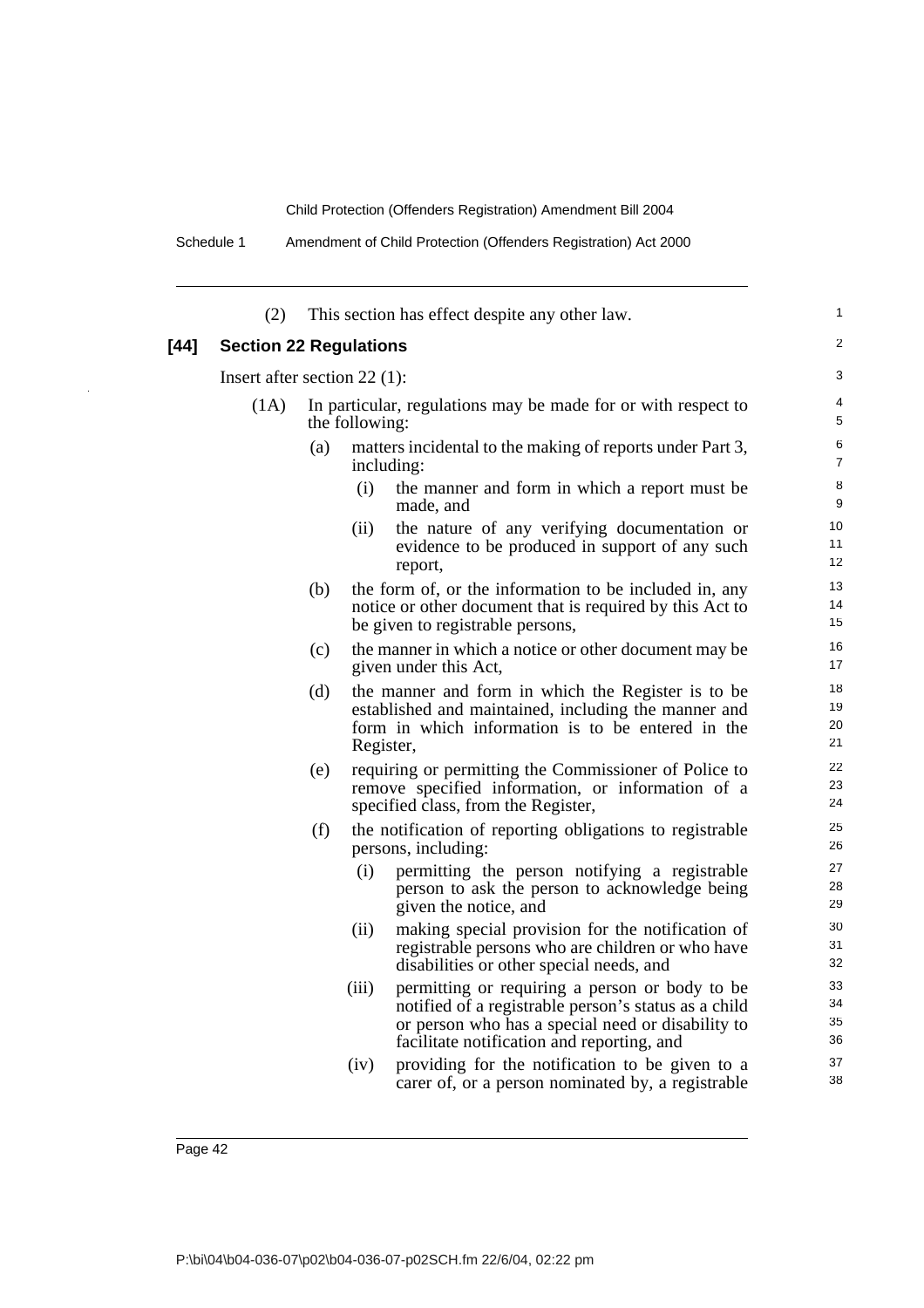person who may be unable to understand his or her reporting obligations or the consequences of failing to comply with those obligations, and (v) requiring that a registrable person be given additional information to that required by this Act, and (vi) requiring a person or body to provide specified information to registrable persons concerning their reporting obligations, and (vii) requiring a person or body to inform the Commissioner of Police: (A) that a registrable person has left the custody or control of the person or body, and (B) that the person or body has given specified information to a registrable person, and (C) that, in the opinion of the person or body, a registrable person does or does not have the legal capacity to understand specified information, and (viii) requiring a person or body to give to the Commissioner of Police any acknowledgment by a registrable person of the receipt of a notice or any other specified information that is held by the person or body, (g) requiring a person or body to create records for the purposes of this Act and to retain those records for a specified period or an unlimited period. **[45] Schedule 2, Savings, transitional and other provisions** Insert before clause 1: **Part 1 Preliminary [46] Schedule 2, clause 1 (1)** Insert at the end of the subclause: *Child Protection (Offenders Registration) Amendment Act 2004* 1  $\overline{2}$ 3 4 5 6 7 8 9 10 11 12 13 14 15 16 17 18 19 20 21 22 23 24 25 26 27 28 29 30 31 32 33 34 35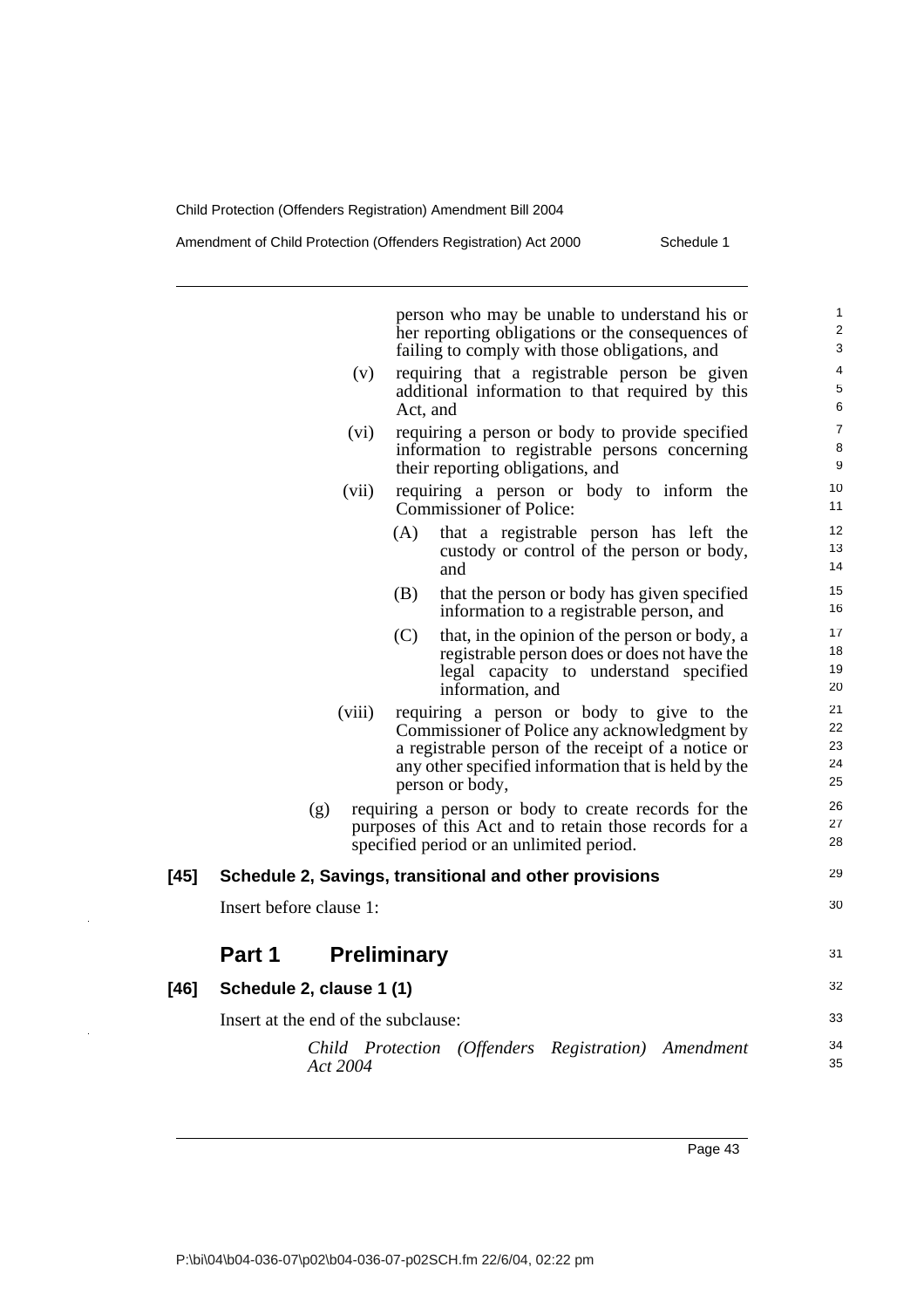|  | Schedule 1 | Amendment of Child Protection (Offenders Registration) Act 2000 |  |
|--|------------|-----------------------------------------------------------------|--|
|--|------------|-----------------------------------------------------------------|--|

| [47]   |                                                                         | Schedule 2, Part 2, heading                                                                                                                                                                                                                                                                                            | 1                          |  |
|--------|-------------------------------------------------------------------------|------------------------------------------------------------------------------------------------------------------------------------------------------------------------------------------------------------------------------------------------------------------------------------------------------------------------|----------------------------|--|
|        |                                                                         | Insert before clause 2:                                                                                                                                                                                                                                                                                                | 2                          |  |
|        | Part 2                                                                  | Provisions consequent on enactment of<br><b>Child Protection Legislation Amendment</b><br><b>Act 2002</b>                                                                                                                                                                                                              | 3<br>4<br>5                |  |
| $[48]$ | <b>Schedule 2</b>                                                       |                                                                                                                                                                                                                                                                                                                        | 6                          |  |
|        | Insert in appropriate order with appropriate Part and clause numbering: |                                                                                                                                                                                                                                                                                                                        |                            |  |
|        | <b>Part</b>                                                             | Provisions consequent on enactment of<br><b>Child Protection (Offenders</b><br><b>Registration) Amendment Act 2004</b>                                                                                                                                                                                                 | 8<br>9<br>10               |  |
|        |                                                                         | <b>Definitions</b>                                                                                                                                                                                                                                                                                                     | 11                         |  |
|        |                                                                         | In this Part:                                                                                                                                                                                                                                                                                                          | 12                         |  |
|        |                                                                         | <i>additional</i> relevant personal information means<br>any<br>information required to be provided by registrable persons<br>under section 9 (as inserted by the amending Act) that was not<br>required to be provided by registrable persons under section 9<br>(as in force before its repeal by the amending Act). | 13<br>14<br>15<br>16<br>17 |  |
|        |                                                                         | <b>amending Act</b> means the Child Protection (Offenders<br>Registration) Amendment Act 2004.                                                                                                                                                                                                                         | 18<br>19                   |  |
|        |                                                                         | <i>appropriate period</i> means:                                                                                                                                                                                                                                                                                       | 20                         |  |
|        |                                                                         | in relation to a person who is in New South Wales on<br>(a)<br>the commencement of this clause—28 days after that<br>commencement or before the person leaves New South<br>Wales, whichever period ends first, or                                                                                                      | 21<br>22<br>23<br>24       |  |
|        |                                                                         | (b)<br>in relation to a person who is not in New South Wales<br>on that commencement—within 14 days after entering<br>and remaining in New South Wales for 14 or more<br>consecutive days.                                                                                                                             | 25<br>26<br>27<br>28       |  |
|        |                                                                         | existing registrable person means a person who was,<br>immediately before the commencement of section 3A, as<br>inserted by the amending Act, a registrable person under this<br>Act, other than:                                                                                                                      | 29<br>30<br>31<br>32       |  |

Page 44

 $\ddot{\phantom{a}}$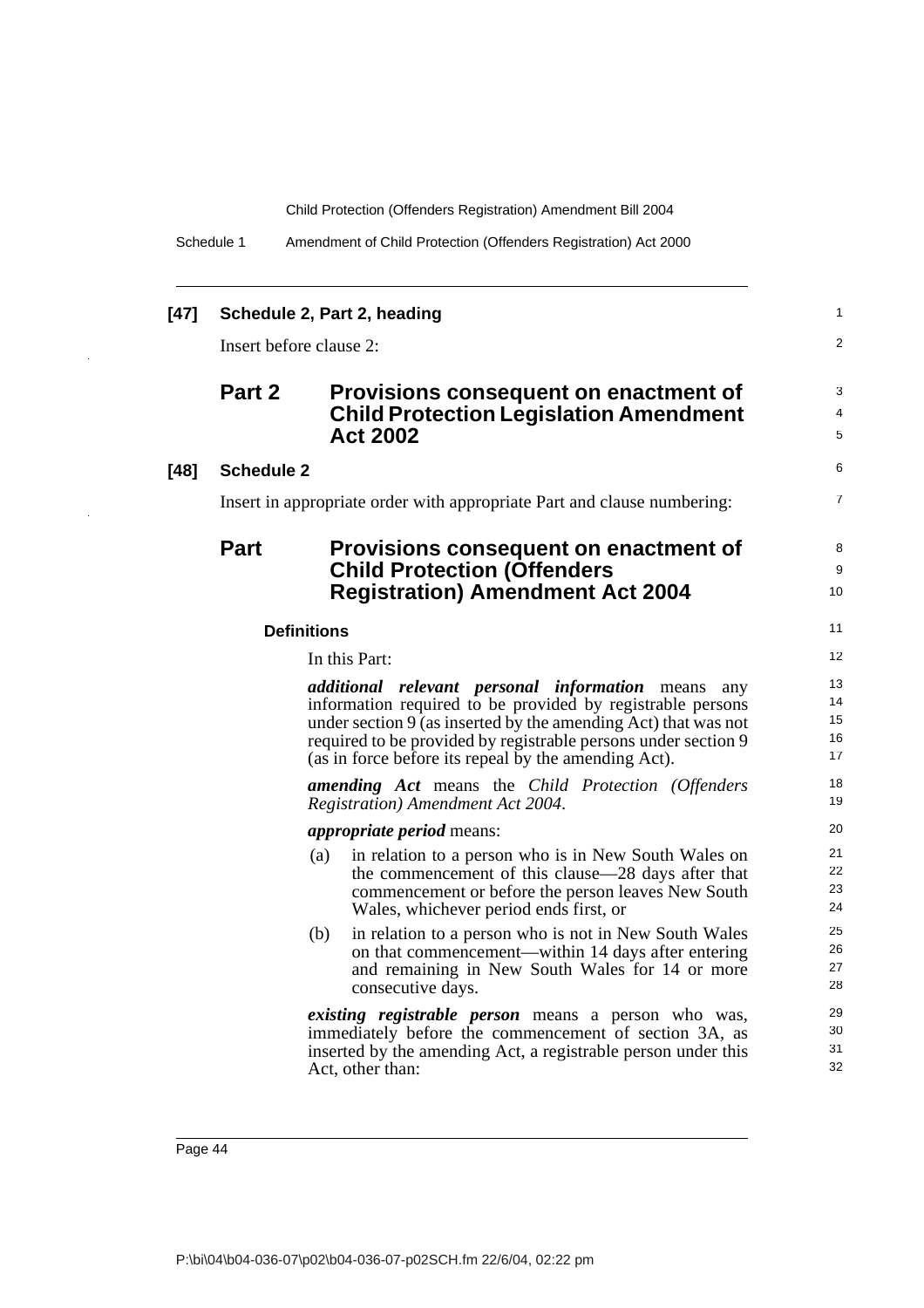Amendment of Child Protection (Offenders Registration) Act 2000 Schedule 1

- (a) a person who was in government custody immediately before that commencement, or
- (b) a person who was a registrable person because of a registrable offence committed in a foreign jurisdiction and who had not carried out any reporting obligations before that commencement.

*new registrable person* means a person who is a registrable person merely because of having committed an offence that first became a registrable offence on the commencement of section 3A, other than a person who was in government custody on that commencement.

### **Application of reporting periods and associated provisions**

- (1) Regulations may be made for or with respect to the application of Division 6 of Part 3, as inserted by the amending Act, and any other amendments made by that Act on and from a day before the commencement of this clause, being a day subsequent to the introduction of the Bill for that Act into Parliament.
- (2) Any such regulation may be made only for the purpose of facilitating the complementary operation of this Act, as amended by the amending Act, and an Act of another State or Territory that contains provisions that are complementary with this Act as amended by the amending Act.
- (3) A regulation under this clause has effect despite any other provision of this Part.

#### **Application of Act to existing registrable persons**

- (1) This Act, as amended by the amending Act, applies to an existing registrable person, except as provided by this Schedule or regulations made under this Schedule.
- (2) An existing registrable person must, within the appropriate period, provide the person's additional relevant personal information to the Commissioner of Police. The additional relevant personal information must be provided in the same manner in which an initial report must be made under this Act or in any other manner permitted by the Commissioner of Police either generally or in a particular case.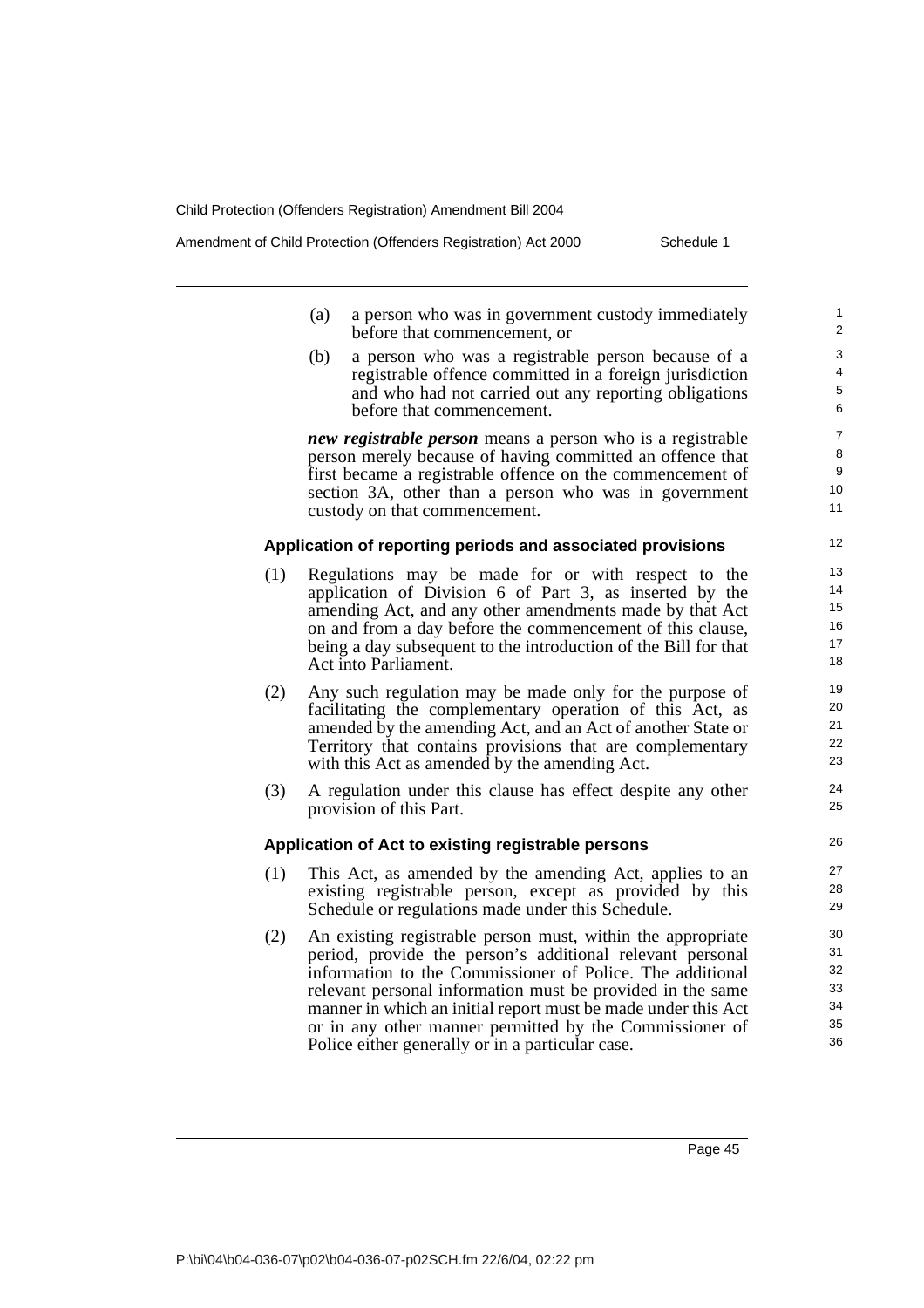Schedule 1 Amendment of Child Protection (Offenders Registration) Act 2000

| (3) | The first annual report of an existing registrable person, under<br>section 10 (as inserted by the amending Act), must be made<br>before the end of the calendar month in which the first<br>anniversary of the date that the person first reported<br>information to the Commissioner of Police occurs after one | 1<br>2<br>3<br>4<br>5 |
|-----|-------------------------------------------------------------------------------------------------------------------------------------------------------------------------------------------------------------------------------------------------------------------------------------------------------------------|-----------------------|
|     | month after the commencement of this clause.                                                                                                                                                                                                                                                                      | 6                     |
| (4) | The period of reporting obligations applicable to an existing                                                                                                                                                                                                                                                     | $\overline{7}$<br>8   |
|     | registrable person immediately before the commencement of<br>this clause continues to apply to the existing registrable                                                                                                                                                                                           | 9                     |
|     | person, except as provided by the regulations.                                                                                                                                                                                                                                                                    | 10                    |
| (5) | Nothing in subclause (4) applies to or in respect of any new                                                                                                                                                                                                                                                      | 11                    |
|     | reporting obligations of an existing registrable person or to a                                                                                                                                                                                                                                                   | 12                    |
|     | person who becomes a corresponding registrable person after<br>that date.                                                                                                                                                                                                                                         | 13<br>14              |
| (6) | Division 1 of Part 3 (except sections 6 (1) (c)–(f), 7–7C and                                                                                                                                                                                                                                                     | 15                    |
|     | 8) does not apply to or in respect of an existing registrable                                                                                                                                                                                                                                                     | 16                    |
|     | person.                                                                                                                                                                                                                                                                                                           | 17                    |
| (7) | Section 11B, as inserted by the amending Act, does not apply                                                                                                                                                                                                                                                      | 18                    |
|     | to an existing registrable person who was out of New South<br>Wales on the commencement of this clause.                                                                                                                                                                                                           | 19<br>20              |
| (8) | Section 11C, as inserted by the amending Act, applies to an                                                                                                                                                                                                                                                       | 21                    |
|     | existing registrable person who, before the commencement of                                                                                                                                                                                                                                                       | 22                    |
|     | this clause, was required to notify the Commissioner of Police                                                                                                                                                                                                                                                    | 23<br>24              |
|     | of an intention to leave New South Wales and was outside<br>New South Wales on that commencement.                                                                                                                                                                                                                 | 25                    |
| (9) | In this clause:                                                                                                                                                                                                                                                                                                   | 26                    |
|     | new reporting obligations means obligations in respect of an                                                                                                                                                                                                                                                      | 27                    |
|     | offence for which a person was sentenced after the                                                                                                                                                                                                                                                                | 28                    |
|     | commencement of this clause.                                                                                                                                                                                                                                                                                      | 29                    |
|     | New registrable persons                                                                                                                                                                                                                                                                                           | 30                    |
| (1) | This Act, as amended by the amending Act, applies to a new                                                                                                                                                                                                                                                        | 31                    |
|     | registrable person in the same way that it applies to a                                                                                                                                                                                                                                                           | 32                    |
|     | registrable person who is not in government custody and is<br>not an existing registrable person, except as provided by this                                                                                                                                                                                      | 33<br>34              |
|     | Schedule or regulations made under this Schedule.                                                                                                                                                                                                                                                                 | 35                    |
| (2) | A new registrable person must, within the appropriate period,                                                                                                                                                                                                                                                     | 36                    |
|     | provide the person's relevant personal information to the                                                                                                                                                                                                                                                         | 37                    |
|     | Commissioner of Police.                                                                                                                                                                                                                                                                                           | 38                    |
|     |                                                                                                                                                                                                                                                                                                                   |                       |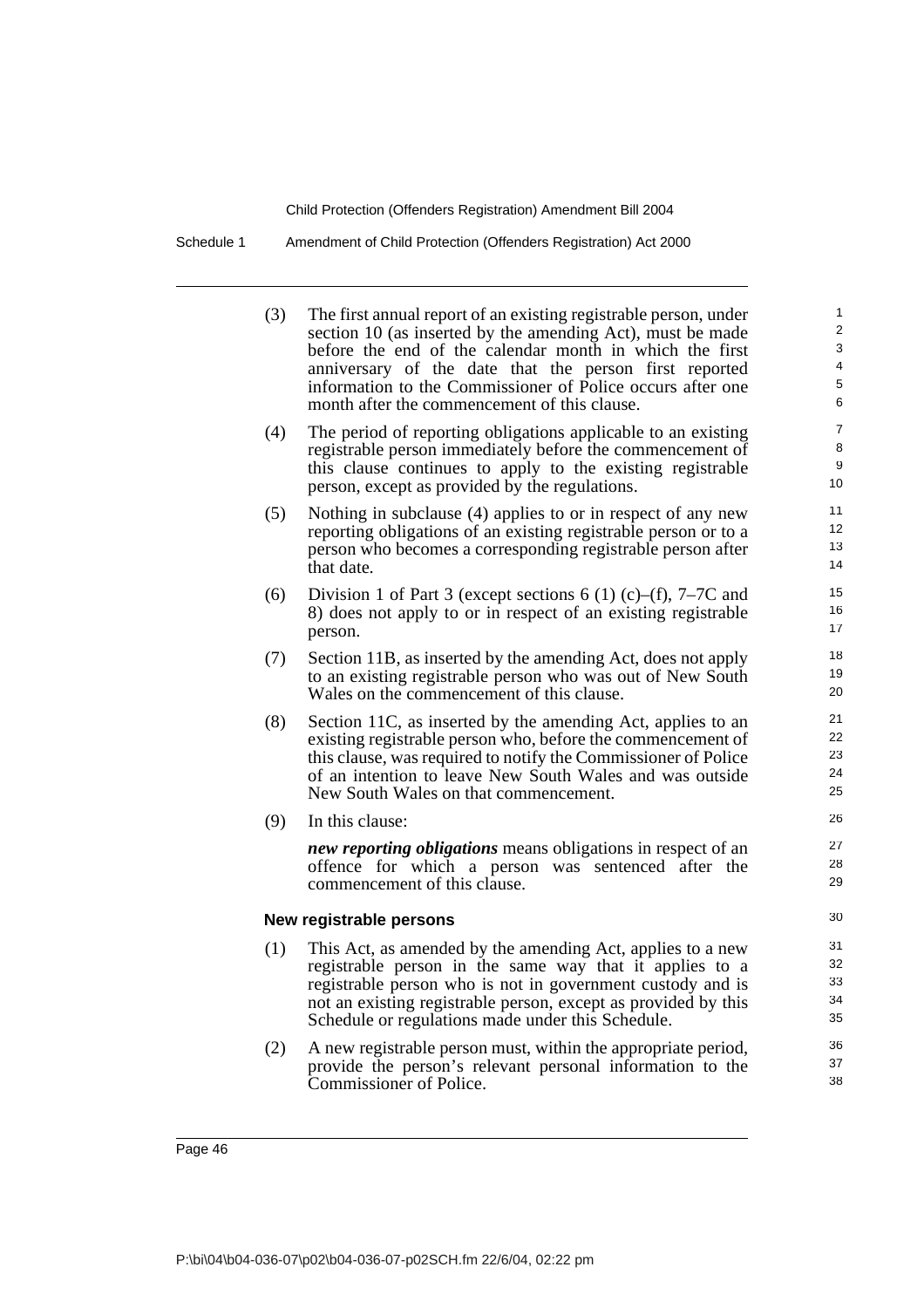Amendment of Child Protection (Offenders Registration) Act 2000 Schedule 1

| report must be made under this Act.                             | 2                                                                                                                                                                                                                                                                                                                                                                                                                                                                                                                                                                                                                                                                                                                                                                                                                                                                                                                                          |
|-----------------------------------------------------------------|--------------------------------------------------------------------------------------------------------------------------------------------------------------------------------------------------------------------------------------------------------------------------------------------------------------------------------------------------------------------------------------------------------------------------------------------------------------------------------------------------------------------------------------------------------------------------------------------------------------------------------------------------------------------------------------------------------------------------------------------------------------------------------------------------------------------------------------------------------------------------------------------------------------------------------------------|
| For the purposes of calculating the period for which a new      | 3                                                                                                                                                                                                                                                                                                                                                                                                                                                                                                                                                                                                                                                                                                                                                                                                                                                                                                                                          |
|                                                                 | 4                                                                                                                                                                                                                                                                                                                                                                                                                                                                                                                                                                                                                                                                                                                                                                                                                                                                                                                                          |
|                                                                 | 5                                                                                                                                                                                                                                                                                                                                                                                                                                                                                                                                                                                                                                                                                                                                                                                                                                                                                                                                          |
| registrable person is taken to have commenced on the later of:  | 6                                                                                                                                                                                                                                                                                                                                                                                                                                                                                                                                                                                                                                                                                                                                                                                                                                                                                                                                          |
|                                                                 | $\overline{7}$                                                                                                                                                                                                                                                                                                                                                                                                                                                                                                                                                                                                                                                                                                                                                                                                                                                                                                                             |
| registrable offence, or                                         | 8                                                                                                                                                                                                                                                                                                                                                                                                                                                                                                                                                                                                                                                                                                                                                                                                                                                                                                                                          |
|                                                                 | 9                                                                                                                                                                                                                                                                                                                                                                                                                                                                                                                                                                                                                                                                                                                                                                                                                                                                                                                                          |
| custody in relation to the registrable offence.                 | 10                                                                                                                                                                                                                                                                                                                                                                                                                                                                                                                                                                                                                                                                                                                                                                                                                                                                                                                                         |
|                                                                 | 11                                                                                                                                                                                                                                                                                                                                                                                                                                                                                                                                                                                                                                                                                                                                                                                                                                                                                                                                         |
| 8) does not apply to or in respect of a new registrable person. | 12                                                                                                                                                                                                                                                                                                                                                                                                                                                                                                                                                                                                                                                                                                                                                                                                                                                                                                                                         |
|                                                                 | 13                                                                                                                                                                                                                                                                                                                                                                                                                                                                                                                                                                                                                                                                                                                                                                                                                                                                                                                                         |
|                                                                 | 14                                                                                                                                                                                                                                                                                                                                                                                                                                                                                                                                                                                                                                                                                                                                                                                                                                                                                                                                         |
| the commencement of this clause.                                | 15                                                                                                                                                                                                                                                                                                                                                                                                                                                                                                                                                                                                                                                                                                                                                                                                                                                                                                                                         |
|                                                                 | 16                                                                                                                                                                                                                                                                                                                                                                                                                                                                                                                                                                                                                                                                                                                                                                                                                                                                                                                                         |
|                                                                 | 17                                                                                                                                                                                                                                                                                                                                                                                                                                                                                                                                                                                                                                                                                                                                                                                                                                                                                                                                         |
|                                                                 | 18                                                                                                                                                                                                                                                                                                                                                                                                                                                                                                                                                                                                                                                                                                                                                                                                                                                                                                                                         |
| obligations imposed under this Part.                            | 19                                                                                                                                                                                                                                                                                                                                                                                                                                                                                                                                                                                                                                                                                                                                                                                                                                                                                                                                         |
|                                                                 | 20                                                                                                                                                                                                                                                                                                                                                                                                                                                                                                                                                                                                                                                                                                                                                                                                                                                                                                                                         |
|                                                                 | 21                                                                                                                                                                                                                                                                                                                                                                                                                                                                                                                                                                                                                                                                                                                                                                                                                                                                                                                                         |
|                                                                 | 22                                                                                                                                                                                                                                                                                                                                                                                                                                                                                                                                                                                                                                                                                                                                                                                                                                                                                                                                         |
|                                                                 | 23                                                                                                                                                                                                                                                                                                                                                                                                                                                                                                                                                                                                                                                                                                                                                                                                                                                                                                                                         |
| purposes of this Act.                                           | 24                                                                                                                                                                                                                                                                                                                                                                                                                                                                                                                                                                                                                                                                                                                                                                                                                                                                                                                                         |
|                                                                 | 25                                                                                                                                                                                                                                                                                                                                                                                                                                                                                                                                                                                                                                                                                                                                                                                                                                                                                                                                         |
|                                                                 | 26                                                                                                                                                                                                                                                                                                                                                                                                                                                                                                                                                                                                                                                                                                                                                                                                                                                                                                                                         |
| to an offence committed before the commencement of that         | 27                                                                                                                                                                                                                                                                                                                                                                                                                                                                                                                                                                                                                                                                                                                                                                                                                                                                                                                                         |
|                                                                 |                                                                                                                                                                                                                                                                                                                                                                                                                                                                                                                                                                                                                                                                                                                                                                                                                                                                                                                                            |
| section if the limitation period for commencing proceedings     | 28                                                                                                                                                                                                                                                                                                                                                                                                                                                                                                                                                                                                                                                                                                                                                                                                                                                                                                                                         |
|                                                                 | registrable person must continue to comply with the person's<br>reporting obligations, the reporting period for a new<br>(a)<br>the day when the person was sentenced for the<br>the day when the person ceased to be in government<br>(b)<br>Division 1 of Part 3 (except sections 6 (1) (c)–(f), 7–7C and<br>Section 11B, as inserted by the amending Act, does not apply<br>to a new registrable person who is out of New South Wales on<br><b>References to reporting obligations</b><br>A reference in this Act to the reporting obligations of a<br>registrable person includes a reference to reporting<br><b>Register</b><br>The Register of Offenders (the <i>existing Register</i> ), as kept<br>immediately before the repeal of section 19 by the amending<br>Act, is taken to be the Child Protection Register for the<br><b>Time limits for prosecutions</b><br>Section 21B, as inserted by the amending Act, does not apply |